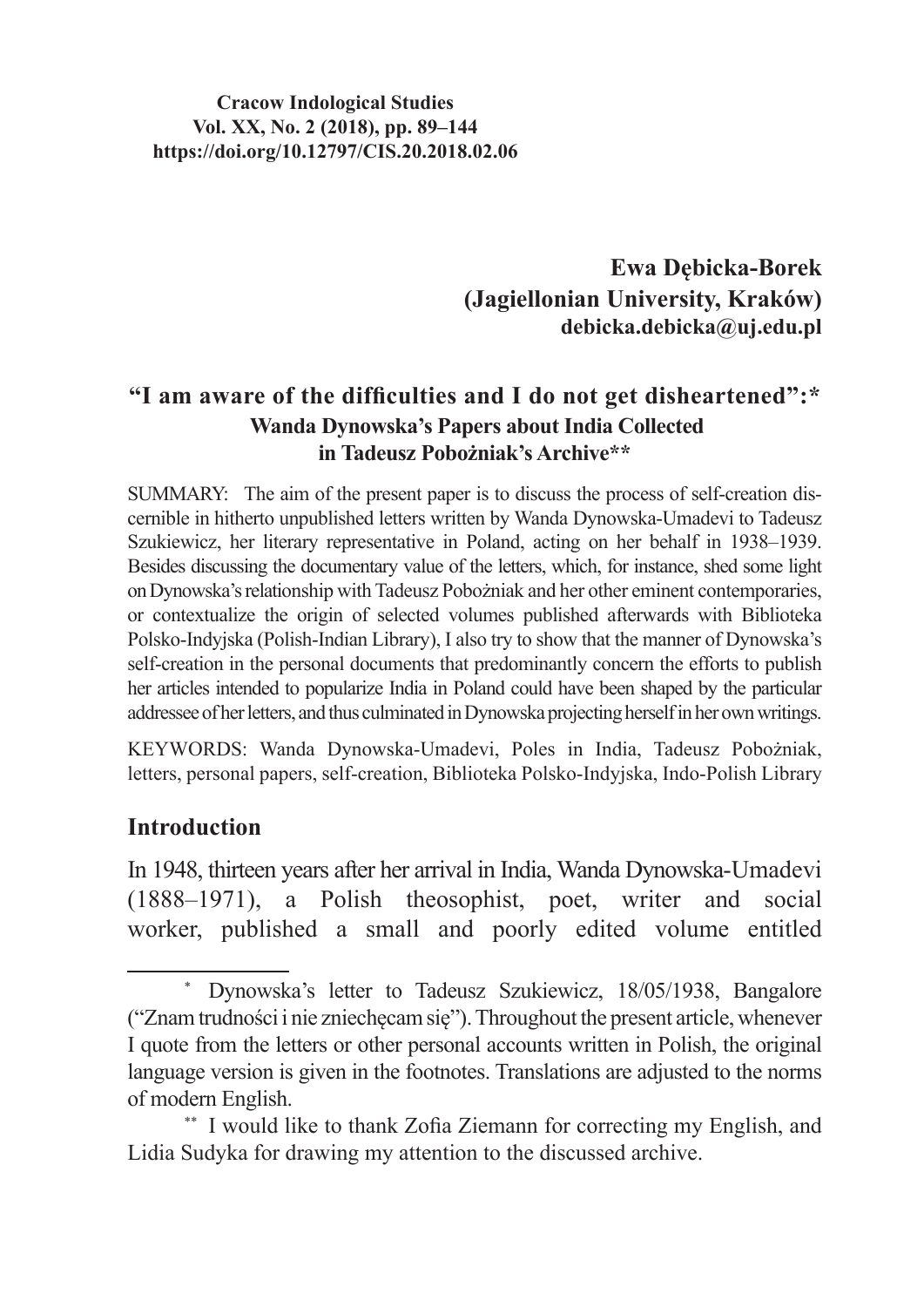*Razem pod wiatr: wiersze indyjskie; Pożegnanie Polski; Z rozmów ze sobą*  [*Together against the Wind: Indian Poems; Farewell to Poland; From Conversations with the Self*].<sup>1</sup> Constituting one of the first publications issued with Biblioteka Polsko-Indyjska (Polish-Indian Library)<sup>2</sup> —the editorial body founded in 1944 by Dynowska and Maurycy Frydman<sup>3</sup> (1901–1977) "to show India to Poland and Poland to India", as reads the motto at the end of its first publication, authored by Dynowska herself<sup>4</sup>—the booklet offers an insight into some of Dynowska's personal reflections, including the clarification of the goals she intended to pursue having settled in India. In the Foreword, the author declares:

To show the soul of Poland to India, even to a small handful of living and open-minded people—as Gandhi was; to show the soul of India to Poles, even to a few, versatile and devoid of racial or religious prejudices, who love Man regardless of which part of the world he lives in, who respect and value creative human thought regardless of the forms and symbols in which it expresses itself—this is one of the main aims of my long-term stay in India.<sup>5</sup>

<sup>3</sup> A Polish-Jewish engineer who reached India a couple of years earlier. Until Dynowska's death, they remained close friends and co-workers, sharing the same spiritual and ideological interests.

<sup>4</sup> The booklet was titled *Z pielgrzymką hinduską w głąb Himalajów*  [*With a Hindu Pilgrimage into the Himalayas*]. As follows from Dynowska's letters to Szukiewicz, initially she endeavored to publish the text as an article in Polish press (the original text is preserved in uncatalogued Pobożniak's archive kept in the Institute of Oriental Studies, Jagiellonian University). In 1959 it was reprinted with BPI in an extended version, with the addition of an essay on Kashmir, and thus entitled *Pielgrzymka Hinduska w głąb Himalajów oraz Kaszmir* [*Hindu Pilgrimage into the Himalayas, and Kashmir*].

<sup>5</sup> "Pokazać duszę Polski Indiom, choćby małej garstce ludzi żywych i otwartych—takim tyl (sic!) Gandhi; pokazać duszę Indii Polakom, choćby

<sup>&</sup>lt;sup>1</sup> The booklet was reissued in 1962 in an abridged form, with the same publisher.

<sup>&</sup>lt;sup>2</sup> The project comprised two branches: books concerning Indian culture and literatures were published in Polish under the auspices of Biblioteka Polsko-Indyjska, and those concerning Poland were published in English as part of the Indo-Polish Library. Henceforth, in the former case, I will use the Polish name, abbreviated to BPI, in the latter: IPL.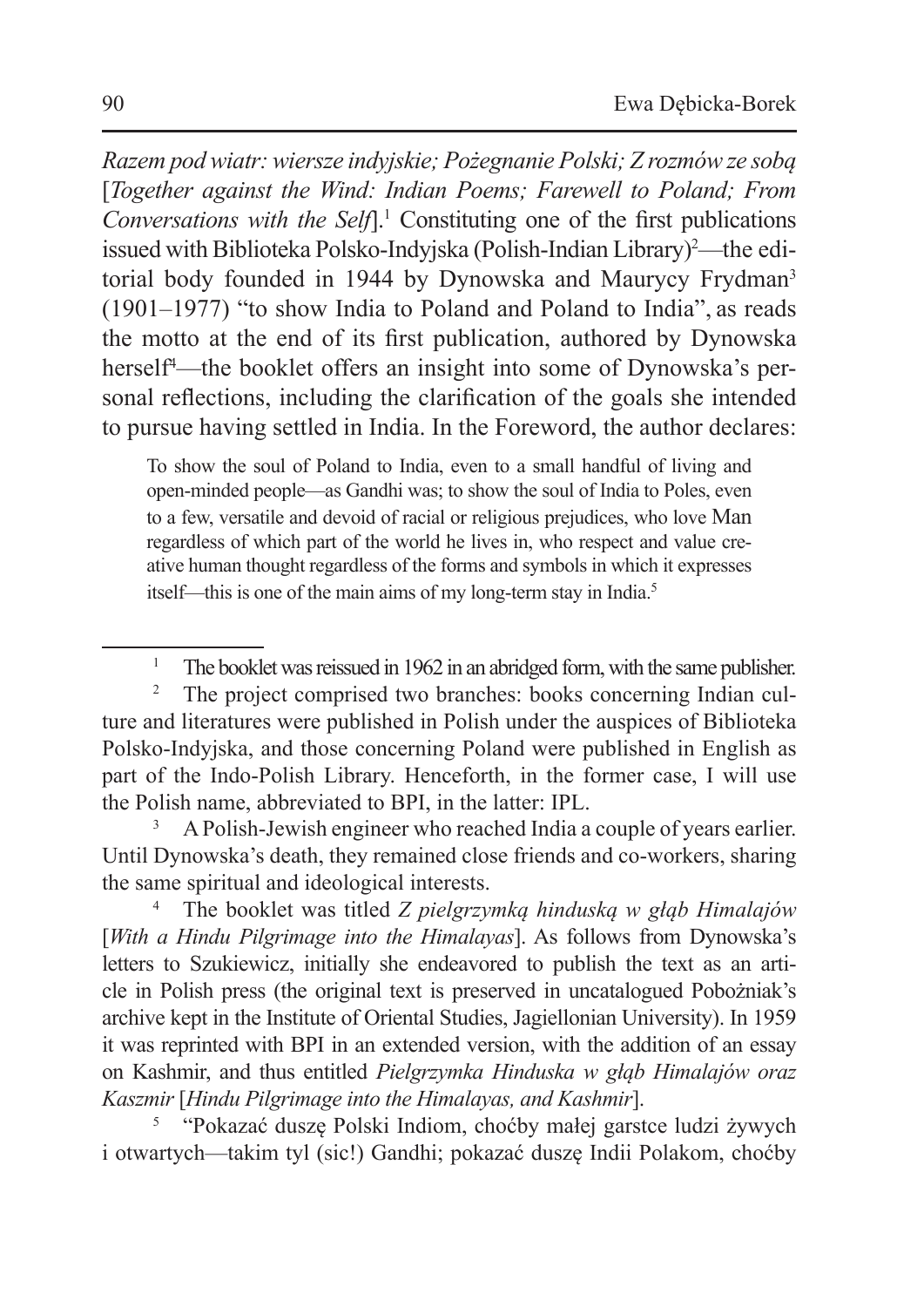As Izabela Trzcińska notes in her recent articles on Dynowska's theosophical background and fascinations (Trzcińska 2015; 2016), although the author—today remembered in the domain of literature as a translator and a poet rather than a tireless propagator of Indian culture through her early essays in Polish—was very prolific, she hardly ever disclosed details of her personal life. Likewise, in the preserved correspondence or in contacts with her closest friends, she was very self-restrained. Some reminiscences of Dynowska's life appear in the above-mentioned volume comprising her poetry written before WWII and selected fragments of a diary she kept before leaving Poland. In another booklet, *O przyrodzie i sztuce* [*On Nature and Art*], co-authored with C. Jijnarajadasa (BPI, 1961), Dynowska enclosed selected recollections from her youth. Scant pieces of autobiographical information can be found also on the margins, in the footnotes or annotationsto her translations published with the BPI (Trzcińska 2016: 186).

It seems that for Dynowska the most convenient medium for intimate confessions was her poetry (Trzcińska 2016: 184, 186). The poems collected in *Razem pod wiatr…* fall into two phases: those written in her youth in Poland and the Indian ones from the late 1930s, revealing a break in composing poetry caused by her engagement in theosophy. The Indian poems reflect Dynowska's love for "Indian soil", the inspiration and theme of her works. In her own words, "no one has ever known it and loved so much as to be able to strike roots in it at least some—and to derive living juices of sentiments and experiences from it, directly feeding creative work".<sup>6</sup> Dynowska's poems are often composed in the form of a prayer or spiritual reflection that

nielicznym, szerokim a pozbawionym rasowych i religijnych przesądów, którzy kochają Człowieka, bez względu na to jaką część świata zamieszkuje; którzy szanują i cenią twórczą myśl ludzką, bez względu na formy i symbole w jakich się wyraża – oto jeden z głównych celów mego wieloletniego przebywania w Indii" (Dynowska 1948: i–ii, cf. Trzcińska 2016: 185).

<sup>6</sup> "[…] nikt jej dotąd tak nie znał i nie kochał, aby móc w nią wrosnąć – choćby paru korzeniami – i czerpać z niej żywe soki wzruszeń i przeżyć, zasilające bezpośrednio twórczość" (Dynowska 1948: i).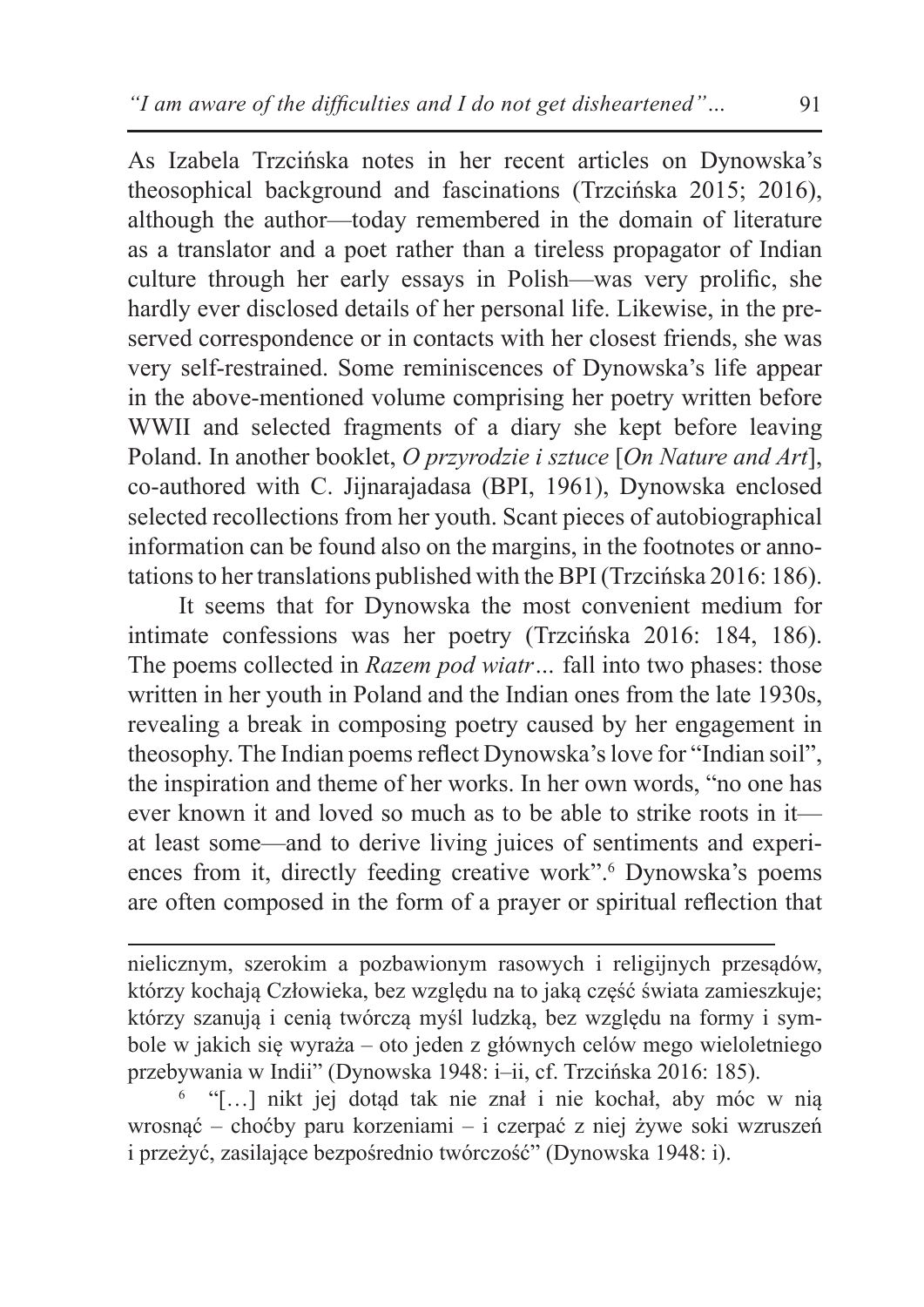might be interpreted as illustrating the process of becoming the self, yet the boundary between a *licentia poetica* of the lyrical subject and the intimate confessions of the poet is blurred (Trzcińska 2016: 184). As Trzcińska aptly concludes, Dynowska's way of presenting personal reflections appears to be designed to prove the cohesion of the path she chose in her life and hence none of her published books, composed in the emphatic style typical for the Young Poland period, can be treated as a conventional memoir. Although some of her poetic works written in India seem to display a wide span of sensations she would experience at that time, "from euphoric fascinations to dilemma and inner sadness", to be remedied with "a new dimension of religiosity" she found in her new surrounding (Trzcińska 2016: 190), this is a manifesto and an artistic mask rather than a portrayal of Dynowska's true feelings (Trzcińska 2015: 165–166).

The unwillingness to share her intimate space, sometimes overcome by uncovering a certain, imagined version of herself, resulted in various ambiguities concerning Dynowska's impressive biography and, as a consequence, her heroization and idealization by posterity, e.g. by Kazimierz Tokarski, to whom we owe the biographical article (Tokarski 1994) that became the basis for subsequent (if sparse) publications about this author. These works, for instance, echo Tokarski's sentimental treatment of Dynowska's love life; as a result of attributing to her only one, and what is more, unhappily ended relationship with Szczęsny Brzostowski, it has been interpreted as influencing her future, chiefly in regard to her decision to live a single woman's life (Trzcińska 2016: 116). In addition, whereas the available studies usually revolve either around Dynowska's youthful involvement in theosophy or her voluntary work with Polish and, later on, Tibetan refugees in India starting in the 1940s, the initial period of her stay in India remains obscure (Trzcińska 2015: 165–166). However, her numerous publications prove that although in the beginning her mind and literary work were occupied with esoteric traditions—and indeed they influenced the way in which she perceived and interpreted the world through her entire life—with time they were ousted by her deep love for India (Trzcińska 2015: 165).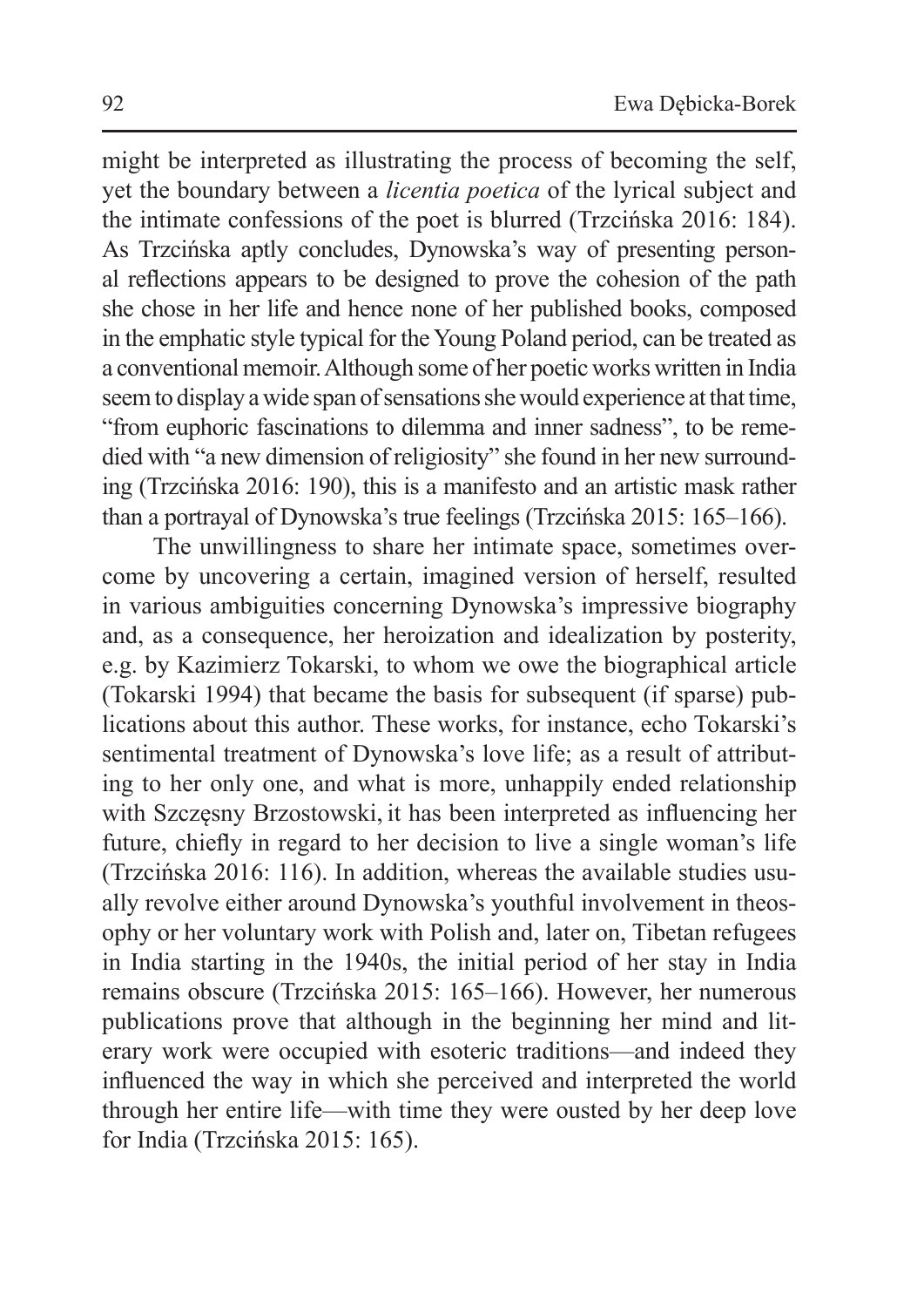Apart from her poetry, the initial phase of Dynowska's enchantment with India is evidenced by various personal documents and her early articles written in Polish—in and about India—with a view to familiarizing Poles with Indian culture. The point of departure for the present paper is a handful of first-person-accounts produced between 1938 and 1939: the unpublished collection of formal yet friendly letters to Tadeusz Szukiewicz, a literary agent representing her and her writings to Polish literary magazines and newspapers, as well as a sprinkling of her articles—usually taking the form of personal accounts—Szukiewicz was supposed to get published. The materials I aim to discuss here have been collected in the folder titled "Sprawy artykułów Wandy Dynowskiej o Indiach" ["The matters of Wanda Dynowska's articles about India"], kept uncatalogued at the Institute of Oriental Studies, Jagiellonian University, Krakow, as part of Tadeusz Pobożniak's (1910–1991) archive.<sup>7</sup>

As Trzcińska remarks, producing poetic testimonies that undoubtedly contributed to the process of shaping Dynowska's myth ceased in 1939, with the outbreak of WWII, when she engaged in social work and successively developed the BPI/IPL. "Wanda disappears but there emerges Umadevi, who no longer needs a story; she simply makes her history herself" (Trzcińska 2016: 195). All writings contained in the Pobożniak folder, constituting in fact only a tiny portion of Dynowska's vast legacy, cover the years of 1938 and 1939, when, in her own words, "obviously the imminent war can hinder" the work.<sup>8</sup>

<sup>7</sup> I am aware that another part of Dynowska's legacy collected by Pobożniak is kept in the Archive of Science PAN&PAU in Krakow, reference number K III-180, yet at this stage of my research I decided to popularize the unknown documents kept at the Institute of Oriental Studies, Jagiellonian University.

As we can judge from its content, this particular letter was sent no earlier than late May 1939: Dynowska asks Szukiewicz to send her the article of prof. Helena Willman-Grabowska, published with a weekly literary magazine *Prosto z Mostu* (no. 20, 12/05/1939) in answer to the previously printed article titled "Tajemnica Mahatmy" ["Mahatma's Secret"] by Adolf Nowaczyński (no. 12, 19/03/1939). Henceforth I will refer to this letter as: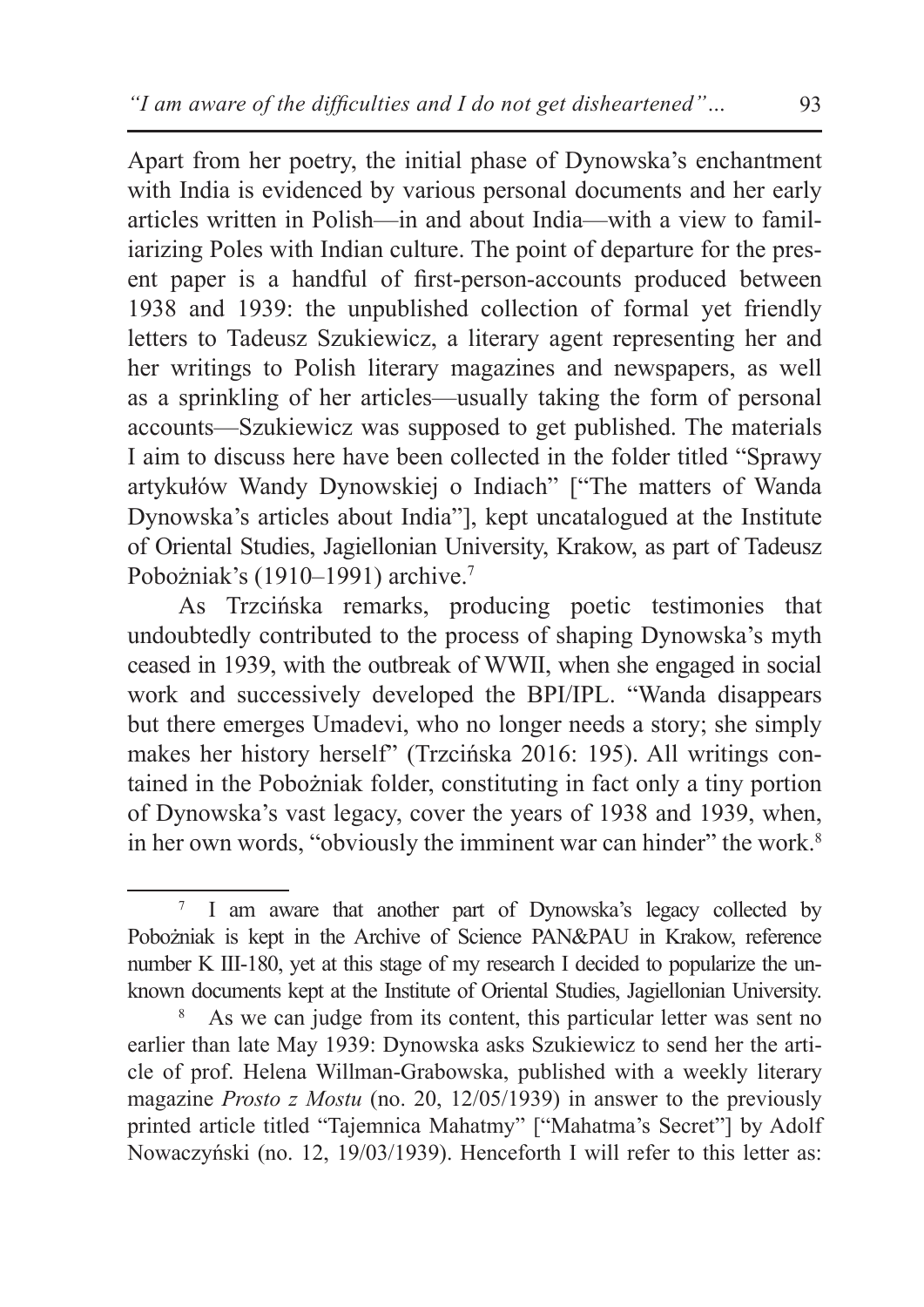Although in this period Dynowska still composes poetry, the articles aimed at promoting India in Poland which she started to write after reaching the Indian subcontinent seem to mark the next step in her literary development, culminating in the decision to initiate a publishing enterprise a few years later. The idea behind juxtaposing in the present article the letters Dynowska wrote to her literary representative and, to a lesser extent, her articles that he was supposed to make known to Polish people in the late 1930s is twofold. While they undoubtedly offer glimpses into Dynowska's unique perception of India, which, with its theosophical perspective, is rather remote from an Indologist's approach (cf. Gerlach 1971: 434), they also might be read, much like her other works, as mirroring the multilayered process of selfcreation, mostly in regard to the role of the bearer of Indian culture to Poland, which Dynowska obsessively attributed to herself already before the launching of the BPI/IPL project she is chiefly associated with in this respect.

In my analysis of Dynowska's letters to Szukiewicz, I will consider them (to a varying degree) from four points of view: as documents, texts, discourse and a performative means (Diaz 2002: 49–62). In practice, as Elżbieta Rybicka observes, a letter comprises all these aspects. Letters as documents provide us with an insight into the historical, social, political or literary realities as seen from the level of the sender's beliefs and convictions; they are often analyzed as recording microhistories. Imbued with a greater or lesser esthetic value, nowadays letters are basically regarded as literary pieces. The methods of analyzing the discursive aspect of letters perhaps present the most dynamic picture. Whereas from a traditional perspective a letter reflects a conversation between an absent sender and an absent addressee, currently the relation between a letter and a conversation can either be reduced, in accordance with the assumption that letters are written not

Letter to Szukiewicz, undated, ca. 2<sup>nd</sup> half of 1939. The beginning of WWII an event which had an enormous impact on Dynowska's life—was most probably the reason why her collaboration with Szukiewicz came to an end.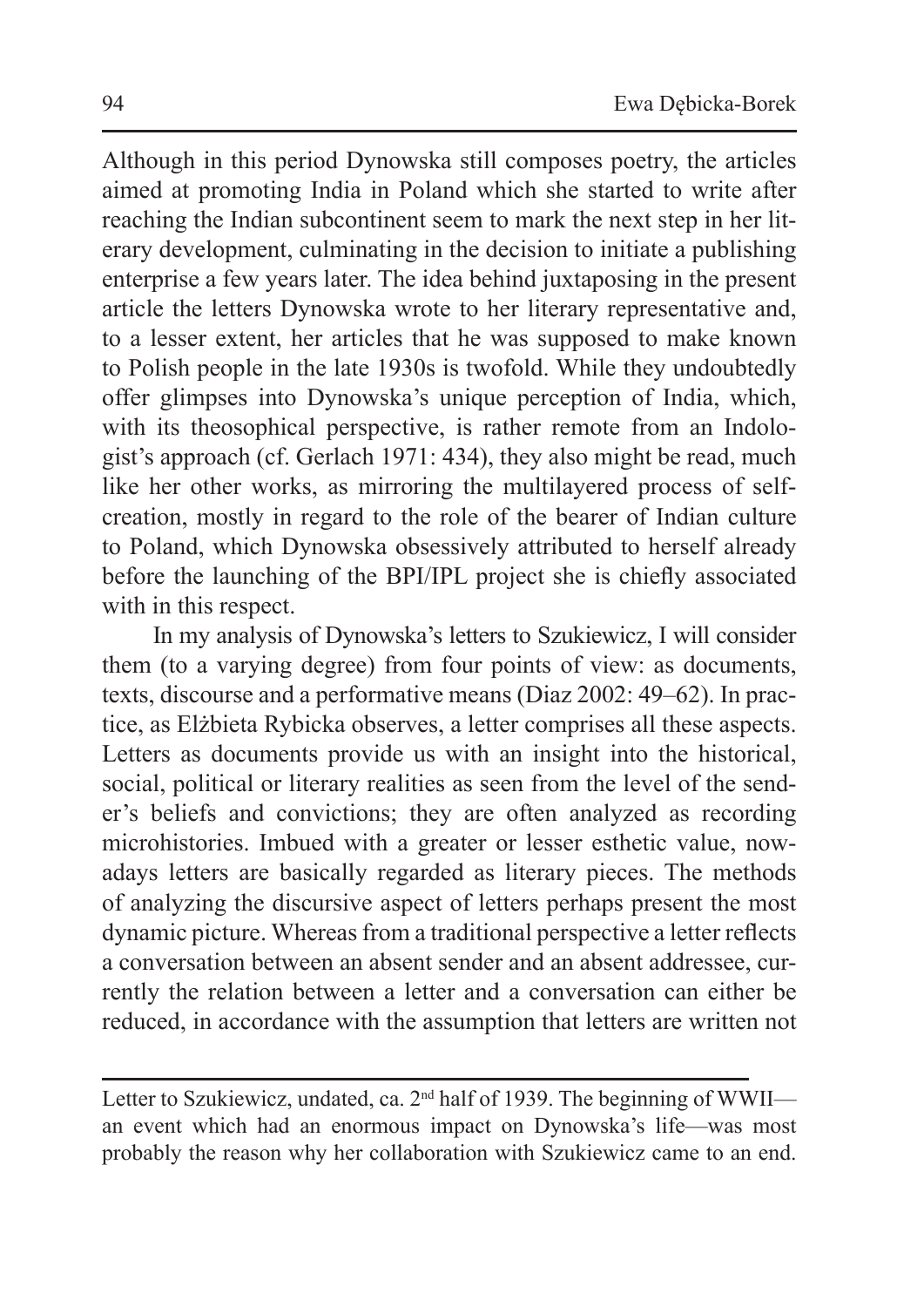to the other but to oneself, or quite conversely—and most appropriately in our case—the shift from auto-communication to communication is emphasized, since the epistolary 'I' cannot exist without the 'other'/addressee. The performative aspect of letters means that they are, or at least the author believes them to be, a means of performing/acting from a distance (Rybicka 2004: 43–44).

The present essay seeks to demonstrate that apart from their documentary value, it is the discursive and performative aspects of correspondence that predominantly transpire through the letters written by Dynowska to Szukiewicz, determining the method of their critical examination. We can posit that due to the 'business' character of this particular portion of Dynowska's correspondence, her letters to the literary agent exhibit a particular form and content, adjusted to, or rather imposed by, the expectations of the addressee, who, as Maria Janion observes, influences the sender's manner of self-presentation (Janion 1969: 210–211). Intended actually as a medium of exchanging professional information, the letters to Szukiewicz abound in updates referring to the process of writing on India, in which Dynowska was absorbed and with which she identified herself. They are also full of inquiries and requests about the developments in publishing matters in Poland, leaving actually no place for personal affairs, but significantly contributing to the creation of the image of an inexhaustible, accomplished and single author, who, concerned as she is with high goals of popularizing India, does not have, or does not need, a private life at all. Dynowska's letters could be also viewed permeated with the author's faith in the creative power of the word (an issue even more visible in the case of the authorized letters, which Szukiewicz used to negotiate on her behalf) that brings into existence analogies between the two outwardly distant countries. This particular approach to written communication is often associated with liminal situations and experiences of the sender, such as isolation, madness, imprisonment (Rybicka 2004: 45). This is clearly applicable also in the case of Dynowska, who, irrespective of declaring India her "second homeland", was an immigrant. Her life, as Trzcińska remarks, was in fact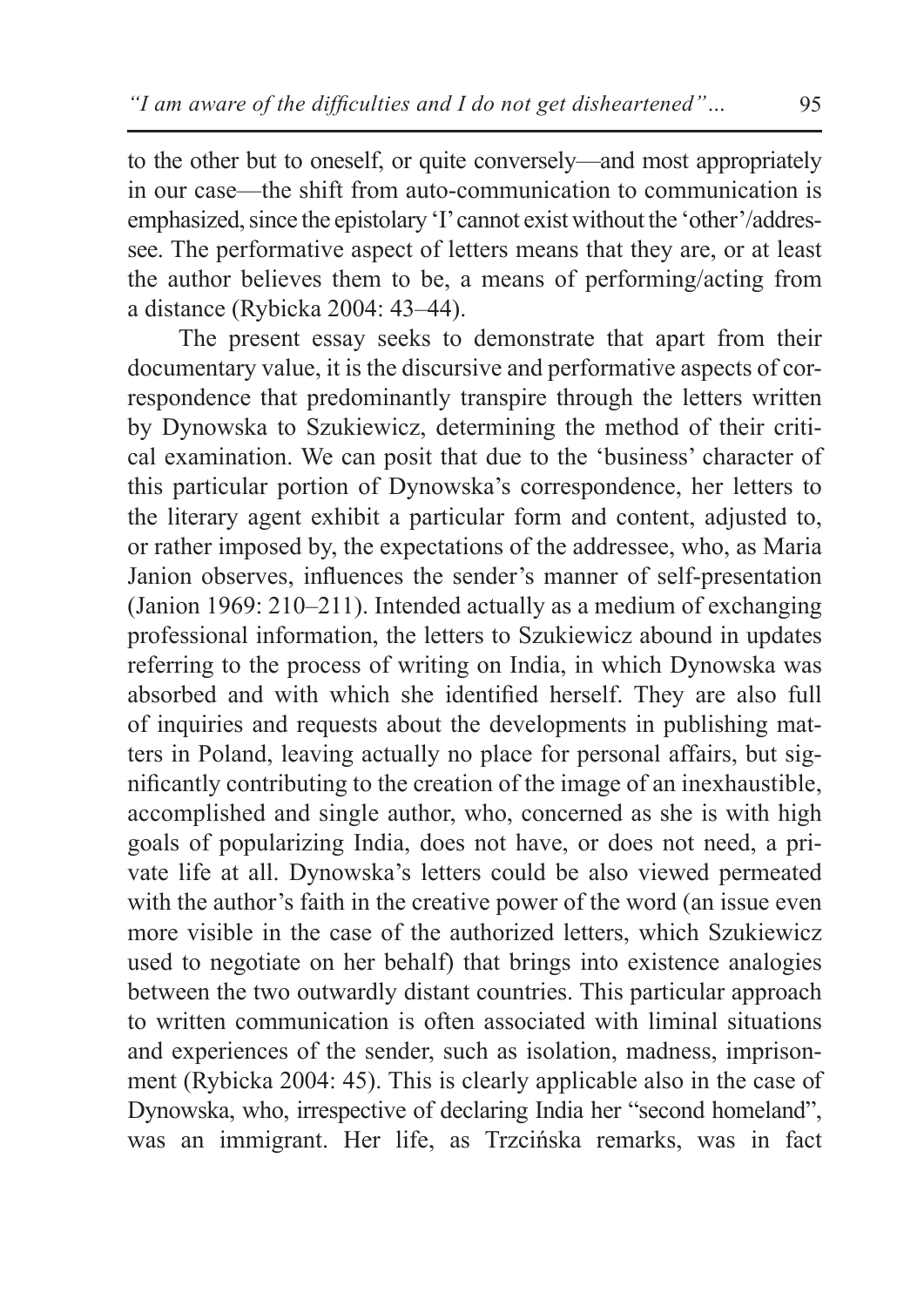"a constant state of being in-between—religions, cultures and epochs" (Trzcińska 2016: 185). Separation from her family and friends must have been a factor which contributed to the abundance of correspondence produced by Dynowska within the span of years. However, the profusion of written communication as such can be also interpreted as arising from perceiving the letter as the most convenient domain for inventing the sender's self (Janion 1969: 210). Therefore, I will also argue that although this part of Dynowska's legacy is almost devoid of intimate confessions or accounts of her everyday life, it can be examined as autobiographical writing that nonetheless unveils various methods of self-creation. What is important here is that being essentially inscribed into the epistolary poetics, the author's fabrications should not be viewed as transgressing moral rules. The same principle applies to the process of creating the self—it reflects the way an individual perceives and experiences the cultural values s/he is immersed in (Cysewski 1997: 104–105).

# **Glimpses of Wanda Dynowska's life**

Wanda Dynowska was born on 30/06/1888 in St. Petersburg, as the only child of Eustachy and Helena neé Sokołowska. She spent her early years in Istalsno, Latvia. Due to health issues Wanda was tutored at home. Despite her claims that she undertook Romance studies at the Jagiellonian University, Krakow, to prepare for literary work, and agricultural studies in Lausanne to take care of the homestead in Istalsno, no document proving that she completed any university-level education has survived. However, since her childhood she was exposed to Polish artistic and literary circles, as her mother invited renowned contemporary thinkers and artists to Istalsno. Wanda's private teacher was Tadeusz Miciński (1873–1918), an influential writer of the Young Poland movement and a member of the Warsaw Theosophical Society. Helena Dynowska, herself an exceptional mixture of an individual seeing the spirits of nature (Dynowska 1948: 161) and a devoted Roman Catholic, let her daughter freely choose the life-path she wanted to follow. It was possibly also to her own mother that Wanda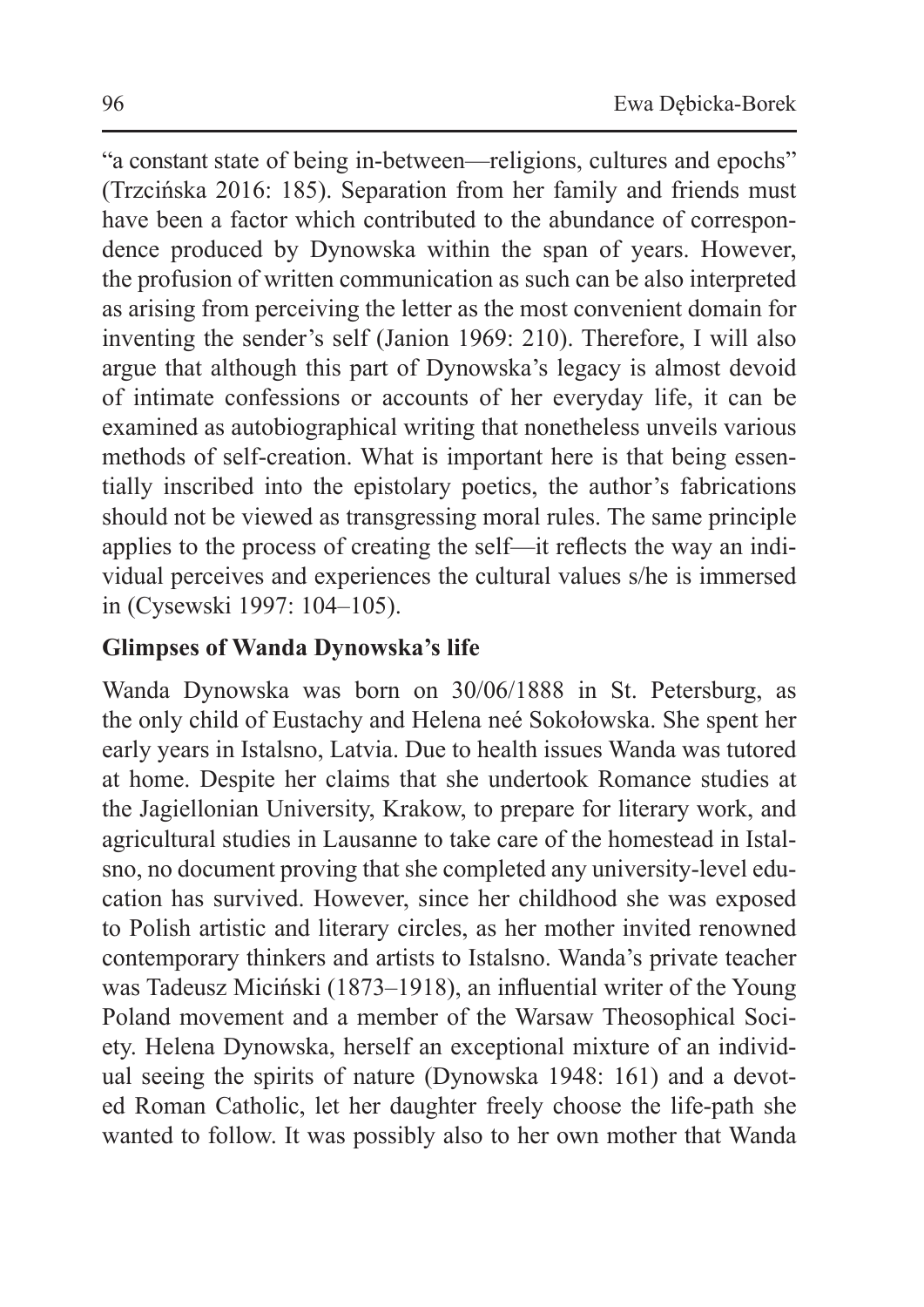owed the model of an emancipated, single woman, as Helena separated from her husband and lived with her only daughter in her family estate (Trzcińska 2015: 166–167, cf. Tokarski 1994).

In the 1920s Wanda got acquainted with religious literature representing various traditions—the *Bhagavadgītā*, the *Quran* and the *Bible*. In 1917 she had begun translating *U stóp mistrza* [*At the Feet of the Master*], attributed to Jiddu Krishnamurti (1895–1986), an Indian philosopher who studied under the guidance of Annie Besant (1847–1933), the then leader of Theosophical Society. His writings would later become the priority of Dynowska's publishing activities. The book was first published in 1923 with Polskie Towarzystwo Teozoficzne (Polish Theosophical Society). Dynowska's formal involvement in the activities of Polish Theosophists had commenced in 1919, when she moved to Warsaw and established the Polish Theosophical Society. In 1921 she became the general secretary of the new organization. In the following years, she co-initiated the Mixed Masonery and actively participated in the development of the Polish theosophical community, frequently travelling abroad, as well as editing and translating relevant books. In line with the conventional esoteric self-presentation, years later Dynowska stated that she developed an interest in esotericism at the age of eighteen out of her own meditations and "recollections from previous lives" that were triggered by the first book on the esoteric philosophy of India she read, and enriched by the works of Polish philosophers and Romanticists (Trzcińska 2015: 170–175).

In the autumn of 1935, Dynowska left for India to attend the Congress of the Theosophical Society in Adyar, planning to stay there for three months (Dynowska 1948: 161). However, the journey proved to constitute a turning point in her life, which was reflected in her assuming an Indian name—Umadevi<sup>9</sup>—and obtaining an Indian passport<sup>10</sup>

It is said that the name was given to Dynowska by Gandhi, who, as follows from their correspondence, addressed her thus already in 1937. See http://gandhiserve.org/cwmg/VOL072.PDF.

A later report of the Council of the Society of Polish-Indian Friendship, covering the period of 30/05/1967–31/03/1971 and kept in the Pobożniak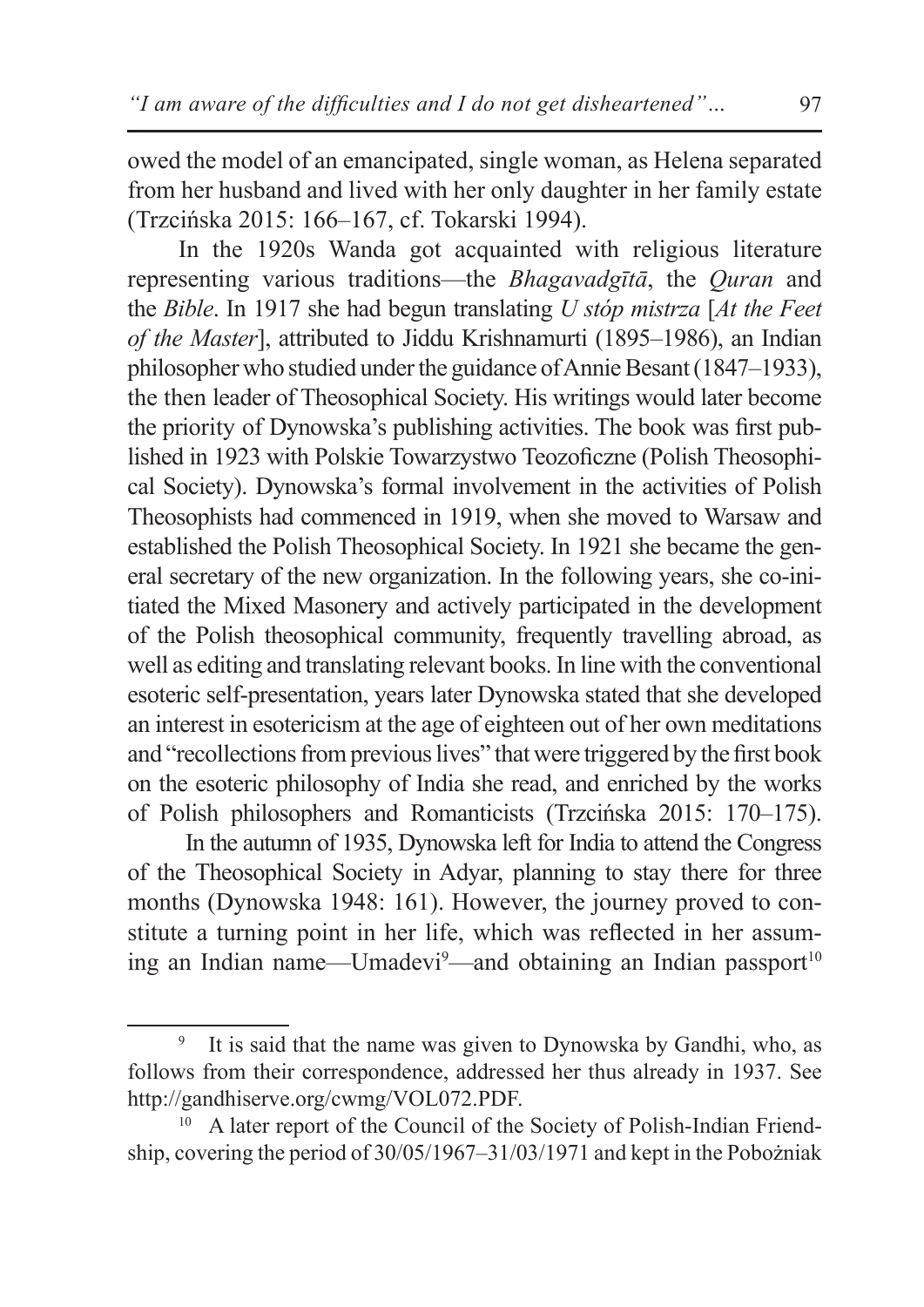(Trzcińska 2016: 185). Dynowska spent her first years on the subcontinent in southern India, $<sup>11</sup>$  living for some time in Bangalore, where</sup> Frydman—already then an ardent follower of Ramana Maharshi (1879–1950)—was employed at the Mysore State Government Electrical Factory as the managing director. Later, she temporarily moved to Mahatma Gandhi's headquarters in Maganvadi-Wardha.<sup>12</sup> The poems composed at that time<sup>13</sup> attest to the paths and people she followed: "Tęsknota odwieczna" ["Everlasting Longing"], dedicated to Sri Ramana Maharshi, written at Tiruvannamalai in January 1936; "Awichi", written at Maganvadi-Wardha in December 1936; "Gdzie jesteś" ["Where are you?"] dedicated to Swami Lakshman Joo  $(1907–1991)$ ,<sup>14</sup> written in Mysore in December 1936; or "Noc Śiwy" ["The Night of Shiva"] dedicated to Frydman, written in Bangalore in July 1937 (cf. Tokarski 1994: 96–97).

Having learnt about the outbreak of WWII, Dynowska attempted to return to Poland, even though thanks to her collaboration with Gandhi she was to be employed at the Folk Museum in Maganvadi (Pobożniak 1969: 332, 334). Managing to get only as far as the Romanian border, she returned to India and offered her services at the Polish Consulate in Bombay, headed by Dr. Eugeniusz Banasiński

<sup>12</sup> For instance, in a letter to Szukiewicz (received on 14/04/1939) Dynowska writes that she has already left Bangalore and her permanent residential address will be Umadevi go. Bh. Kumarappa Maganvadi WARDHA— C. P. India.

<sup>13</sup> All these pieces are collected in Dynowska 1948.

<sup>14</sup> For more on Swami Lakshman Joo and his place in the Kashmirian Shaivism tradition, see for instance Sanderson 2007.

archive, mentions Wanda Dynowska-Umadevi as one of the Indian guests who visited the Society ("a citizen of India of Polish descent, a writer and translator from Indian literature" (copy–85/72 No 110 A4 A–23).

<sup>11</sup> According to Tokarski, Dynowska's correspondence suggests that she suffered from homesickness and attempted to come back to Poland several times (Tokarski 1994: 100).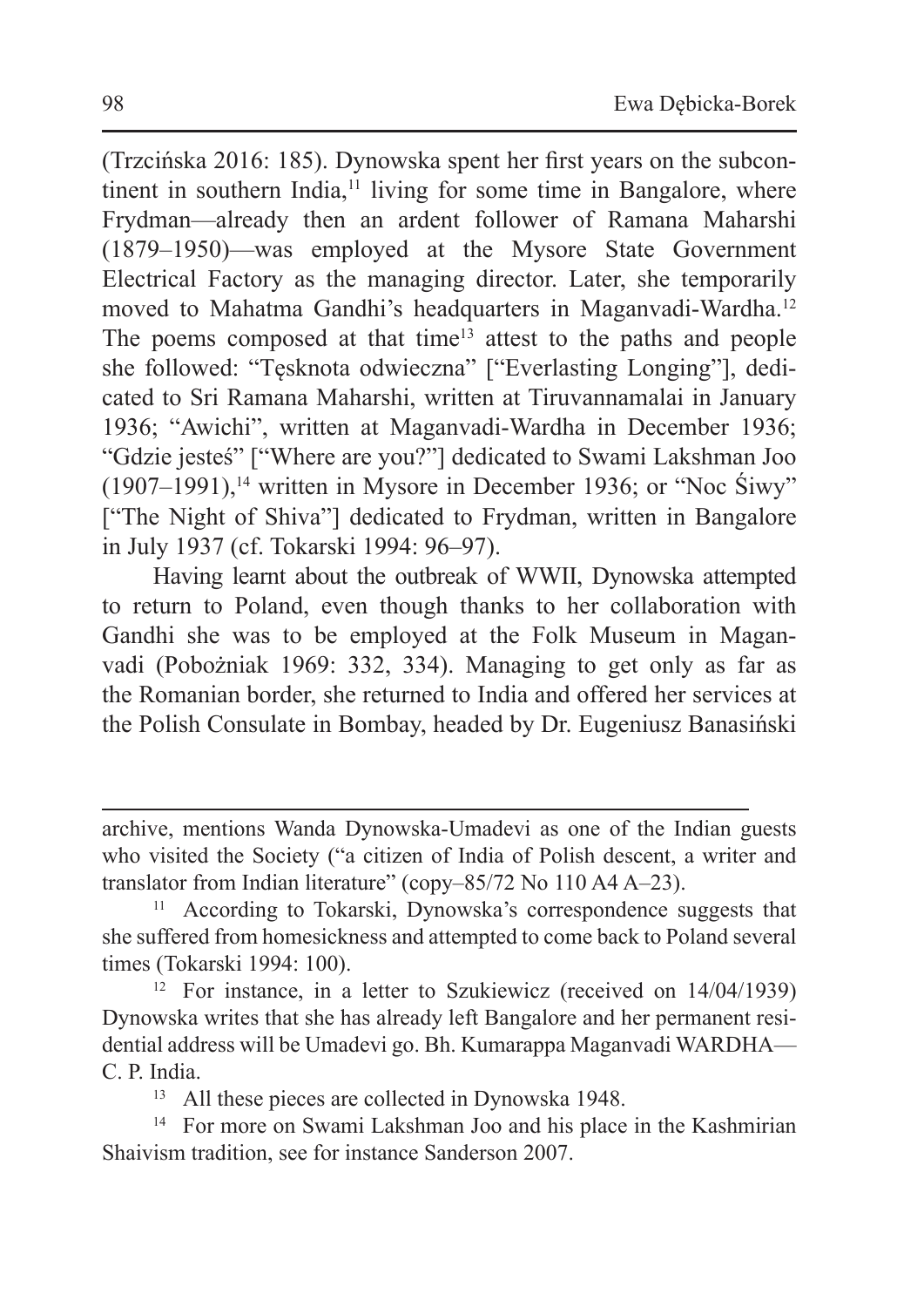$(1886-1964)$ ,<sup>15</sup> with whom she had already exchanged letters before.<sup>16</sup> She spent the next years working in the Consulate's press and cultural section. Wearing sandals and clad in khadi sari, with a *bindu* on her forehead, vegetarian, following the teachings of Gandhi and living "from hartal to hartal" (Hradyska 1971), Dynowska fit neither the political atmosphere of British India nor that of the after-war communist Poland. Her 'reactionary' attitude was reported by officials both in regard to her work at the Polish Consulate and to her visits at the Polish refugee camp at Valivade, where she helped the Poles who left the Soviet Union. The report of the former Polish Ambassador in China, Count Alfred Poniński, who visited Bombay in February 1943, mentions that her behavior, mostly her public demonstration of warm feelings towards the Indian National Congress, might create problems for the Polish Consulate (Glazer T. et al. 2009: 46–47). A couple of years later, Ms. Burakiewicz, a representative of the Polish Legation in Cairo, who came to Valivade Camp in November 1946 to supervise the repatriation of volunteers, described Dynowska as "the person who does us most damage on the Indian subcontinent" (ibid.: 490–491). According to the recollections of Irena Hradyska, who was her secretary in 1946– 1948, although in some circles Dynowska's controversial activities were indeed perceived as anti-British, her relations with the Indian elites were so precious for the Consulate that despite all the troubles she caused and conflicts she fuelled, her dismissal was out of the question (Hradyska 1971). Nonetheless, the consul's wife, Kira Banasińska wrote in one of her letters (1/02/1944) that Dynowska was "good help" to her husband (Banasińska 1997, chapter XX). In his farewell speech

<sup>&</sup>lt;sup>15</sup> In 1939 the Staff of the Polish Consulate comprised thirteen members. Three of them were in charge of Polish-Indian relations: Dynowska (public relations), Dr. Maryla Falk (1906–1980) (working at the Polish Department of Calcutta University, responsible for academic matters) and Harishchandra Bhatt (1901–1951), the only Indian employee, responsible for local matters (Glazer T. et al. 2009: 46).

<sup>16</sup> In her letters preserved in the folder Dynowska refers to the Consul and his wife several times, for instance on  $18/05/1938$ ,  $10/09/1938$ ,  $20/09/1938$ .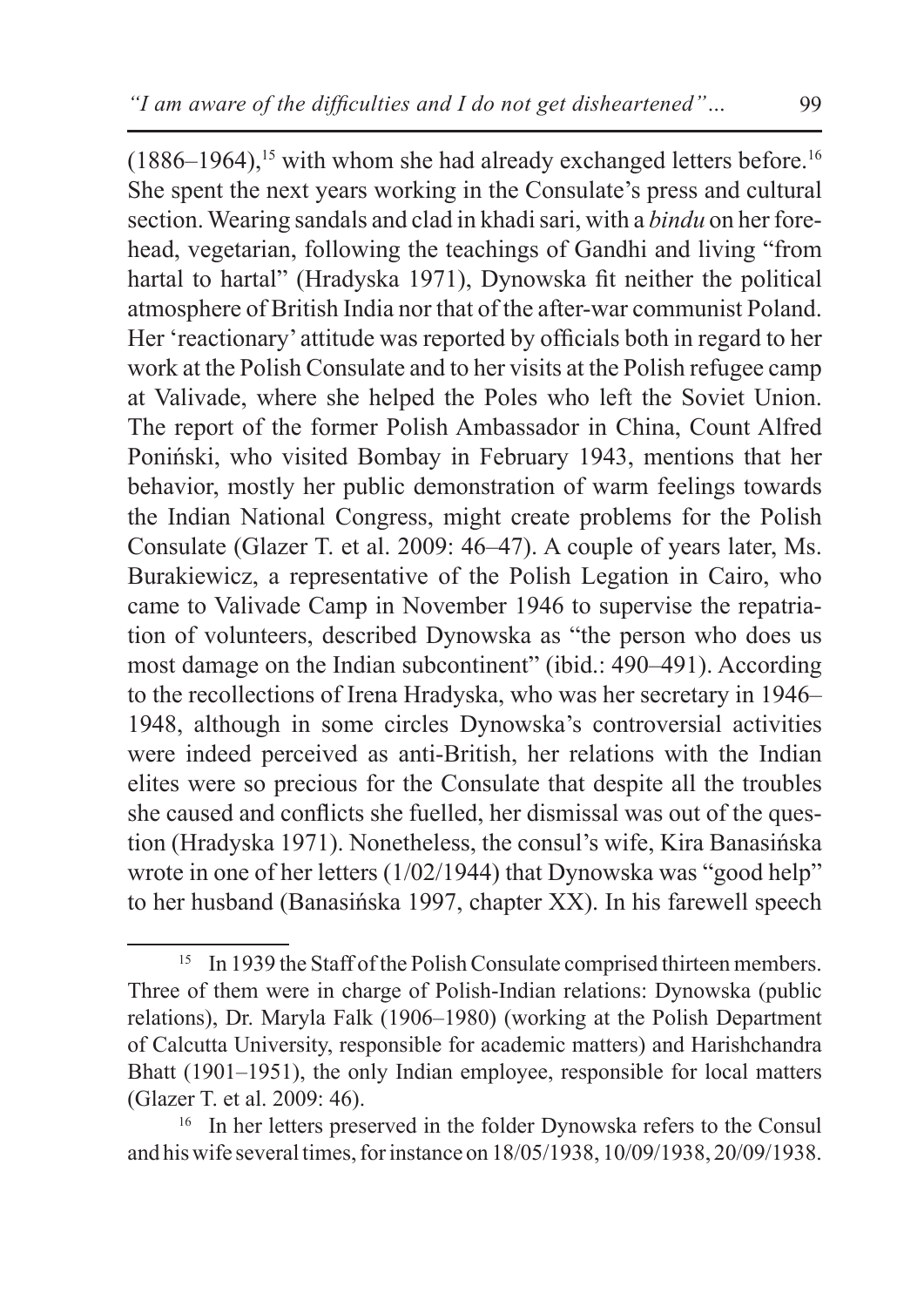on leaving the Consulate, Banasiński thanked Dynowska for her longtime friendship, her help at the consular mission and her work for the sake of Poland.<sup>17</sup>

During her employment at the Polish Consulate, Dynowska launched the Bombay branch of the Polish-Indian Society.<sup>18</sup>

<sup>17</sup> Bełdowski et al. 2002: 42–43. As the content of the Polish and English version of the book is not identical, whenever I refer to the Polish version, I do so deliberately.

Dynowska discusses the history of the Polish-Indian Society in the letter to Pobożniak dated 31/01/1959, with the intention of clarifying the alleged role of HelenaWillman-Grabowska in its establishment, with which Pobożniak credited her in the obituary he wrote for *Przegląd Powszechny* (Dynowska must have meant the text "Helena Willman-Grabowska", published in *Tygodnik Powszechny* 1958 no. 10): "I knew Ms. Helena quite well and had always respected, or even admired, her knowledge and character. Yet, there is one merit you ascribed to her totally erroneously and I would appreciate it if you corrected this piece of information in one of the issues of the journal. Now, Dr. W[illman] Gr[abowska] spent a short time in India and did not think about any societies; she knew only her own circle, professors and university spheres, particularly Sanskritists. Thus, at that time there was no talk about establishing the Polish-Indian Society". ("Znałam dość dobrze panią Helenę, i byłam zawsze z całym szacunkiem a nawet zachwytem dla jej wiedzy i charakteru. Jednak jedną zasługę jej Pan zupełnie błędnie przypisał i byłabym wdzięczna za sprostowanie tej informacji w którymś z numerów tegoż pisma. Oto Dr. W[illman] Gr[abowska] bawiła w Indiach krótko, i o żadnych stowarzyszeniach nie myślała, znała tylko swoje kółko, profesorów i sfery uniwersyteckie zwłaszcza Sanskrytologów. Więc nigdy nawet mowy niebyło wówczas o zakładaniu Stowarzyszenia Polsko Indyjskiego").

Willman-Grabowska visited India and Ceylon during a research trip in 1936–1937. As she mentions in her report (20/04/1937), she managed to establish the Indian Association for Polish Studies in Bombay (name given by her in English). Nonetheless, in Polish, she refers to it as "Koło Przyjaciół Polski" [Poland's Friends Association] which might be confusing. For the content of Willman-Grabowska's report see Czekalska, Kuczkiewicz-Fraś 2014: 31–38. Unluckily, I was unable to find the report in Willman-Grabowska's personal file kept in the Jagiellonian University Archives,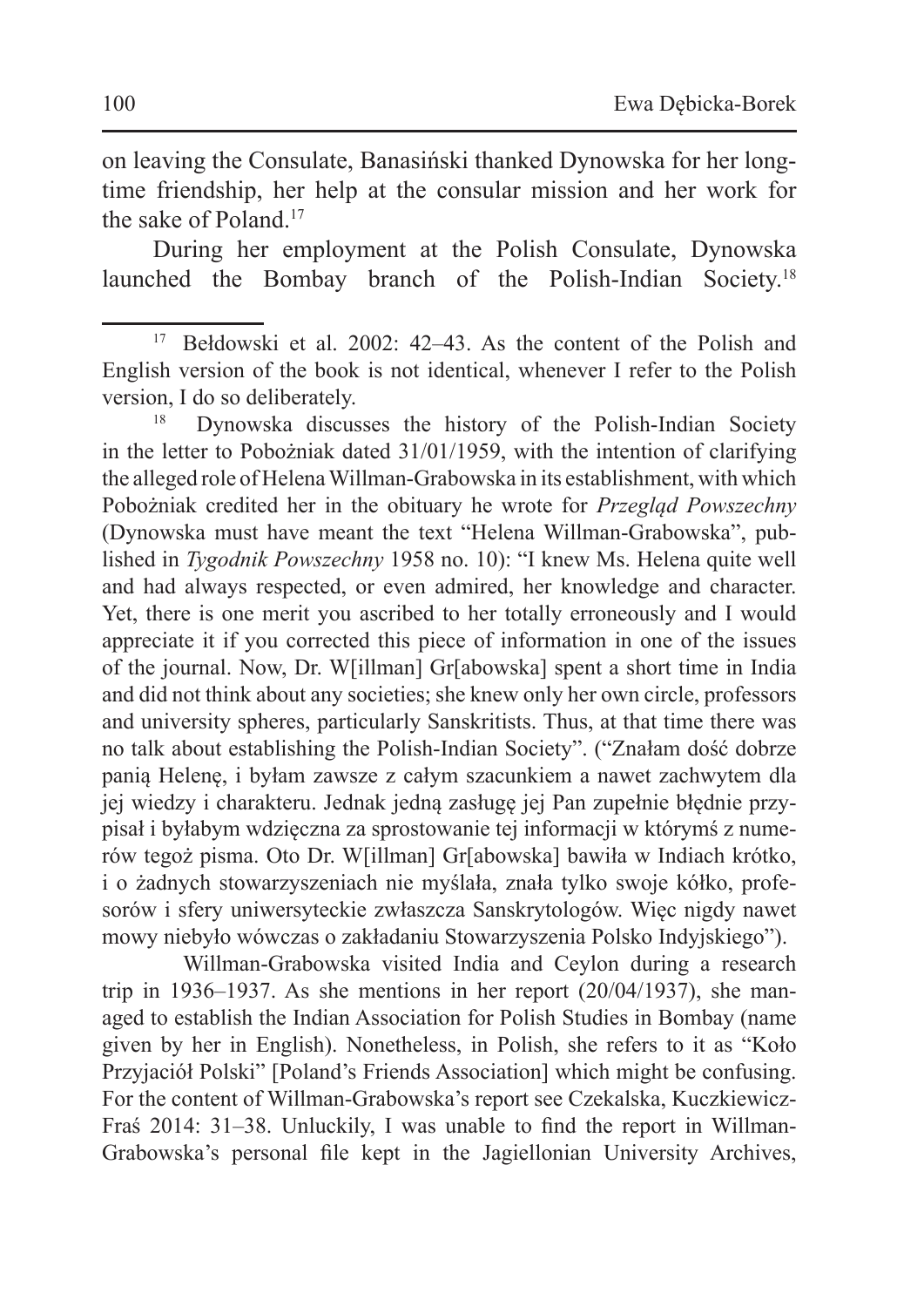The Society shared the same ideology as its Bengal counterpart, established soon after the outbreak of WWII, on 5/10/1939 in Calcutta by Dr. Maryla Falk, with Rabindranath Tagore as its honorary president. The latter organisation functioned for ca. five years and ceased its activities after Falk's departure.19 In the case of the Bombay Society the two bodies were not structurally connected—the chairman was elected annually out of the Indian elites. The Society organized cultural events and meetings, published books and organized lectures on Indian culture in Polish refugee camps. Its activity subsided when the Polish refugees left the subcontinent and Dynowska moved back to southern India.

The opportunity of working at the Polish consular mission must have facilitated Dynowska's literary passion, becoming a vent for her writing and publishing ambitions. Her activity in this field expanded significantly: she began to collaborate with Harishchandra Bhatt, who translated Polish literature into Hindi, published articles on Poland's situation in Indian newspapers (Tokarski 1994: 97), and for a short

which Czekalska and Kuczkiewicz-Fraś refer to, as most probably it has been moved somewhere else. Anyway, in her *curriculum vitae* submitted in March 1956, kept in the same personal file, Willman-Grabowska mentions the same piece of information that during her visit to India, in Bombay, she established "Towarzystwo Przyjaciół Polski" [Poland's Friends Association] for local students. She admits that for the time being she does not know its activities.<br><sup>19</sup> Dynowska's short reference to Dr. Maryla Falk adds some details

to the scholar's biography. According to Dynowska, Falk, a Sanskritist, for several years successfully taught Polish at the University of Calcutta (Dynowska estimates the number of her students for a couple dozen yet mentions that she personally knew ca. eighteen of them). Dynowska writes that Falk knew not only Sanskrit, but also Bengali, and that together with her students she translated many excerpts from Polish literature into the latter language (some of them were in Dynowska's possession at that time). In 1944 Falk published a booklet entitled *Król Himalajów* [*King of the Himalayas*] with the BPI. For more on Falk, see Mejor 2011.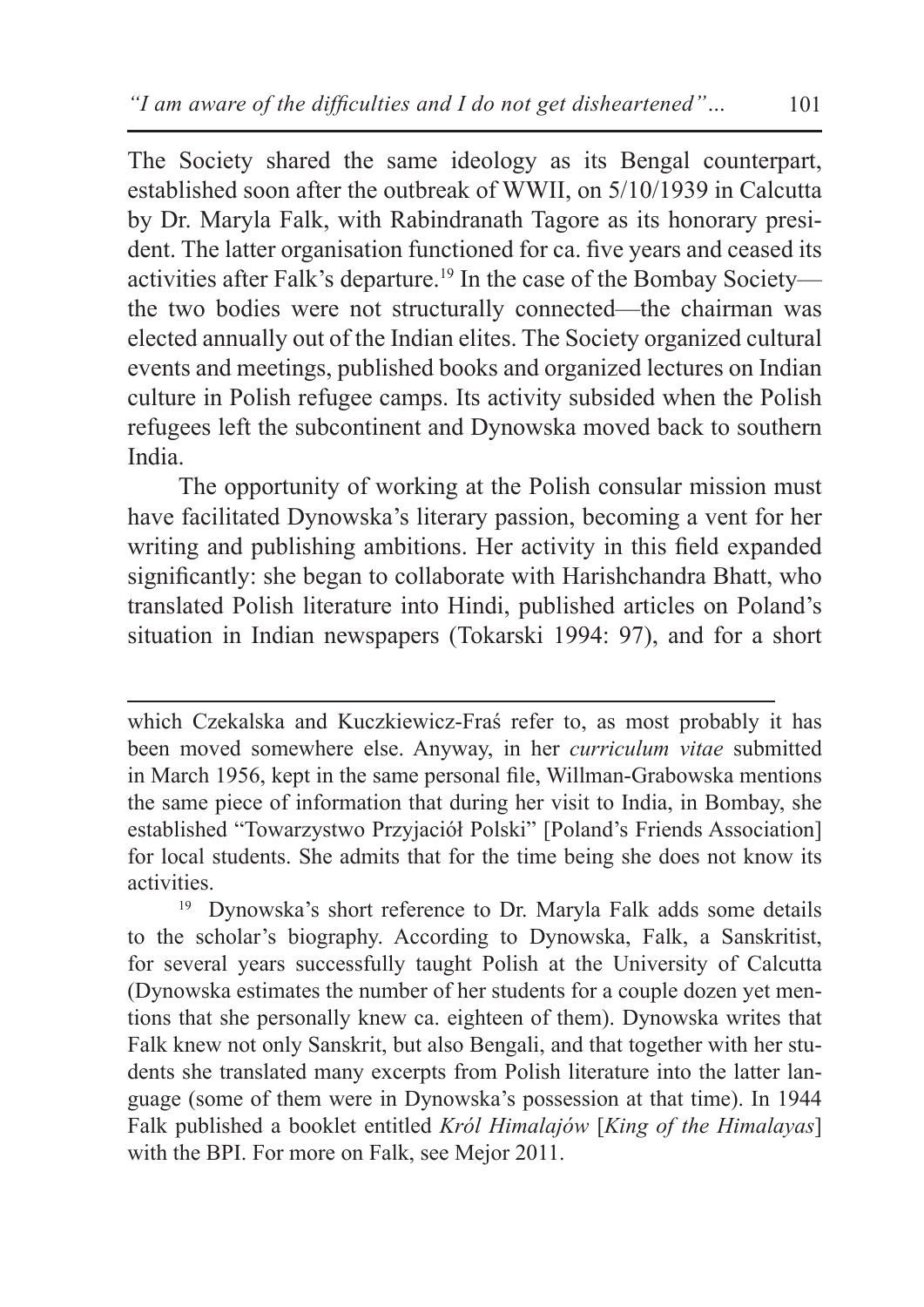time edited *The Polish News*, an official publication of the Federation of Poles in Bombay. The Federation comprised the first group of refugees from Poland, including many Polish Jews, who reached India in late 1940 and, with the support from the Polish Consulate, managed to set up a temporal home there, mostly in Bombay.20 With the arrival of the next wave of Polish refugees to India (1942), Dynowska wholeheartedly committed herself to social voluntary work: apart from organizing financial support, she set out to make Indian culture closer to Poles living at the refugee camp at Valivade, her plans being often called inconceivable.

In March 1944, supported by the Polish Consulate, in collaboration with Frydman and, what is usually ignored, with the help of some other Poles (J. Grochocka, J. Rejman),<sup>21</sup> Dynowska began her unusual life-project: the already mentioned publishing enterprise aimed at propagating Indian literature among Poles and Polish literature in India, translated into Polish and English respectively. According to Krzysztof

<sup>&</sup>lt;sup>20</sup> Glazer T. et al. 2009: 51. Among them was the Sternbach family from Krakow. Ludwik (1909–1981), the son of Edward, an attorney, studied law (1927–1931) and Indian philology under Prof. Willman-Grabowska (from 1929) at the Jagiellonian University in Krakow. Between 1936–1937 he gave lectures on Indian law dedicated to the students of law and Indian philology at the same university. Having reached Bombay in 1940 (after a short stay in Lvov, where he intensively studied Sanskrit and coworked with Prof. Stefan Stasiak (1884–1962)), he was employed in the military office of mail censorship under the British authority. It was in India where he developed his scientific activities concerning Sanskrit literature. Sternbach actively participated in the activities of Poles in India; he co-edited the *Polak w Indiach* [*Pole in India*] journal. He left India in 1946 (for more on Ludwik Sternbach see Mejor 2004–2005a: 475–478).

<sup>21</sup> According to Tokarski, Dynowska covered some expenses, for example the cost of Polish printing types, from her regular salary received from the Polish Consulate (Tokarski 1994: 97). Eugenia Maersch, in turn, recollects that the Polish Consulate granted the BPI a budget of 200 Rupees, and additional money was earned or borrowed (Glazer T. et al. 2009: 72).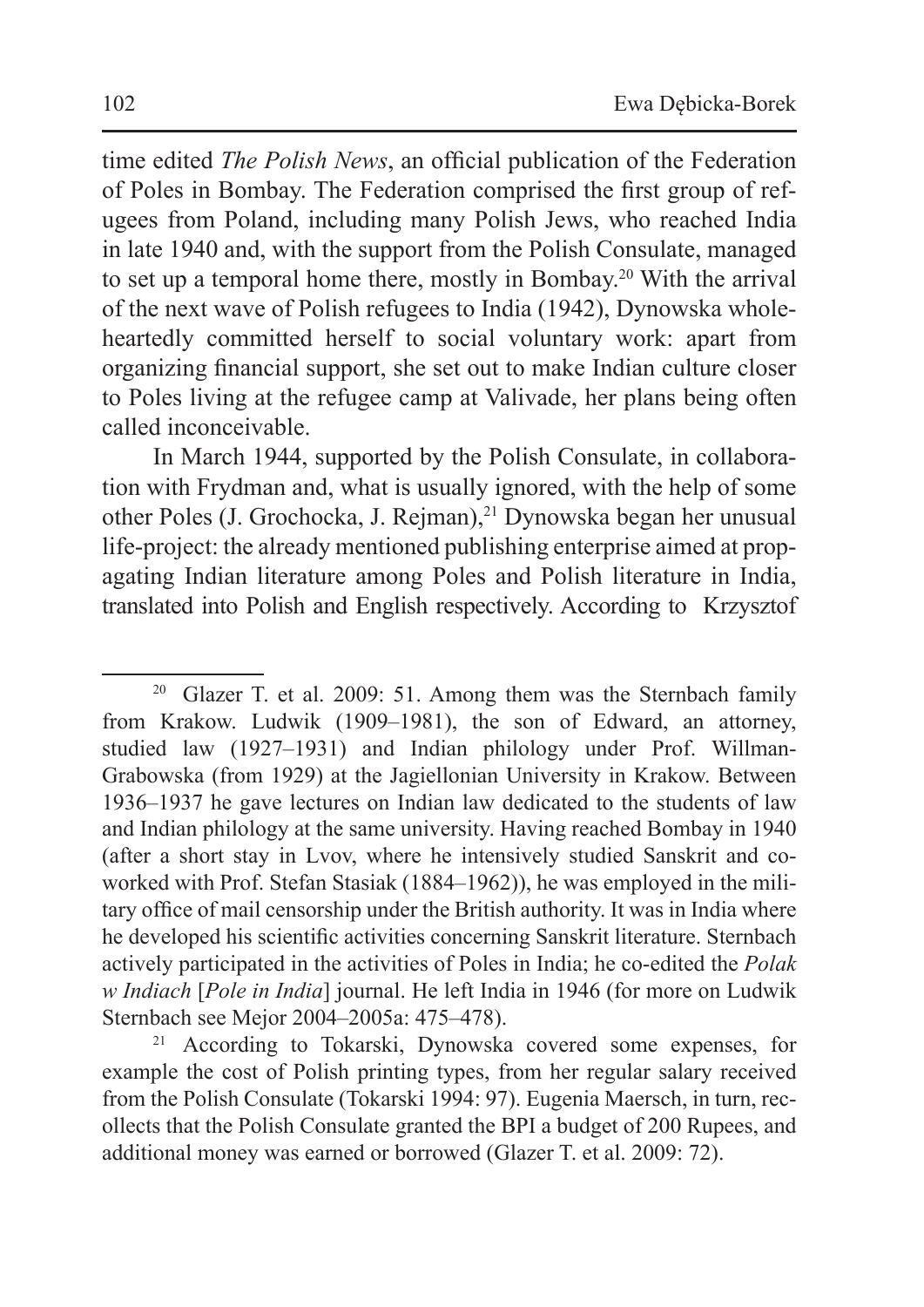Drygas, the idea of establishing a publishing house which would issue Indian literature in Polish was in fact born in the first years of WWII, along with the inflow of Polish refugees to India. It had its predecessor in the form of Instytut Polsko-Indyjski (the Polish-Indian Institute) founded by Frydman in 1939 in Bombay, whose modest means proved insufficient in the new reality. However, the extension of publishing activities faced difficulties caused i.a. by suspicions of the British authorities due to pro-Indian inclinations of both Dynowska and Frydman; hence it took ca*.* two years to publish the first book (Drygas 1961: 174).

While Dynowska dealt with editorial issues, Frydman basically took care of technical matters. When the Polish Consulate was closed down in October 1945, Dynowska independently continued carrying out her responsibilities of rectifying the communist propaganda regarding Poland through her English-language sociopolitical journalism in India (Hradyska 1971). Besides, deprived of a formal connection with any Polish institution, she had to search for other, mostly Hindu, benefactors, who would cover the costs of maintaining the BPI/IPL. As the places of publication of consecutive volumes suggest, the publishing body began a journey along with its founders: in short, from Bombay it moved for a couple of years to Bangalore, then to Adyar and Madras, and finally, after Dynowska's death, it returned to Bombay again, this time with Frydman, to whom she handed it over in 1969 due to her deteriorating health. Dynowska conducted most of her research in the premises of the Theosophical Society in Adyar. The project of editing *Antologia Indyjska* [*The Indian Anthology*], comprising six volumes of selected translations into Polish from different Indian literary traditions (Sanskrit, Hindi, Bengali, Marathi, Gujarati, Tamil),<sup>22</sup> received financial support from the Indian Ministry of Education.

<sup>22</sup> The *Anthology* was supposed to include two more volumes, one dedicated to poetry in Malayalam, Telugu and Kannada, the other comprising Sufi poetry of Punjab and Sindh (Drygas 1963: 175).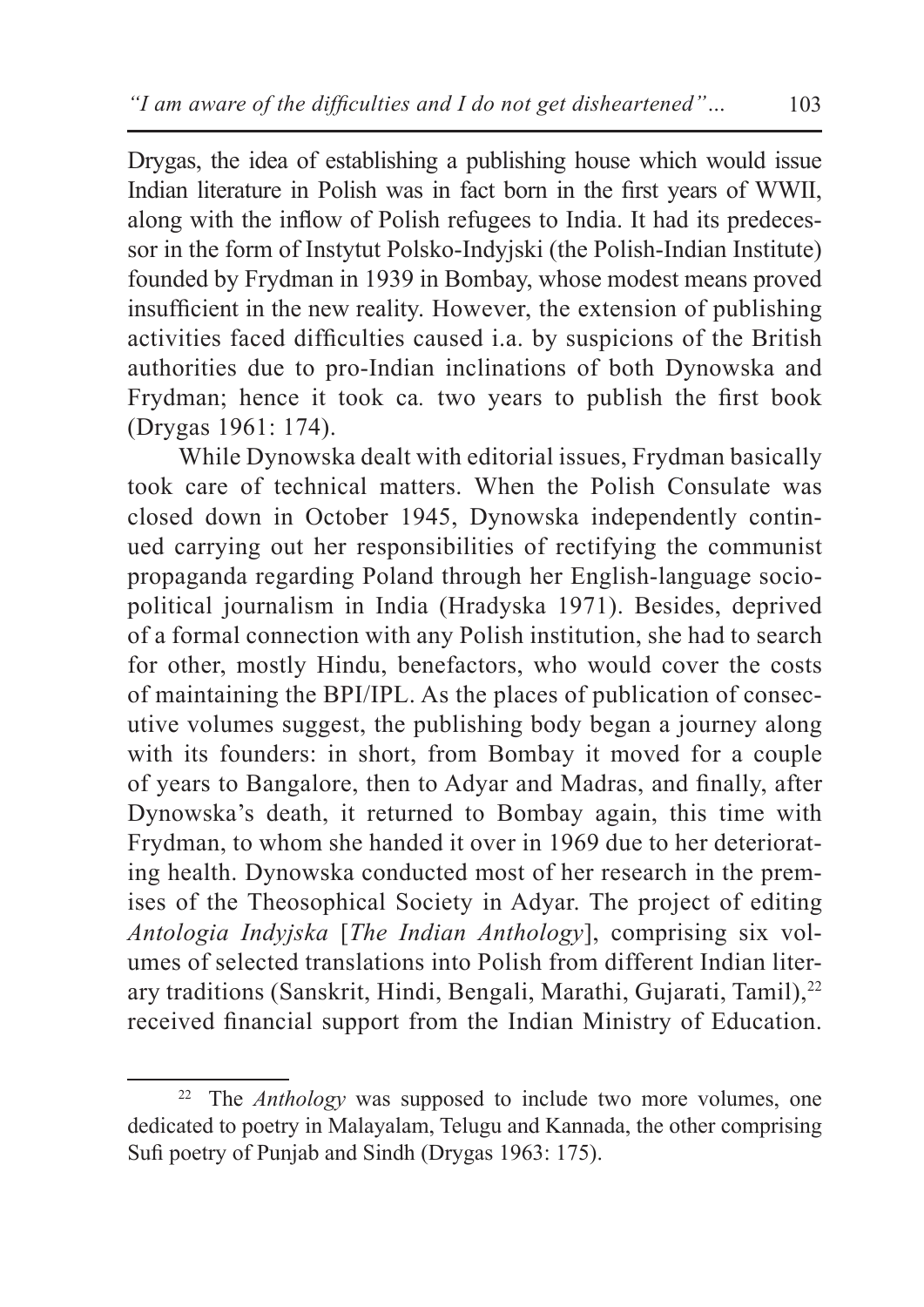In other cases, Dynowska constantly faced financial problems and had to procure funding by herself (Tokarski 1994: 100).<sup>23</sup>

The year 1960 constituted another turning point in Dynowska's life. It was then that she started charity work with Tibetan refugees who found shelter in India after the Chinese Invasion; her focus was on finding possibilities for the education for Tibetan children and youth. The encounter with Buddhist tradition influenced her view of life, as well as the matters she raised in her continuous writing and publishing activity (Tokarski 1993: 101–102). Dynowska's shift towards Buddhism could have been caused by her disappointment with Indian reality after the country won independence, particularly with the atrocities of the Partition, in which both Muslims and Hindus took part and which culminated in the assassination of Gandhi by a member of the Hindu nationalist party.<sup>24</sup>

<sup>24</sup> In this context Irena Hradyska recollects that "Umadevi lost her heart to the Hindus; suddenly she began to see various flaws in them; from

<sup>23</sup> In *Razem pod wiatr*… Dynowska shed some light on the conditions of her publishing work: "The booklet was set by a professor of Sanskrit who in his free time made money from typesetting; it was copied on a small manual printing press hundreds of miles away from where I stayed, without any possibility of final proofs. The Polish types, old and worn down, were inherited from Polish voluntary organizations leaving India; Biblioteka Polsko-Indyjska could not afford new ones back then, and the author's resources were so ridiculously limited that she either had to forgo publishing this volume altogether or… to yield to circumstances and throw herself on the mercy of the Sanskrit professor's good will but poor skills. I chose the latter, believing that maybe in a few years friends would publish the book properly". ("Książeczka była składana przez profesora Sanskrytu, który w wolnych chwilach zarabiał zecerstwem; odbijana na małej ręcznej maszynie o setki mil od miejsca mego pobytu, bez możliwości ostatniej korekty. Czcionki polskie, stare i wytarte, były odziedziczone po polskich organizacjach społecznych opuszczających Indię; na nowe nie stać było wówczas Biblioteki Polsko-Indyjskiej, a środki autorki były tak śmiesznie małe, że musiała albo zrezygnować w ogóle z wydania tego tomiku, albo… poddać się okolicznościom i zdać się na laskę i niełaskę dobrej woli, a słabej umiejętności profesora Sanskrytu. Wybrałam to ostatnie, wierząc że może za parę lat przyjaciele wydadzą tę książeczkę odpowiednio") (Dynowska 1948: iii).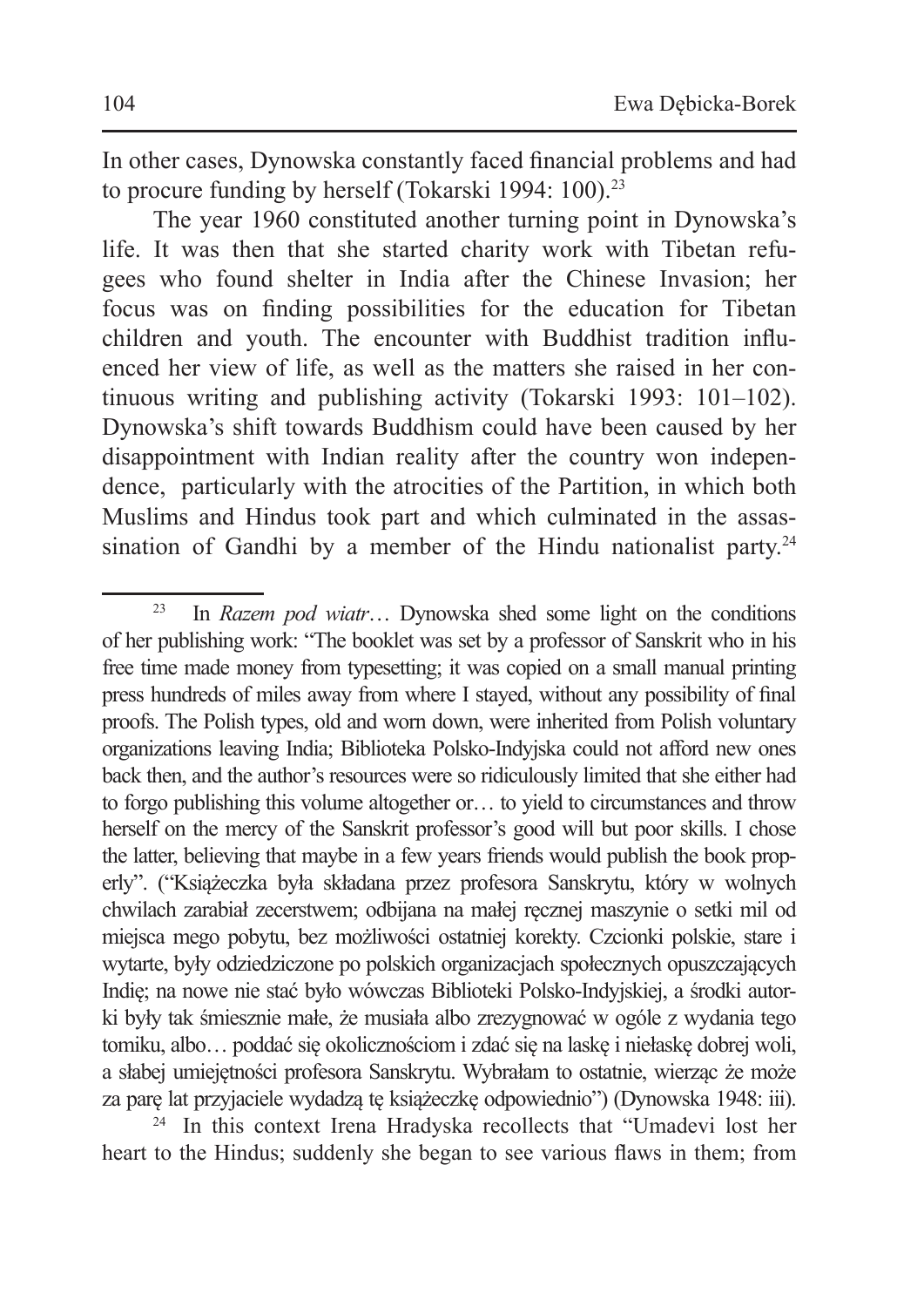Before her death, Dynowska visited Poland twice: in 1960 and 1969. Trzcińska remarks that only her social activities drew the attention of Polish journalists, as though other elements of her astonishing biography were impossible to comprehend by common Poles (Trzcinska 2015: 177).

Having received the sacrament of anointing from Father Marian Batogowski, Dynowska passed away on 20/03/1971, in a Roman Catholic convent in Mysore, where she moved in Autumn of 1970. Her funeral rites were conducted according to the Tibetan order in Bylakuppe, a Tibetan refugee camp. The BPI/IPL reduced its activity, with several more reprints issued by Frydman before he died in 1976. Including reprints, throughout its history the BPI/IPL issued a total of over  $130$  volumes<sup> $25$ </sup>

# **Wanda Dynowska's papers about India collected by Tadeusz Pobożniak**

Having at my disposal only the letters addressed to Szukiewicz, my attempt was to reconstruct the dialogue between Dynowska and her agent on the basis of her answers. In thisrespect, I also took into account references to her writing activity found in other personal documents and textual sources, in particular Szukiewicz's note on the expenses he bore while working for Dynowska and his formal letters dispatched to various Polish publishers on her behalf. In addition, I selectively referred to some articles by Dynowska, either to the version kept in the folder or the published one, and two messages Helena Dynowska wrote to Szukiewicz.

Not much has been hitherto said about the context of Dynowska's collaboration with her literary representative in the late 1930s.

uncritical admiration she shifted to acerbic suspiciousness (…). She had lived to see the moment when a new generation that grew up in India could not tell who Gandhi was, what he fought for and with what method. It must have been particularly unpleasant to her" (Hradyska 1971).

<sup>25</sup> For the list of the volumes issued with BPI/IPL see Glazer T, et al. 2009: 591–596.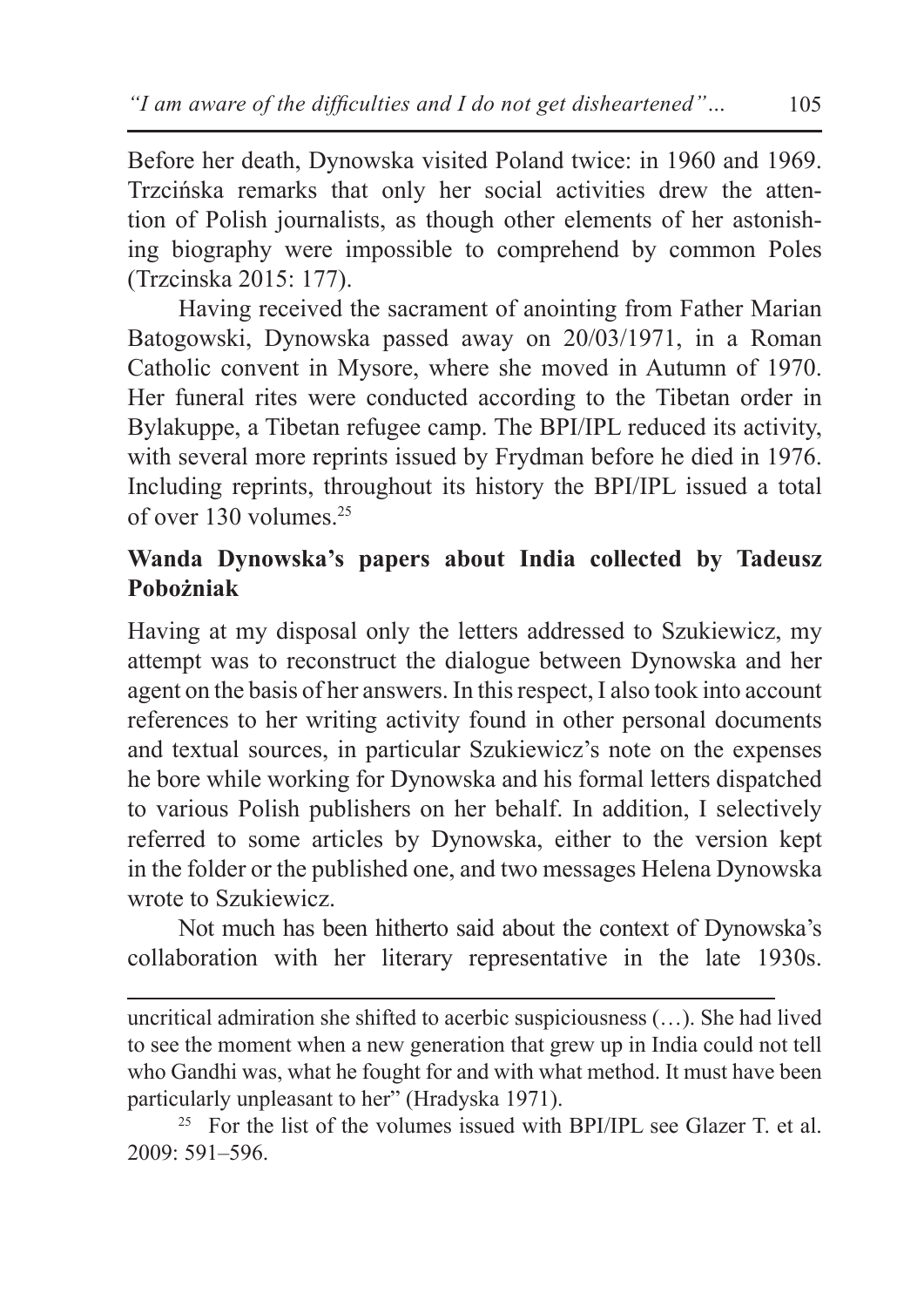The fragment of a "Charbin"-related article of his authorship on the back of which he put down the captions of Dynowska's photographs sent to *Ilustrowany Kuryer Codzienny*, as well as a reference to China in Dynowska's letter to him (18/05/38), suggest that he must have been the Tadeusz Szukiewicz who due to the war turmoil spent six years in the 1920s in Harbin, a town in Manchuria of considerable Polish population. He was born in Galicia and educated as a lawyer. Remembered as one of Harbin's leading Polish activists, in 1926, that is one year after his return to Warsaw, Szukiewicz was selected to represent the local Polish colony at the 1st Meeting of Poles from Abroad. While in Poland, he co-established the Polish-Chinese Society in Warsaw, closely associated with the Eastern Institute (Instytut Wschodni). The aims of the Society included preparing the ground for the expansion of Polish economy into Eastern markets with the help of Poles in Manchuria. For this sake, the rather impassive Polish colony had to be motivated to learn more about local cultures. Holding the position of the Society's secretary, Szukiewicz focused on stimulating Polish circles in Manchuria and strengthening their connection with the homeland (Yong-Deog 2010: 131–132, 139; cf. Grochowski 1928: 2–4; Kałuski 2001: 109, 132). It is possible that if Dynowska had not met Szukiewicz in Poland before her departure to India, she made his acquaintance through Eugeniusz Banasiński, Polish consul in Bombay, and his wife Kira, a couple with whom she established a warm relationship during her first years in India.<sup>26</sup> The Banasińskis met in Harbin in the 1920s: Eugeniusz earned his living there as a teacher at the Polish school in 1920–1923, and the much younger Kira lived in Harbin with her mother. Obviously, Szukiewicz and Dynowska

<sup>26</sup> We may suspect that in late 1930s Szukiewicz stayed in contact with the Banasińskis; from the postcard he received from Helena Dynowska  $(7/07/1939)$  it follows that he was supposed to inform her whether Ms. Banasińska was going to deliver her daughter to England through Warsaw. Yet, one has to take into consideration that as in the case of other correspondence, at that time contacting Szukiewicz could have been simply the fastest way to learn about this.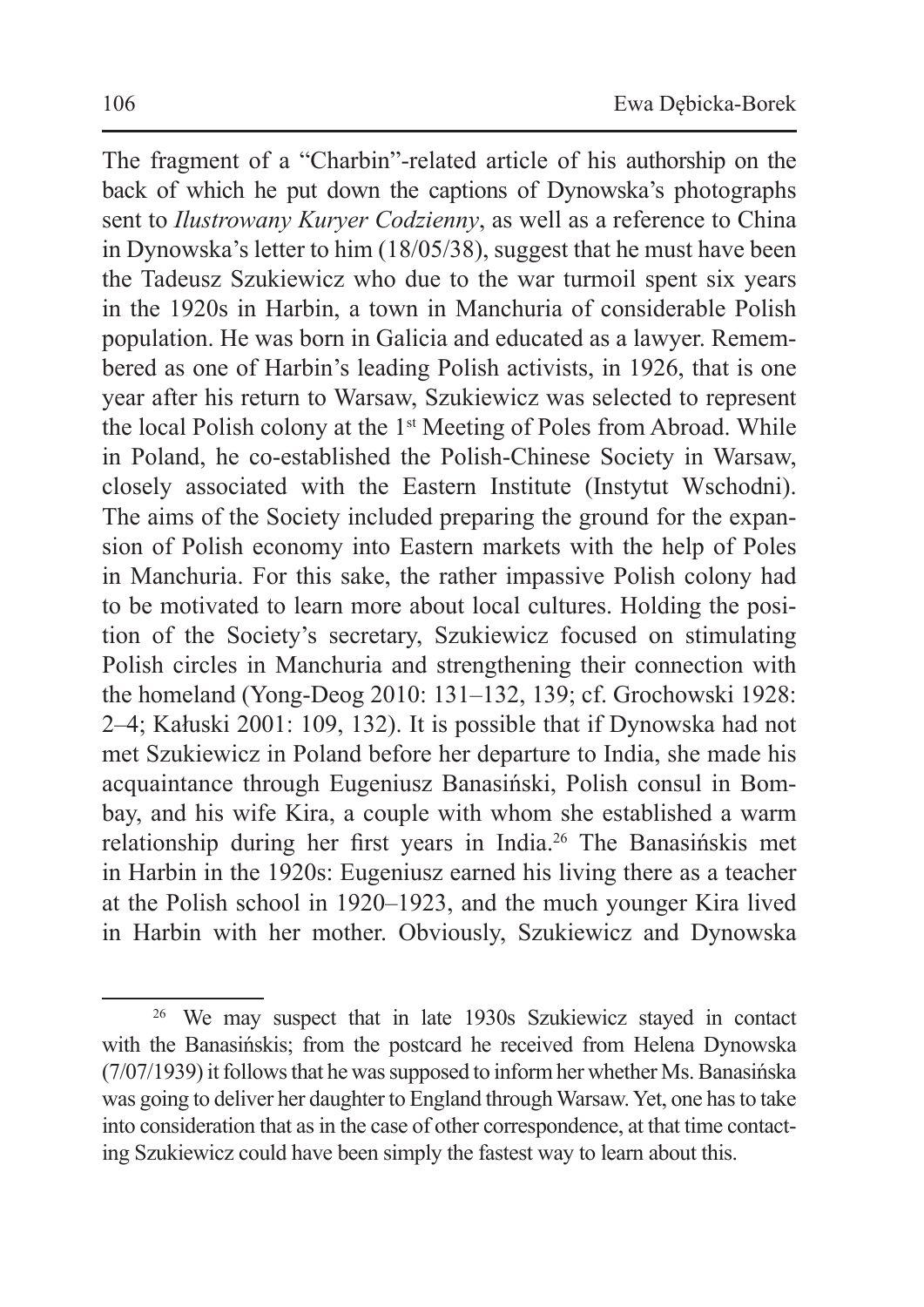shared similar experiences, shaped by a long time spent in the East. In addition, besides displaying literary inclinations.<sup>27</sup> they both propagated principles that were not very common for their milieu, starting with the necessity of gaining knowledge about the far and exotic country they settled in and disseminating this knowledge in Poland.

Dynowska dispatched her letters to the agent by various methods and wrote them very often, sometimes every week, apparently not counting on receiving a reply on time. The letters vary in length; in a few cases these are rather short notes, attached to a more substantial message. All are handwritten on very delicate tissue paper. Several undated letters make the chronology of communication, which anyway contains gaps, slightly unclear. They are rather difficult to follow due to Dynowska's use of many abbreviations, as well as short, condensed sentences formulated as a series of requests or references to the persons or pieces of information familiar to Szukiewicz—however, this does not preclude their literary value. While only a part of this correspondence was sent by air or sea mail directly to Szukiewicz's address in Warsaw, other letters were either carried to Poland by Dynowska's acquaintances and then handed over to Szukiewicz, or first delivered along with other correspondence to her mother or friends in Poland by post, usually in bigger batches (hence possibly the lack of date on individual letters). Their routes, as follows from the content of the postcard sent by Wanda's mother to Szukiewicz on 7/07/1939, led for instance through Switzerland or France. The only carriers mentioned by name are Ms. Brunton,28 through whom Dynowska sent her photographs via

 $27$  In Harbin, Szukiewicz held the position of a teacher and engaged himself in the development of an amateur Polish theatre. Besides, he published articles concerning the cultural life of Poles in Harbin with local Polish newspapers, reprinted in: Grochowski 1928: 54–61.

<sup>&</sup>lt;sup>28</sup> Possibly the ex-wife of Paul Brunton (actually Raphael Hurst, 1898–1981) whose book *A Search in Secret India* (1934) in Dynowska's translation into Polish (*Ścieżkami jogów*) was published with Atlas-Książnica in 1939. Brunton, a renowned British theosophist, is credited with introducing Ramana Maharshi and his teachings to the West.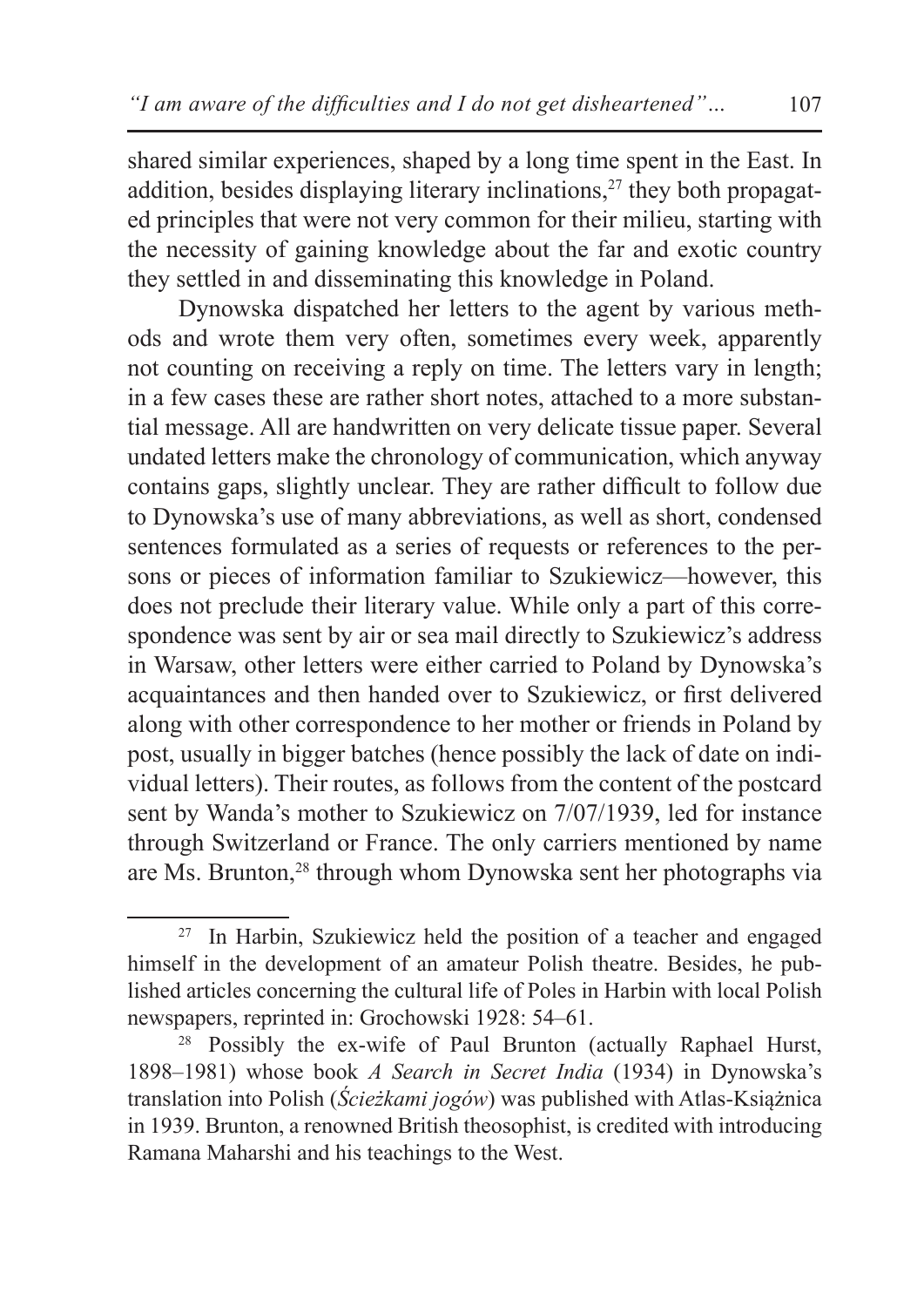Paris (10/09/1938), and Aleksander Janta-Połczyński (1908–1974), a Polish traveler and journalist, who in 1939 visited India and was provided by Dynowska with her three articles on his departure back to the country.29 In one of her letters to Szukiewicz, Dynowska explains that the reason for such a strategy was to save time. However, it caused unintentional chaos in her works: posted to various persons, passed over from hand to hand to eventually reach the agent, they sometimes got defragmented or simply perished. Dynowska either had to reconstruct whole articles based on manuscripts or supplement them once again with explanatory footnotes, which sometimes disappeared on the way. Vulnerable to damage and loss were also the priceless photographs she attached; this was for instance the case with the collection of pictures she sent through Ms. Brunton.30

Some of the enclosed articles are preserved in variants, with traces of numerous corrections. Apart from the original version of the review of Hanna Skarbek-Pertjatkowicz's (1892-1968) book, which is preserved in a version apparently by Szukiewicz (with revisions and cuts marked in red), all the articles and translations are typescripts. Dynowska's handwriting can be unintelligible, which, as we may suppose based on her repeated promises to rewrite the articles or requests to have it done in Poland, was also an issue for Szukiewicz and potential publishers. The problem was solved when she got access to a mould with Polish types at the end of 1938.<sup>31</sup> The other reason why Dynowska's papers had to be revised was her continued application of the old rules of Polish orthography despite their modification as a result of the reform implemented in Poland in 1936.32

All articles are signed with Dynowska's surname, although the letter dated 29/11/1938 suggests that she considered using one of the pen-names under which she had published in Poland before.

<sup>&</sup>lt;sup>29</sup> Letter to Szukiewicz, undated, ca.  $2<sup>nd</sup>$  half of 1939.

<sup>&</sup>lt;sup>30</sup> Letter to Szukiewicz dated 10/09/1938.

 $31$  Ibid.<br> $32$  Letter to Szukiewicz, received  $14/04/1939$ .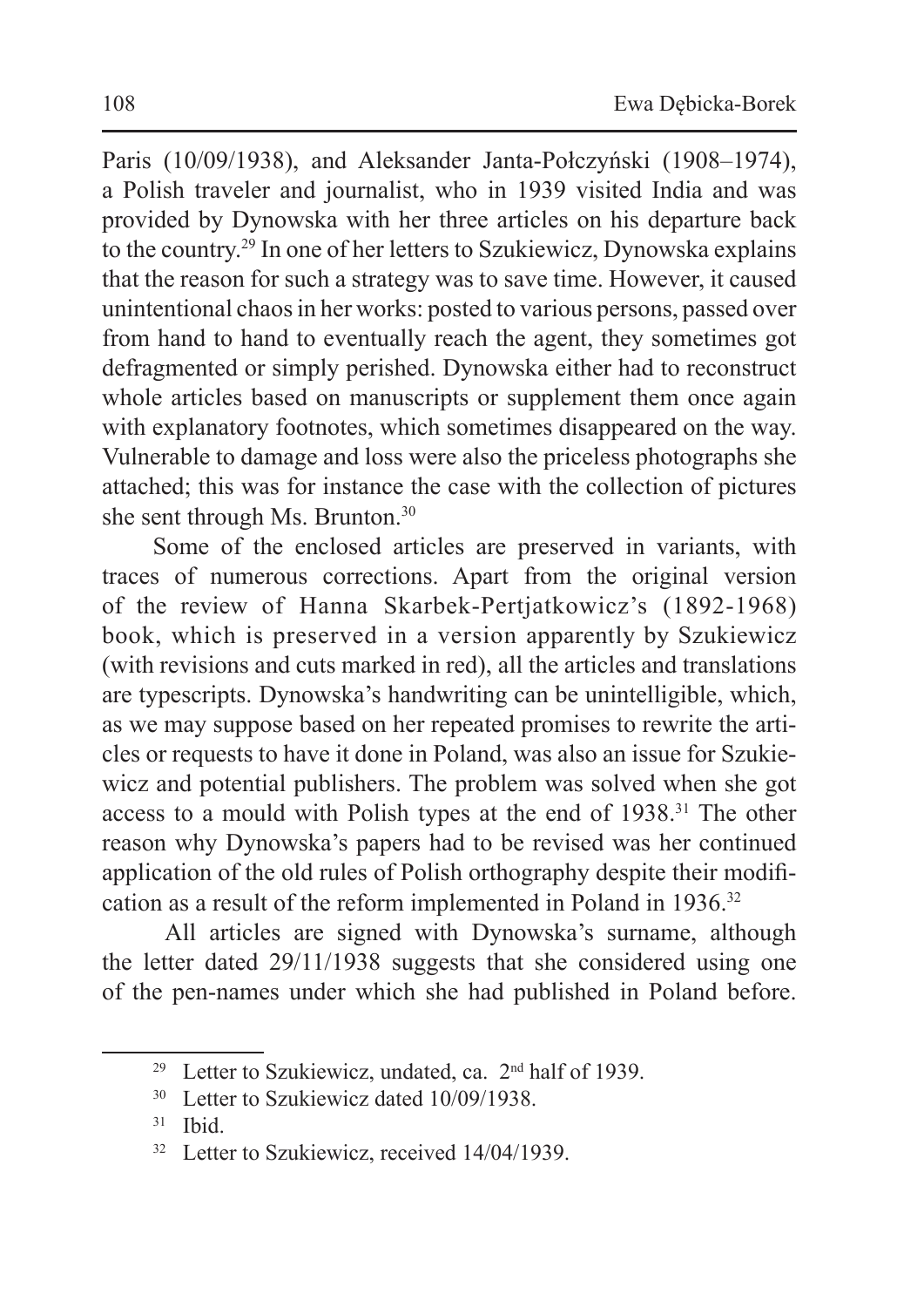However, because of the limited number of Polish women living in India, she seems to have given up this idea, presuming unavoidable exposure. This issue was raised once again in an undated letter in the context of her review of Brunton's book, which Dynowska hoped to publish soon. Intending to reuse its introductory part, which was rejected by the publisher "under the pretext of my delay", she requested Szukiewicz to sign the review with her pseudonym Marta Roszanówna. To conceal her identity, all hints pointing to the fact that the author stayed in India were to be removed. Perhaps, such a tactic, if applied in more cases, might have contributed to the scant amount of personal allusions in her writings from this period in general.<sup>33</sup>

From the documents gathered in Pobożniak's archive it follows that Dynowska began her cooperation with Szukiewicz in the first half of 1938. A note listing all costs borne by Szukiewicz to negotiate on her behalf with the editorial boards of "daily, weekly and monthly literary magazines", including the expenses of dispatching letters, making necessary calls and delivering the copies of selected Polish magazines to Dynowska, opens with a record dated 1/05/1938 and ends on 28/08/1939. The earliest preserved letter seems to be the one dated 18/05/1938, sent from Bangalore.<sup>34</sup> Here, Dynowska acknowledges

<sup>&</sup>lt;sup>33</sup> It is, however, interesting that while in the allegedly original version of the article "Z pielgrzymką hinduską w głąb Himalajów", that is in the version kept in the folder, Dynowska does not conceal her identity – she presents the firstperson-account of her trip to the Himalayas in the company of Pascaline Mallet – the real names of them both are erased from the same essay published in 1944 and 1959, Wanda becomes Marta and Pascaline becomes Paula (yet the firstperson narration is maintained). In his letter to *Ilustrowany Kuryer Codzienny*  (9/05/1938), Szukiewicz briefly explains that Mallet is a French woman who gave a lecture "on the soul, religion and customs of India" at the Polish-French Society in Warsaw on 7/04/1938. Dynowska, in turn, refersto her Warsaw lecture in the letter to Szukiewicz dated 29/11/1938. The women became friends much earlier; in 1924 Dynowska went to Paris and stayed with the Paris Theosophical Society at Mallet's invitation (Tokarski 1994: 94).

<sup>&</sup>lt;sup>34</sup> The issue of authorization letters certified by the local authorities, which Dynowska was supposed to send to Szukiewicz, is mentioned in her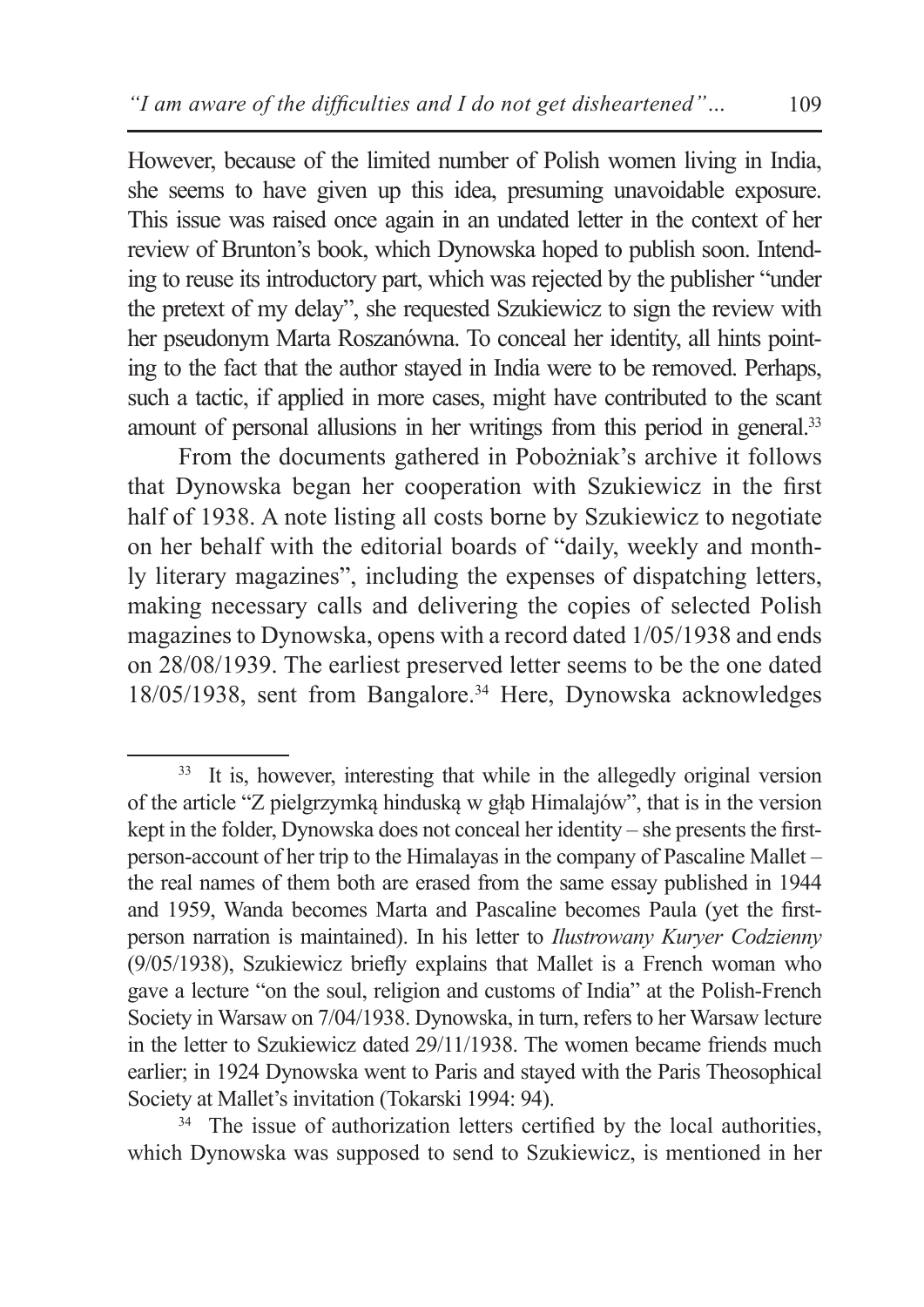that she and Szukiewicz share the same values—seen through the lense of Polish patriotic traditions of the struggle for independence—and concerns about the current political situation, intoxicated with Nazi ideology. Additionally, she asserts her aims, as if to verify the agent's determination to cooperate: her declaration is formulated much more concisely than the one published in 1948, when she had already initiated the BPI/IPB, but it is essentially similar: to reach millions with the news about the perfection of the East, despite all inevitable obstacles:

Dear Sir! Thank you for your letter. I am glad that you have the same things at heart that I do. I do not know China but I support their struggle for independence with all my heart—thisisso m[uch] in the spirit of essential Polish traditions. I believe that the present period will soon pass. This intoxication with amoral dwarfs and physical muscles cannot take long. What we can say about the life and immortal ideals of the East, about the great Revival which is seen nowadays, if heard Today by a few, Tomorrow will reach millions. It is in the name of this faith that I work. I am aware of the difficulties and I do not get disheartened. I trust that you too, Sir, shall have patience. Of course, I am sincerely grateful for your cooperation.<sup>35</sup>

I have not established the circumstances under which the abovementioned collection of personal documents came into the possession of Tadeusz Pobożniak. This was probably related to his activities in the Polish-Indian Society in Krakow, which he headed for nearly

letter to Szukiewicz from 20/09/1939. Having gone down with a flu, she dispatched them much later (letter to Szukiewicz 29/11/1938).

<sup>35</sup> Letter to Szukiewicz, 18/05/1938: "Szanowny Panie! Dziękuję za list. Cieszę się, że Panu to samo leży na sercu co i mnie. Chin nie znam, ale jestem całem sercem z ich walką o niezależność swego kraju – jest to tak b[ardzo] w duchu istotnych polskich tradycji. Wierzę że okres dzisiejszy minie szybko. To upojenie fiz[ycznymi] mięśniami i amoralnemi karłami nie może trwać długo. To, co możemy mówić o życiu i ideałach nieśmiertelnych Wschodu, o wspaniałem Odrodzeniu obecnem, jakie się widzi, jeśli Dziś będzie usłyszane przez niewielu – Jutro dotrze do miljonów. W imię tej wiary pracuję. Znam trudności i nie zniechęcam się. Ufam, że i Pan będzie miał cierpliwość. Oczywiście szczerze jestem wdzięczna za współpracę".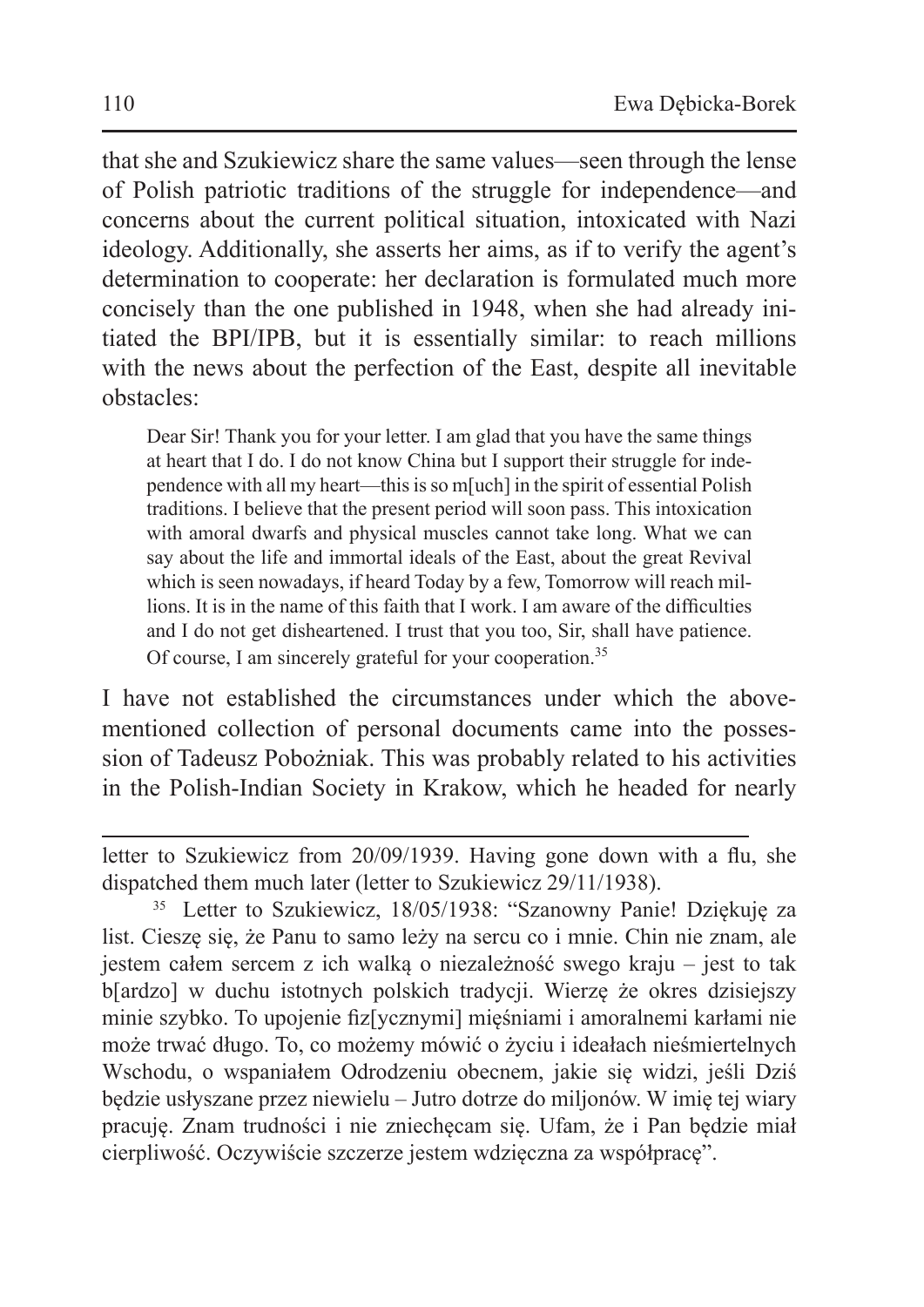thirty years. Pobożniak, an Indologist and Indo-European linguist, pursued his studies at the Jagiellonian University in Krakow under Prof. Helena Willman-Grabowska; he became her assistant after obtaining a master's degree in 1938 (*Coniunctivus w Atharwawedzie*  [*Coniunctiv in Atharvaveda*]). A decade later, he defended his doctoral dissertation (*Instrumentalis w Gatha* [*Instrumental in Gatha*]). Pobożniak's research covered a vast area: Iranian languages, Sanskrit, Hindi and Lovari, to name but a few of his interests (Piekarski 2000).

Although Pobożniak had a chance to meet Dynowska during her visits to Poland, their correspondence must have begun earlier, perhaps thanks to Prof. Willman-Grabowska who knew Dynowska personally. It was deprived of any theosophical dimension with which Dynowska is usually associated (Trzcińska 2015: 176). The three letters kept in Pobożniak's archive suggest that his rather formal relationship with Dynowska was based solely on his interest in Indian culture. Pobożniak appreciated Gandhi, practiced hatha-yoga and was vegetarian (Piekarski 2000: 671). Similarly to Dynowska, he considered promoting India in Poland an important issue, and hence delivered innumerable lectures on various aspects of Indian culture.<sup>36</sup> Przemysław Piekarski, who studied Indology under his guidance in the 1970s,

<sup>36</sup> For instance, on 31/10/1958 Pobożniak wrote to Dynowska: "In the meantime, the Krakow branch of the Society for Polish-Indian Friendship, of which I am the chairman, has developed quite a robust activity. Last May I had a lecture (with slides) on the monuments of Indian culture, in June a talk on Pandit Nehru, in September a lecture on Ajanta frescoes, on the occasion of their exhibition in Krakow. Now there is the UNESCO week dedicated to the contacts between East and West: I gave a lecture about Buddhism at the Oriental Institute on  $23<sup>rd</sup>$  Oct., and on  $25<sup>th</sup>$  Oct. in Rabka (near Zakopane) a lecture about Indian culture". ("W międzyczasie Koło Krakowskie Towarzystwa Przyjaźni Polsko-Indyjskiej, któremu przewodnicze, rozwinęło dosyć żywą działalność. W maju b.r. miałem odczyt (z przeźroczami) o pomnikach kultury indyjskiej, w czerwcu prelekcję o Pandit Nehru, we wrześniu z okazji wystawy fresków Adżanta w Krakowie, wykład o tych zabytkach. Teraz jest tydzień UNESCO o kontaktach Wschodu z Zachodem; miałem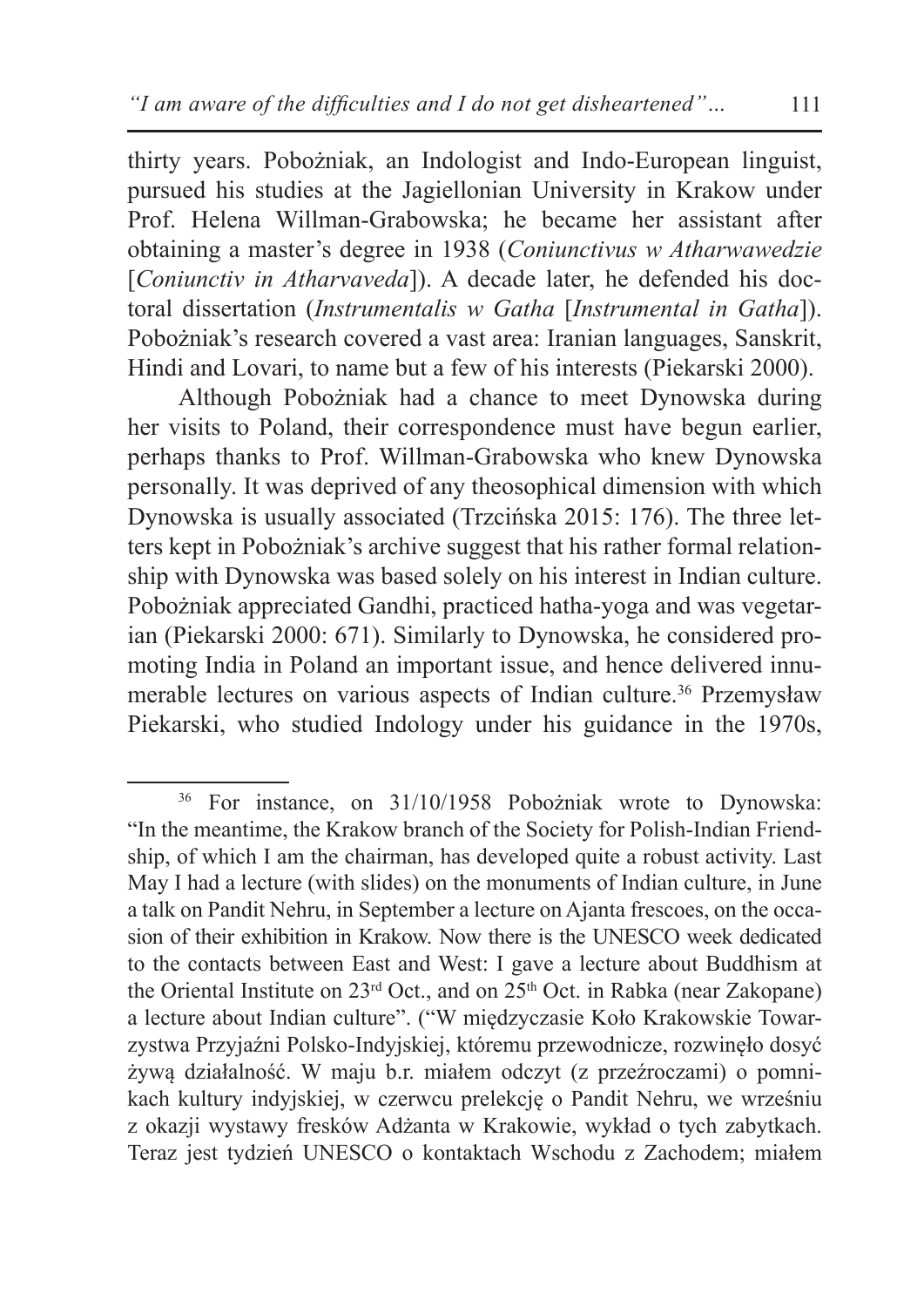reminiscences that Pobożniak was available in the office of the Krakow branch of the Society of Polish-Indian Friendship at Garbarska street every week, and once a month he attended or gave a talk organized within the framework of its activity (Piekarski 2000: 671).

From Pobożniak's letter to Dynowska dated 31/10/1958 it follows that at that time he intended to lecture on her life and literary work at the meetings of the Society, although her name had been already widely known among Polish Indophiles. "The booklets of yours enjoy a great popularity with readers here", he wrote. "The translation of *Ścieżkami Jogów* [*A Search in Secret India* by Brunton—EDB] is an extreme rarity now and a new edition would be of great use".<sup>37</sup> Basically, his main concern as a scholar was the lack of sources he could rely on while conducting his research.<sup>38</sup>

In our information work concerning India the members of our Society (the Krakow branch has ca. 100 members) always encounter your name; I would like to dedicate one lecture for them to your writings and Indological works. Thus, I would like to ask you to send me your bibliography and resume, as our knowledge here in Krakow exhibits numerous gaps. Of course we would prefer to see you in Krakow, rather than just hearing from you. Are you not planning to visit Poland these days? I believe this would not be too difficult now, given that the cultural relations with India have begun to develop more vigorously. And it would make us really glad. I am still interested in the language problem in India and the reception of Hindi as the all-Indian language. I am preparing an informational article on this subject. I would be very grateful for current news on this problem, and possibly some materials or contacts through which they could be

At that time, as Pobożniak wrote in the same letter, he conducted an elective elementary course in Sanskrit (in comparison with Hindi) for a few students, and a more advanced course in readings from the *Atharvaveda*. Besides, he lectured at the departments of Iranian studies and comparative linguistics.

w Instytucie Orientalistycznym odczyt o buddyzmie 23.X, a 25.X w Rabce (k. Zakopanego) odczyt o Kulturze indyjskiej").

<sup>37</sup> "Tomiki Pani cieszą się tu wielką poczytnością. Tłumaczenie książki «Ścieżkami jogów» jest obecnie białym krukiem i bardzo przydałoby się nowe wydanie".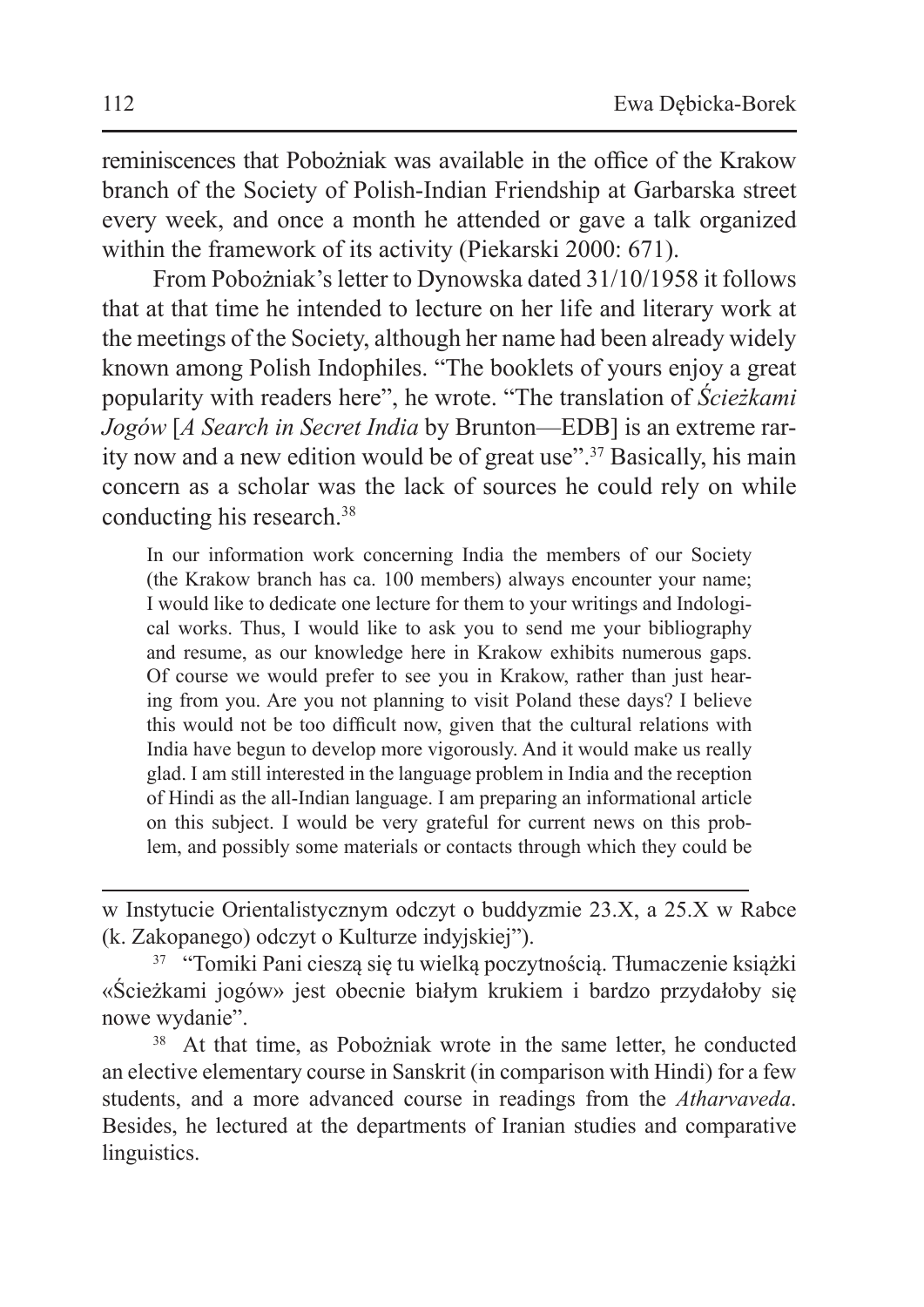obtained, since what I have at my disposal here gives a highly incomplete picture of the problem.39

The level of Dynowska's knowledge of Indian languages (as well as European ones)<sup>40</sup> remains a mystery (cf. Gerlach 1971: 433) which appears to feed her myth to this day. Whether intentionally or following a convention, she credited herself with translations of excerpts from various Indian literary traditions published with the BPI, thus creating a convenient device to shape her image as a woman endowed with all-embracing skills and abilities. The picture of a selfsufficient Dynowska whose powers were unlimited was transmitted for instance by Tokarski, who claims that Dynowska herself translated and proof-read the works, as well as dealt with the printing, packing and shipping of the books to Poland, other European countries

<sup>&</sup>lt;sup>39</sup> "W naszej pracy informacyjnej o Indiach członkowie naszego Towarzystwa (koło krakowskie liczy około 100 członków) napotykają zawsze nazwisko Pani; chciałbym poświęcić jedną prelekcję dla nich właśnie twórczości i pracom indianistycznym Pani. Bardzo bym więc Panią prosił o przesłanie mi Swej bibliografii prac oraz życiorysu, gdyż wiadomości nasze tu w Krakowie wykazują wiele luk. Oczywiście, wolelibyśmy widzieć Panią w Krakowie, zamiast tylko słyszeć. Czy nie zamierza Pani w obecnych czasach Polski odwiedzić? Sądzę, że nie nastręczałoby to teraz, skoro stosunki kulturalne z Indiami zaczynają się żywiej rozwijać, większych trudności. A dużo radości by nam sprawiło.Ja interesuję się dalej problemem językowym w Indiach i recepcją języka hindi jako języka ogólnoindyjskiego. Z dziedziny tej przygotowuję artykuł informacyjny. Byłbym wdzięczny bardzo za wiadomości aktualne o tym problemie oraz ewentualne materiały, względnie adresy, gdzie możnaby je otrzymać, gdyż to, czym tu rozporządzam, daje bardzo niepełny obraz problemu".

<sup>40</sup> Whereas secondary literature usually mentions that she spoke English, French, Russian, Latvian, Italian and Spanish (Tokarski 1994: 90), Dynowska herself enigmatically wrote in the article "Hinduska bhakti" ["Hindu bhakti"] (published with BPI as part of the volume dedicated to Sanskrit in 1959) that she knew eight European languages. This information must have aroused Pobożniak's curiosity as he put it down (with question marks) in his handwritten note concerning the volume.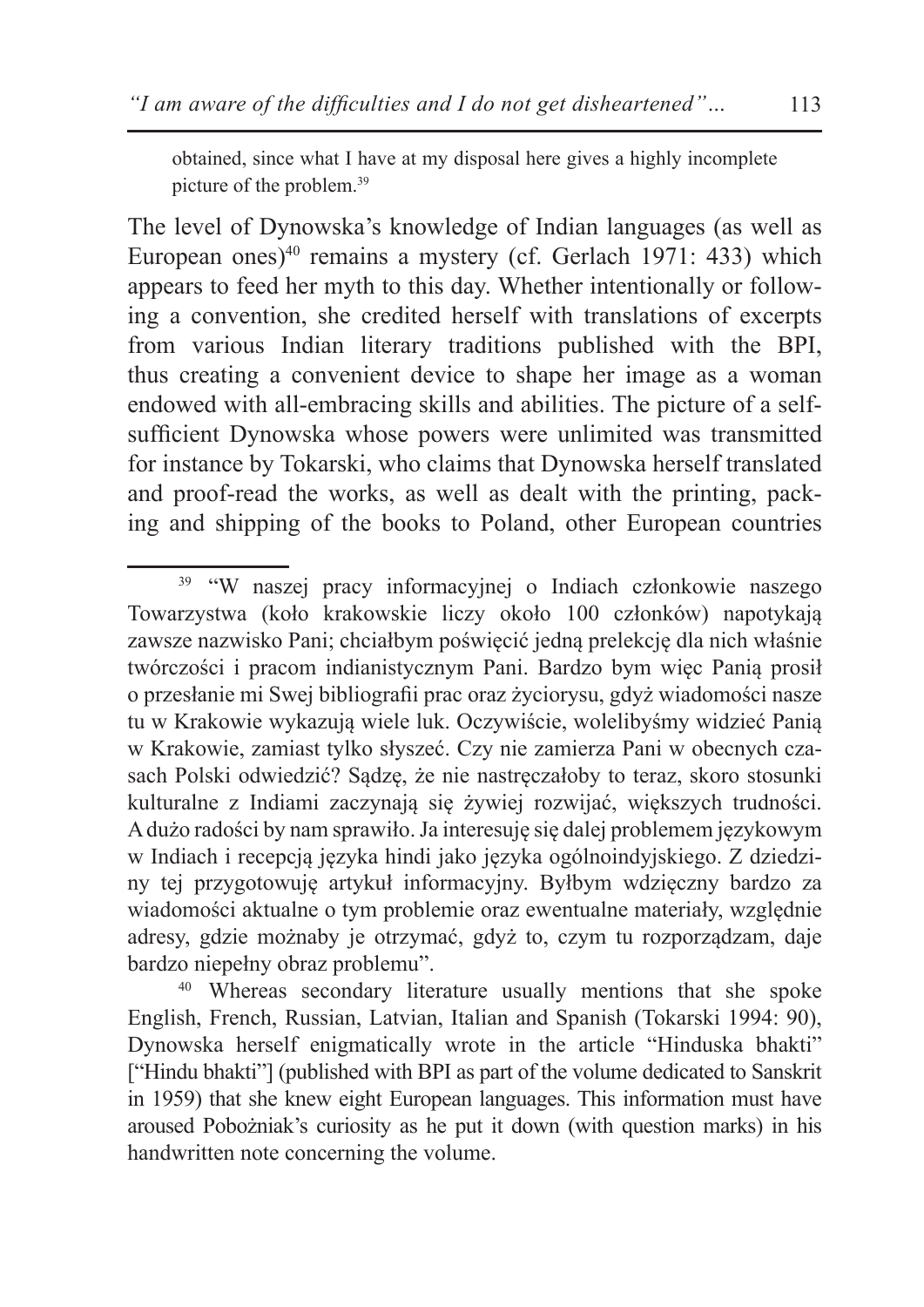and the United States (Tokarski 1994: 97–98). From her writings it follows that she communicated in Hindi.<sup>41</sup> She might have studied some Sanskrit as well.<sup>42</sup> Tamil works she certainly translated through English renderings: quite exceptionally, she explicitly admitted this in the note attached to translations of Subrahmanya Bharati's poems kept in the folder, but not in the volume on Tamil literary tradition published with the BPI in 1951 (repr. 1958), in which they were included. Still, the degree of Dynowska's acquaintance with Indological matters, despite her lack of formal education in this field, is quite astonishing. Her witty, linguistically-oriented observations on rendering and applying Sanskrit terms into Polish convincingly brought Pobożniak up to date with the state of various social and political transformations taking place in India in the 1950s, in front of her eyes:

What about your campaign of changing the name of India in the Polish language [Polish uses a plural form, Indie, as opposed to singular feminine, which would be India—EDB1 I am very keen to hear about it, because, following your and my own conviction, I adopted the singular, feminine form, and since then I have stuck to it in my works. Have you not also pointed out to Polish writers that the term 'braminizm' (Brahminism) for the Hindu religion has gone completely out of use today, and the Hindus do not like it at all, as it seems to underline the superiority of the Brahmin caste (even though it comes from Brahman not Brahmin), whereas in all other languages the term HINDUISM is used to refer to the religion, but never to the nationality, which is called Indian, i.e. Indian and Hindu, Indien and Hindou in French. Confusing these words leads to an extraordinary nonsense, such as a Hindu cardinal, namely of the Hindu religion, or a Muslim of the Hindu religion. It litters the Polish language and causes a confusion of concepts. Should this not be pointed out? And who else is

<sup>41</sup> For example, in the article "W mieście-Obozie Kongresu Narodowego Indii w Vitalnagar" ["In the Town-Headquarter of Indian National Congress in Vitalnagar"] Dynowska mentions that she managed to communicate with local people with the help of a mixture of Hindi and hand-gestures. A copy is preserved in the folder.

<sup>42</sup> According to Janina Gołduń Sułkowska, Dynowska learnt Sanskrit from her friends: M. Massani (Minocher Rustom "Minoo" Masani), Harishchandra Bhatt and Ludwik Sternbach (Bełdowski et al. 2002: 72).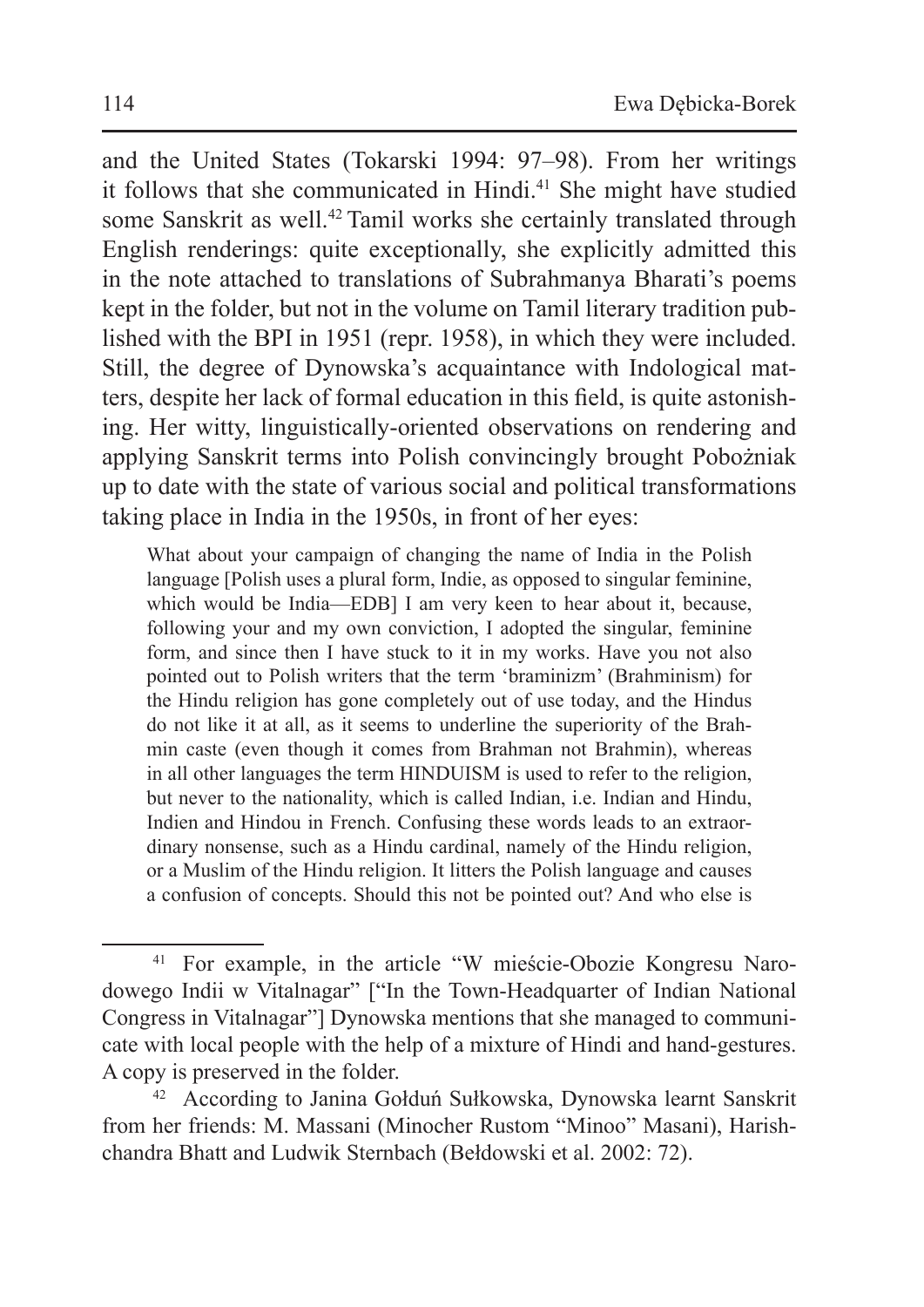more authorized and competent in this regard but you? One more thing: the word-name Ganga; after all, she is a goddess of the feminine gender, why should one ape in Polish the incorrect English word and change both gender and name [Polish uses the Ganges form—EDB]? Could this not be explained and changed, too? Benares, which nowadays bears its age-old, ancient name—Varanasi,<sup>43</sup> we will have to change as well, because soon no Indian will use it, so why not introduce the Ganga, too?<sup>44</sup>

A detailed handwritten note in which Pobożniak put down a number of flaws he detected in the initial chapter of the volume dedicated to Sanskrit published with BPI in 1959—from corrections regarding Dynowska's knowledge of Sanskrit and Indian literature to the norms of Polish grammar and style—shows that he was by no means uncritical towards her work. However, a decade later, in 1969, in his paper on Gandhi's connections to Poland, he drew from Dynowska's lectures

<sup>43</sup> The name was changed to Varanasi on 19/05/1956, with an effect from 24/05/1957. 44 Letter to Pobożniak, 31/01/1959, Madras: "Co słychać <sup>z</sup> Pana

akcją zmiany imienia Indii po polsku? Interesuje mnie to bardzo, gdyż sama przyjęłam wedle Pana i swojego przekonania liczbę pojedynczą rodzaj żeński, i odtąd tego się trzymam w swoich wydawnictwach. Czy nie zwrócił Pan także uwagi polskich pisarzy, że słowo braminizm dla religii hinduskiej, wyszło całkowicie z użycia, i hindusi bardzo go nie lubią, bo zdaje się podkreślać przewagę kasty bramińskiej (choć pochodzi od Brahmana a nie bramina); natomiast we wszystkich językach używa się słowa HINDUIZM jako religia, ale nigdy jako narodowość, którą się mieni indyjska, induska tj. Indian, i Hindu, Indien i Hindou po franc. Pomieszanie tych słów daje niebywałe nonsensy jak: kardynał hinduski, czyli wyznania Hinduizmu, lub muzułmanin wyznawca religii Hinduizmu. Zaśmieca to polski język i wprowadza zamieszanie pojęć. Czy nie należałby zwrócić na to uwagę? A któż więcej jest do tego upoważniony i kompetentny jak Pan? Jeszcze słowo-imię: Ganga, wszak jest 'boginią'rodzaju żeńskiego, dlaczego się ma – 'małpować' w polskim języku słowo nieodpowiednie, angielskie, zmieniać i rodzaj i nazwę? Czy nie dałoby się to również wyjaśnić i zmienić? Benares który teraz nosi swą dawną, starożytną nazwę – Varanasi, będziemy musieli także zmienić bo wkrótce nikt z Indusów – dawnego nie będzie używał, czemuż więc i Gangi nie wprowadzić".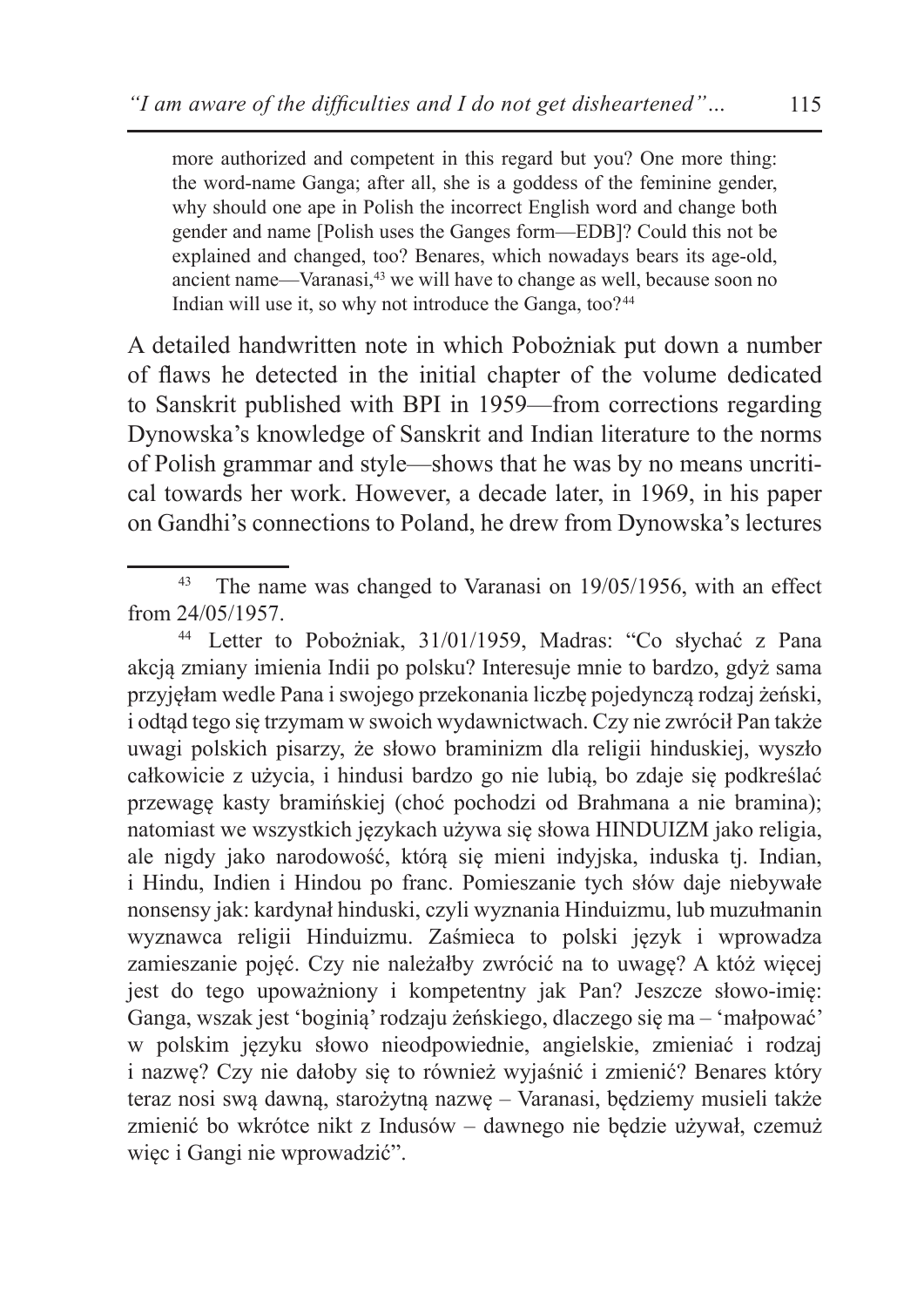delivered during her visit to Poland in 1961, and referred to information on Gandhi which she gathered in another volume, the *Indian Anthology*, dedicated to Gujarati literature (Pobożniak 1969). This suggests that although solid Indological and linguistic training did not allow Pobożniak to unconditionally accept Dynowska's works whenever she transgressed her expertise in the field ascribed to specialists, he did not underestimate her contribution in matters concerning modern India, which she had the advantage of directly observing and experiencing. Another Orientalist working at that time at the Jagiellonian University, Prof. Franciszek Machalski (1904–1979), in his review of *Indian Anthology* calls Dynowska "a tireless worker in the field of cultural rapprochement between India and Poland" (Machalski 1960: 862). While he appreciates her intentions, her approach to Indian culture and her poetic skills, he remarks that in the case of languages other than Sanskrit, Dynowska provides the reader with a free translation, for which she is indebted to Indian specialists. By no means detracting from Dynowska's merit, Machalski also points to some shortcomings regarding her interpretation of selected terms and notions, as well as to her predilection for the Young Poland style (Machalski 1960: 864).

Pobożniak was not the only prominent Polish Indologist Dynowska knew personally during her lifespan, or, at least, did not hesitate to approach whenever she searched for support in her struggle to promote and defend India among Poles, the topic which prevails in her correspondence with Szukiewicz. In the letters to her literary representative not only does she allude to the already mentioned Prof. Helena Willman-Grabowska and Dr. Maryla Falk, but also to Prof. Stanisław Schayer (University of Warsaw) (1899–1941) and Prof. Stefan Stasiak (Lvov University), all of whom were acclaimed Indologists in the 1930s. In addition, Willman-Grabowska and Stasiak spent several months in India while conducting their research.<sup>45</sup> This

<sup>45</sup> Stasiak visited the subcontinent one year earlier than Willman-Grabowska did (see note 18); he left for India in September 1935 and came back to Poland in April 1936. He conducted his research mostly in the area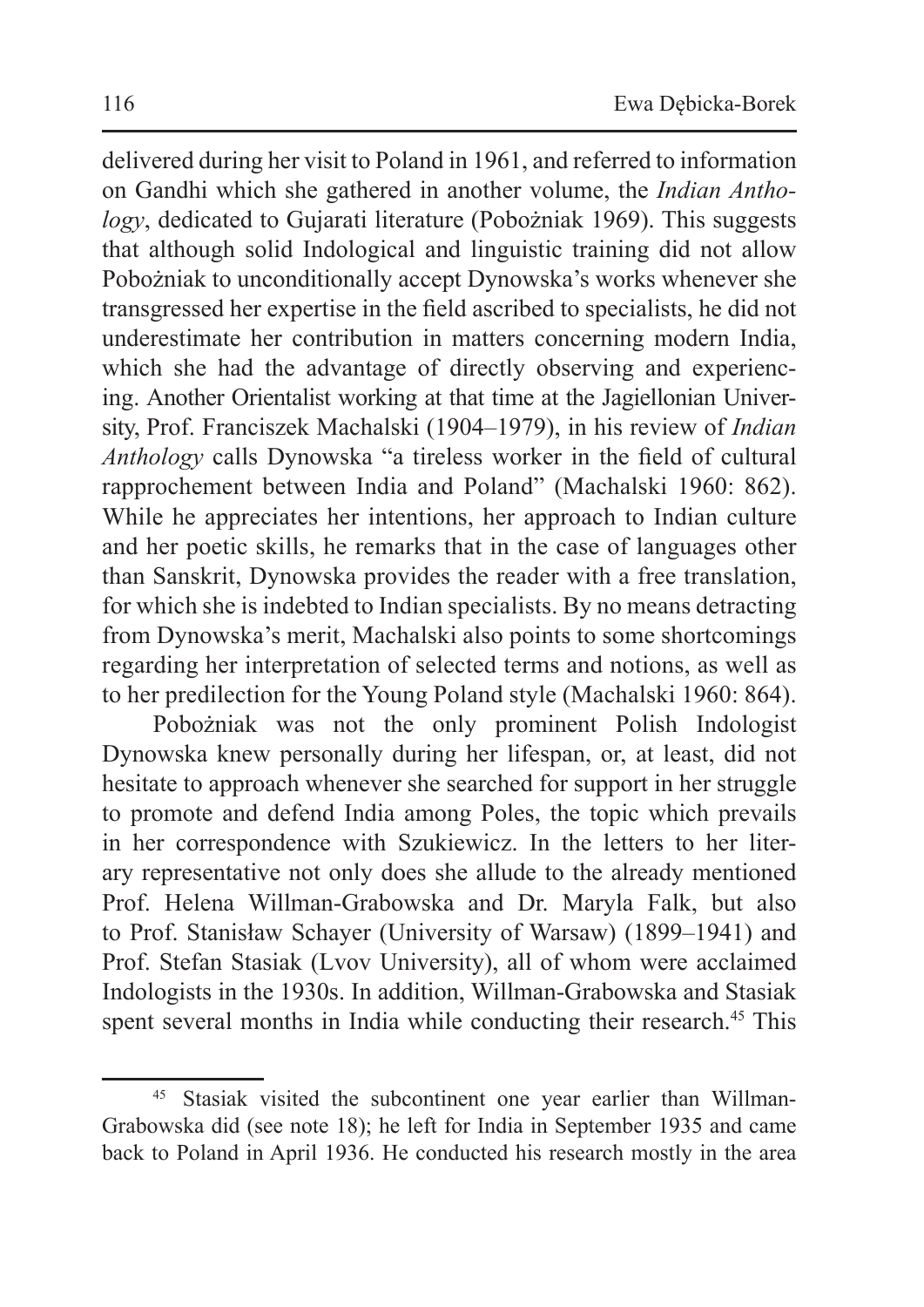brings to light a complicated attitude Dynowska displayed at that time towards Sanskrit scholars and their academic approach to India's culture: on the one hand, she respected them, on the other—she seemed to show a certain disregard and treat them somewhat instrumentally. The reason for such a self-contradictory attitude is articulated in an undated letter to Szukiewicz, where she denies the learned professors the ability of capturing the essence of "living" India, that is the truth about India which should be spread among common Poles. Between the lines, one can read that this was an accomplishment she only ascribed to herself:

Ms. Willman Grabowska's book does not please me particularly. The learned professors know Sanskrit and something about the life of ancient India, but they know nothing about contemporary India; if anything, [it is] about Universities and Indian science,<sup>46</sup> which constitutes 50% of the living life nowadays. Besides, I know for a fact that my dear and respected acquaintance, Prof. Willman Grabowska, has not come into contact with the most essential thing either. Probably, her book will not be accessible to the general public, and this is precisely where the truth about India should be sown, among the "ordinary men".<sup>47</sup>

of Bombay and on various occasions gave lectures in India on archeology, Indian religious and Oriental studies in Poland and Europe. His doings were reported by both Indian and Polish press. Stasiak personally knew Gandhi and Tagore (which might have drawn Dynowska's attention to him). For more on Stasiak see Mejor 2004–2005: 504–506.

<sup>46</sup> Perhaps Dynowska alludes to Stasiak, who, after his arrival from India, in 1937, published with "Nauka Polska", vol. 22 a review of P. Seshadri's book *The Universities of India* and the paper "Nieco o nauce indyjskiej dawniej i dziś" ["Somewhat about Indian Science Earlier and Today"] (Mejor 2004–2005: 506).

<sup>47</sup> "Książka Pani Will[man] Grab[owskiej] Nie cieszy mnie specjalnie. Uczeni prof. znają sanskryt i coś z życia dawnych Indii, ale nie wiedzą nic o dzisiejszych, a przynajmniej tylko o Uniwers[ytetach] i nauce Ind[ii], co stanowi 50% żywego życia dziś. Wiem zresztą że z najistotniejszem też nie zetknęła się sama moja miła znajoma a szanowna prof[esor] W[illman] Grab[owska] Książka jej nie będzie zapewne dostępna dla ogółu, a tam właśnie trzeba siać prawdę o Indjach, wśród 'szarych ludzi'".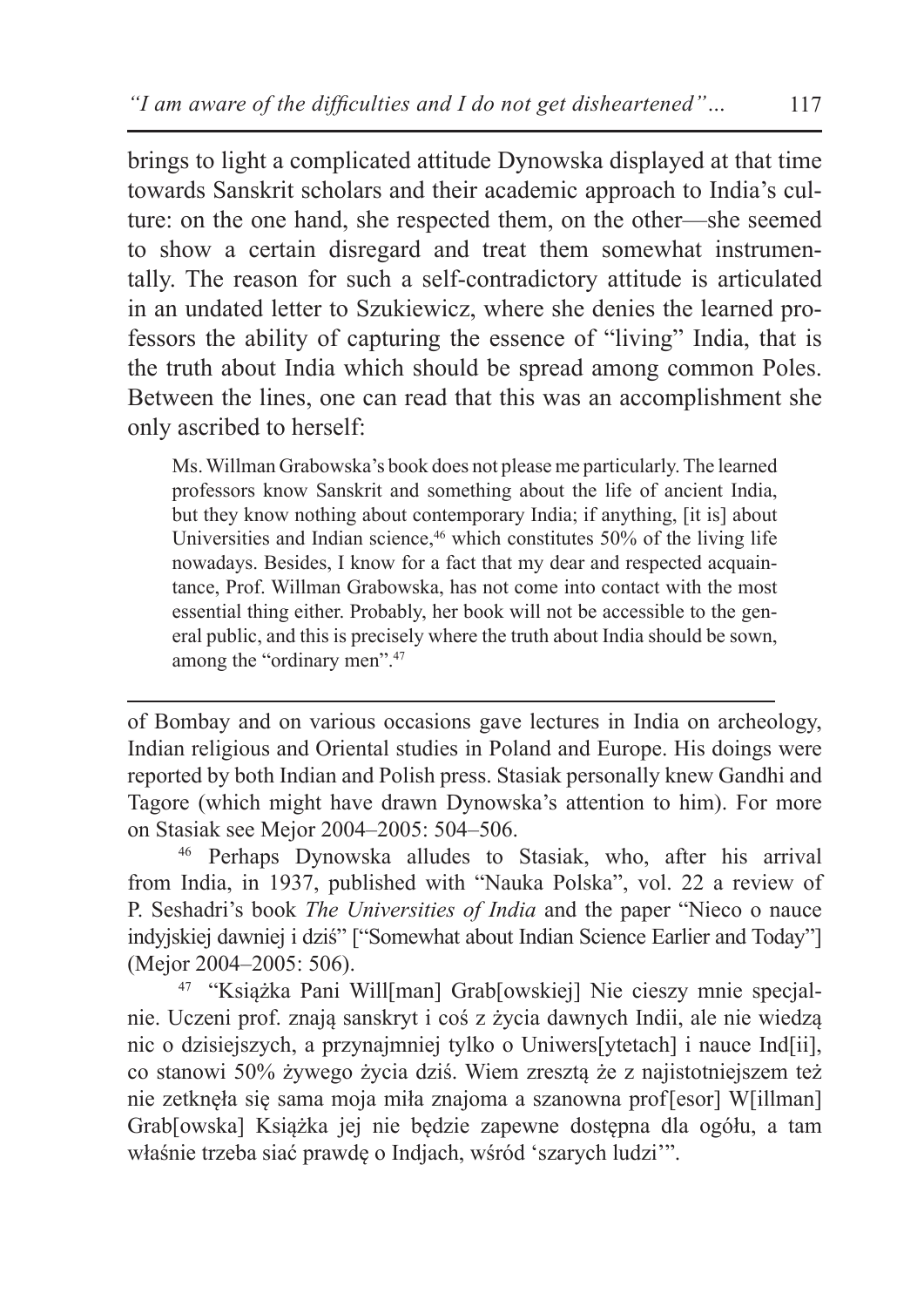Reproaching Sanskritists for their ignorance of contemporary India comes out in Dynowska's letters to Szukiewicz a couple of times. "Those 'knowers of India' like prof[essors] actually hardly know her. Sanskrit and ancient books are not quite yet India—I do not care about their opinion", she once wrote.48 In light of the theory that the addressee can shape the sender's style of communication (Janion 1969), we can assume that it is Szukiewicz, Dynowska's representative, who determines the line of her self-presentation, which usually comes down to claims about topping the hierarchy of those who aspire to know India. However, India is contextualized here within circumstances the meaning of which only Dynowska has been privileged to learn, and therefore only she is entitled to write about it so that the Polish common reader could grasp its essence.

Nor does Dynowska spare Indian youth; in this case, she sees the crucial problem in their insufficient involvement in the matters of their motherland. As has been already discussed, Dynowska's perception of India as analogous to Poland was mainly affected by the patriotic, anti-Russian sentiments which she acquired at a young age at her family home (Tokarski 1994), and by her admiration for Romanticist ideas, from the perspective of which she interpreted the universal sense of suffering (Trzcińska 2015: 175). In India, Dynowska's support for the struggle for freedom was channeled in her open sympathy for the Indian independence movement. Using the concept of an "autobiographical site"—understood as a site which retains its geographical connection, yet is chiefly shaped through literature—Dynowska's India could be thus called a "shifted site", that is a site which has been accepted and included in a given author's writings, yet is still quite often interpreted through the knowledge and emotions pertaining to the places which had been familiar before, usually connected to his or her childhood and adolescence (Czermińska 2014: 58, 69). Dynowska's self-portrayal as a person partaking in the culture of both countries, and

<sup>48</sup> Letter to Szukiewicz, undated: "Owi 'znawcy' Indji jak prof[esorowie] właściwie też mało je znają. Sanskryt i stare księgi to jeszcze nie Indie – nie dbam o ich zdanie".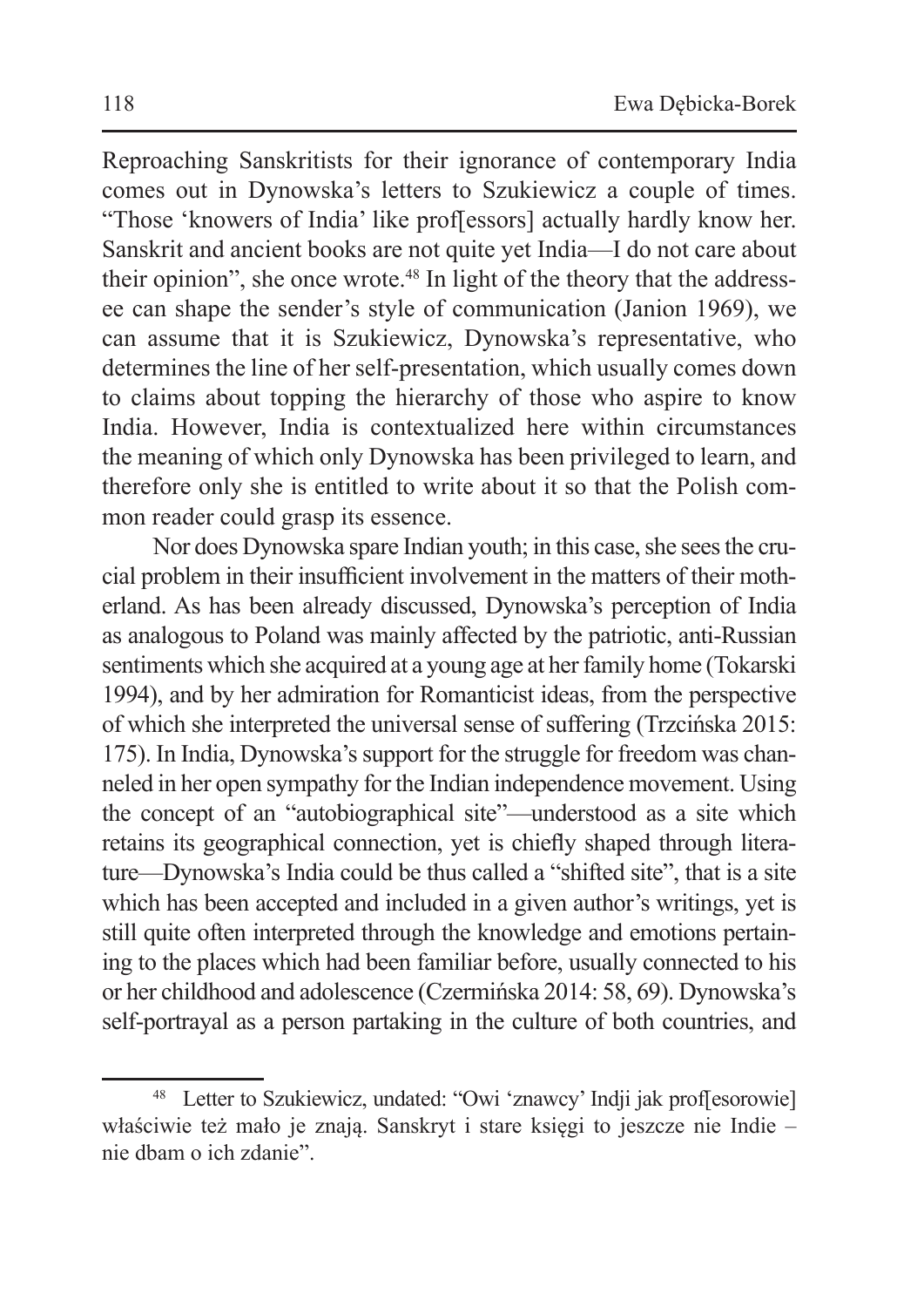hence often referring to India asthe "second motherland", might be seen as the result of such a process. Whereas in Dynowska's published works it is predominantly nature or people's features that she sees through the prism of Polish reality,49 her private conversation with Szukiewicz usually drifts towards the political contexts and the ordeal suffered by Poland and India as a consequence of their denationalization, experienced from the Russian or British domination, respectively. She writes to Szukiewicz:

As for Indian youth, it is indeed the product of English upbringing, uprooted from the soil of India; they are the most difficult element nowadays, like Russified Poles in our country. Their materialist[ic] nationalism alone is against the culture and spirit of India. Therefore, one need not care what they say.<sup>50</sup>

It should not be surprising that for Dynowska "what is most profound and most interesting in India is religion, realism and new revival movements with moral foundations".<sup>51</sup> Or, as she mentions in another letter, "the life, the new young revived life of India is what concerns and enchants me most"<sup>52</sup>

<sup>49</sup> For instance the beauty of the Himalayas described in the article "Z pielgrzymką hinduską w głąb Himalajów": the forests Dynowska crosses smell of resin exactly like in the Tatras, the town of Phalagam resembles Zakopane. Dynowska similarly explains more abstract notions, for example her (idealistic) view of the unity of India's culture: just as a Tatra highlander belongs to the same Polish nation as a Poleshuk, even though they differ in terms of the dialects they speak or the clothes they wear, the inhabitants of India constitute one "culture of thoughts, feeling, longing, religion: the rhythm of the whole life".

<sup>50</sup> Letter to Szukiewicz, undated: "Co do młodzieży Induskiej jest ona właśnie produktem ang[ielskiego] wychowania, z korzeniem wyrwana z gleby Indji, najtrudniejszy to dziś element, jak u nas zrusyfikowani Polacy. Sam ich materjalist[yczny] nacjonalizm jest wbrew kulturze i duchowi Indji. Więc tym co oni mówią można się nie przejmować".

<sup>51</sup> Letter to Szukiewicz, 29/11/1938: "To co w Indiach najgłębsze i najciekawsze to religia, realizm i nowe ruchy odrodzeniowe o moralnych podstawach" .

<sup>52</sup> Letter to Szukiewicz, 10/9/1938: "[…] mnie życie, nowe młode odrodzone życie Indyj najbardziej obchodzi i zachwyca".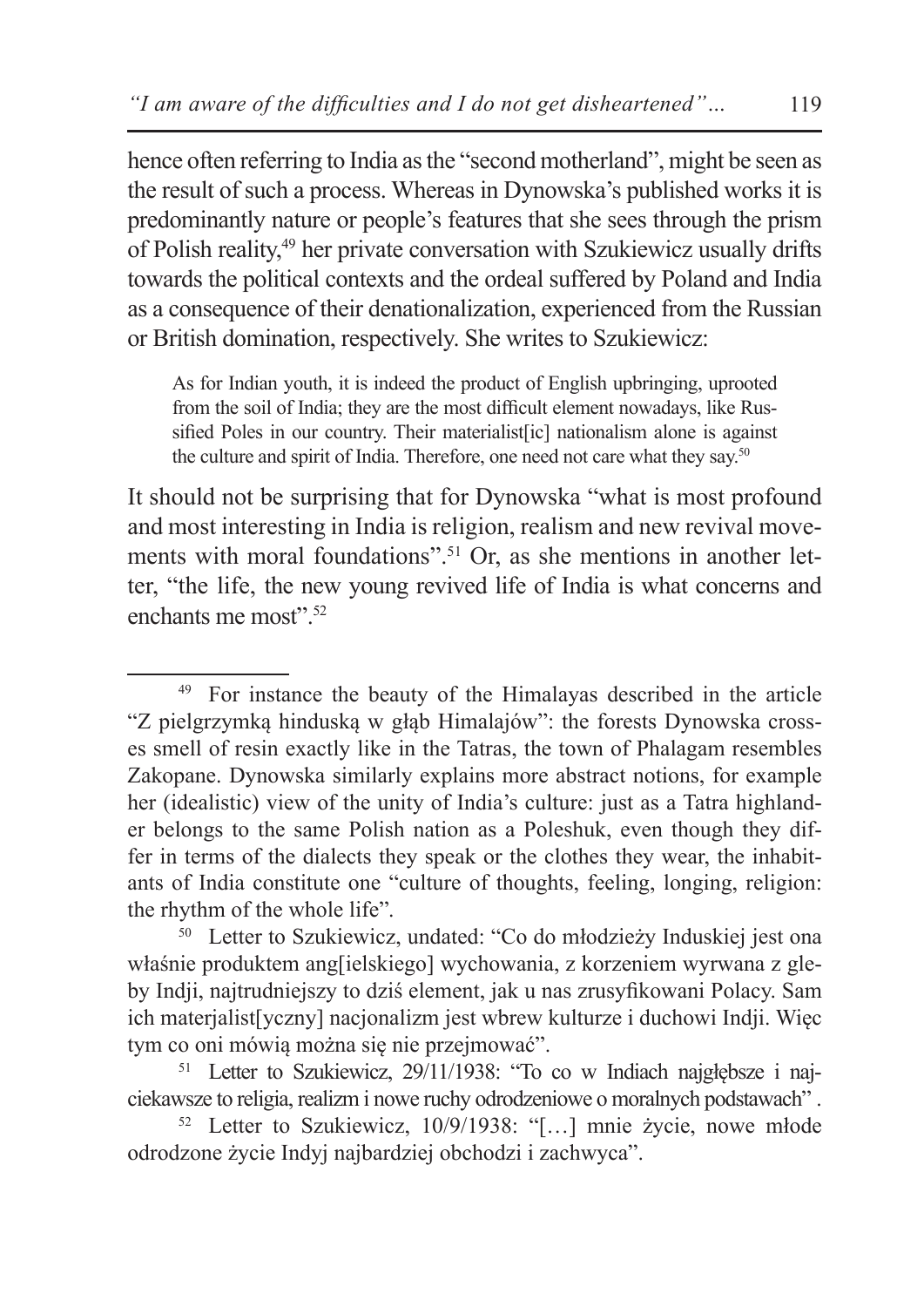The condemnation of both scholars and the Indian young generation needs to be situated within the particular discourse which obsessively recurs in Dynowska's communication with Szukiewicz. This is also the case with a book *Indje bez retuszu* [*India Unretouched*] published in Poland in 1936 by Instytut Wydawniczy "Biblioteka Polska" by Hanna Skarbek-Peretjatkowicz, a Polish journalist and traveler who visited India in 1935. Appalled and shocked by its "biased" and "shallow" content, Dynowska attempted to imped its revised second edition, announced as addressed to young readers in Poland (published in fact in 1938 by the same publishing house as *Indie wczoraj i dziś: przeszłość i teraźniejszość, kraj i ludzie Półwyspu Hindostańskiego: książka dla młodzieży* [*India Yesterday and Today: the Past and Presence, Land and People of Hindustan Peninsula: Book for Youngsters*]). This was not Dynowska's first encounter with Skarbek-Peretjatkowicz's work; she refers to it at the end of her earliest letter to Szukiewicz preserved in the folder (18/05/1938). Discussing the possibilities of publishing her own writings with *Polska Zbrojna*, the organ of the Polish Ministry of National Defense, that had been printing Peretjakowicz's accounts from India, Dynowska picked the journalist's articles to pieces, also accusing her of a lack of Polish patriotism. She described Peretjakowicz's articles as "disgusting […] ignorant, stupid and so ill-disposed that I blushed for shame", and exhibiting a "non-Polish attitude"<sup>53</sup>. The first, exceptionally emotional letter from the collection that broadly discusses the danger posed by Peretjatkowicz's book is dated 10/09/1938. Dynowska does not mince her words: as she explains, the book does not deserve any attention since it was written from the perspective of an ignorant tourist who was based in the English circles:

However, I was extremely grieved by the news from Ms. Karaś, that Ms. Skarbek-Peretjatkowicz, the author of INDJE BEZ RETUSZU [*India Unretouched*], a shallow, ignorant book, biased in its negative

<sup>53</sup> "[…] wstrętne […] ignoranckie, głupie i tak nieżyczliwe że rumieniłam się. To jest nastawienie nie-polskie."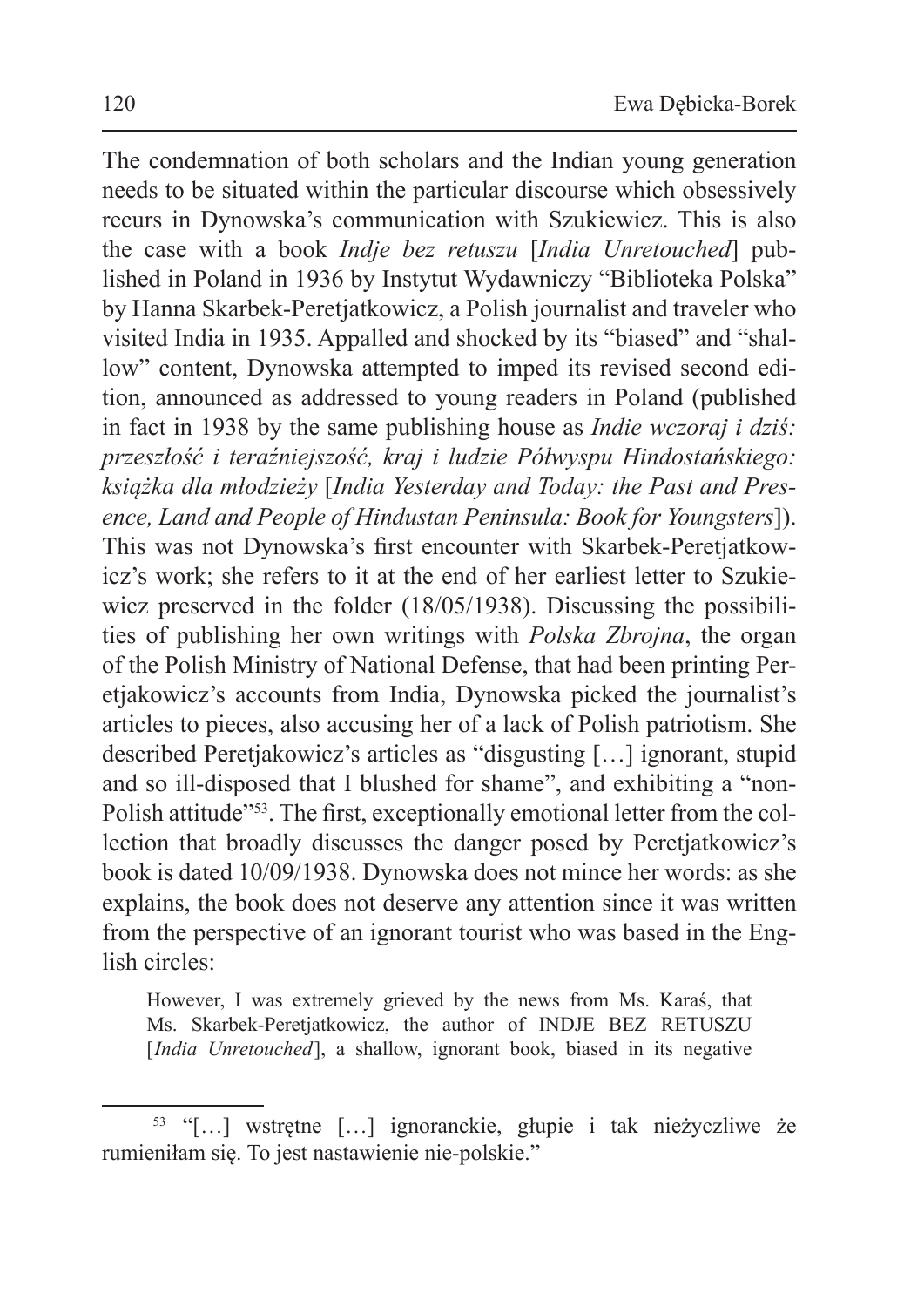attitude and simply harmful, is going to be reissued very soon in an adapted version for young readers. Horrendum! And I entreat you to see whether it would be possible to prevent it. Would a piece of very harsh but fair criticism not influence the publisher? Maybe you could write it, or perhaps Mr. Janta? I wrote about it to the Consul, asking his advice. After all, at one point he himself wanted to intervene at the Ministry of Foreign Affairs, but he felt bound by the sweet words of this lady's hymns of praise at the end of the book. So perhaps you could intervene in this matter through the Polish-Indian Society, prof. Schayer, the Bengali physician or a fierce critique? I am blushing for shame seeing such books about India in Poland. This woman did not even know English well; she came for three months to visit her sister, the wife of an English officer—it was from her and her brother-in-law (!) that she gathered these pieces of information, and from rail-couch and street impressions. The book is rubbish and a lie.<sup>54</sup>

Looking for help to stop such shameful "Polish voices" (20/09/1938), Dynowska, either personally or through Szukiewicz, strived to contact a whole range of potential allies, among them the already mentioned distinguished Indologists of the time [Stanisław Schayer (10/09/1938), Stefan Stasiak, Helena Willman-Grabowska (20/09/1938)]; the pianist and politician Ignacy Paderewski (10/09/1938); a lecturer

<sup>54</sup> Letter to Szukiewicz, 10/09/1938: "Natomiast niepomiernie się zmartwiłam wieścią od p. Kar[aś], że p. Skarbek-Peretiatkowicz, autorka 'INDJE BEZ RETUSZU', książki płytkiej, ignoranckiej, tendencyjnej w negatywnym stosunku i wręcz szkodliwej ma być b[ardzo] szybko wydana na nowo w przeróbce dla młodzieży. Horrendum! I chcę bardzo, bardzo Pana prosić o rozejrzenie się, czy nie dałoby się temu zapobiec. Czy bardzo cięta a uczciwa krytyka nie wpłynęłaby na wydawcę. Może by pan sam ją napisał a może pan Janta? Pisałam o tem do Konsula prosząc o radę. Wszak sam chciał swego czasu interweniować w M.S.Z. ale się czuł zobowiązany słodkimi słowami pochwalnych hymnów tej pani na końcu książki. Otóż czy by pan nie mógł może przez owo Stow[arzyszenie] Polsko-Induskie, prof. Szayera, lekarza Bengalczyka lub ciętą krytykę coś zdziałać w tej sprawie. Rumienię się ze wstydu za takie książki o Indiach w Polsce. Pani ta nie znała dobrze nawet ang[ielskiego], przyjechała na 3 mies. do siostry żony ang. oficera—od niej i szwagra (!) czerpała te wiadomości i z wrażeń wagonowoulicznych. Książka jest tandetą i kłamstwem" (uppercase by Dynowska).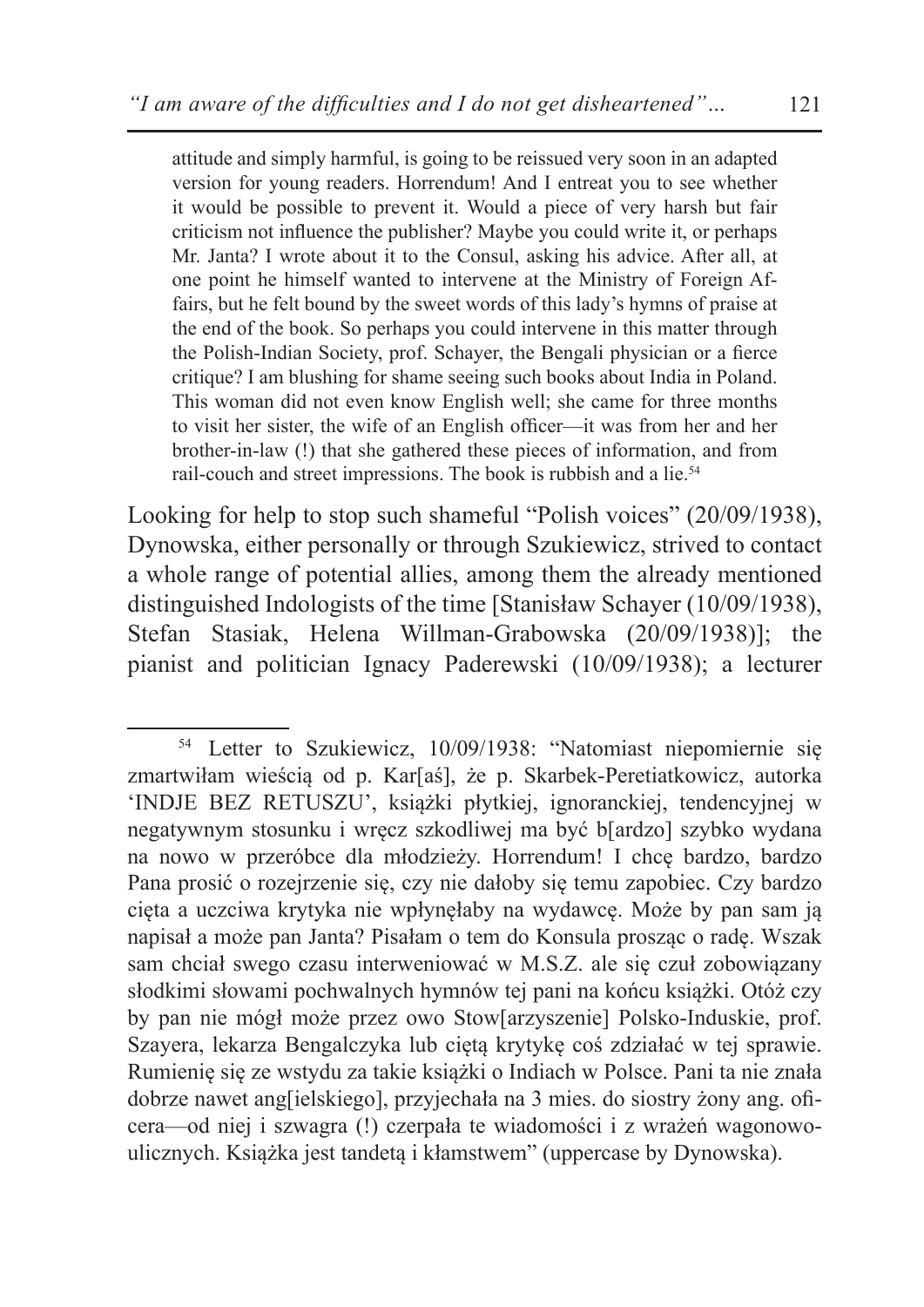in Indian languages at Warsaw University, Dr. Ghoshal (20/09/1938):<sup>55</sup> a popular journalist, Aleksander Janta-Połczyński (10/09/1938), or the Polish-Indian Society in Warsaw (10/09/1938). In her "campaign" against Skarbek-Peretjakowicz, Dynowska was supported by the Polish Consul at Bombay, Mr. Banasiński, although as she wrote in the above-cited letter (10/09/1938), he "felt bound by the sweet words of this lady's hymns of praise at the end of the book" and his position did not allow him to react openly  $(20/09/1938)$ .<sup>56</sup> Not having received any quick and unequivocal reply, Dynowska decides to review the book herself. Comparing India to an insulted friend and referring to the Truth—an idea shared by both the Theosophists and Gandhi (Trzcińska 2015: 175)—which has to be defended, she pres-

<sup>&</sup>lt;sup>55</sup> Dr. Ghoshal, to whom she refers as a "physician" (PhD holder = Doctor  $=$  physician) – unaware of his academic title, but perhaps ironically as well – must be Dr. Hiranmoy Ghoshal (1908–1969), a Bengali, who since 1935 had worked at the Oriental Institute of the University of Warsaw and at the Eastern Institute as a lecturer of modern Indian languages and English. In 1940, along with his Polish fiancée, he managed to come back to India, where he actively participated in the campaign aimed at revealing the truth about the Nazi occupation in Poland. For more about his life and literary undertakings, see Walter 2007. Janina Gładoń (Sułkowska) recollects that Dynowska was on bad terms with Ghoshal since she accused him of a pro-British attitude (Bełdowski et al. 2002: 63).

<sup>&</sup>lt;sup>56</sup> Letter to Szukiewicz, 20/09/1938: "I have just received a letter from the Consul; he agrees that someone has to stand up against this lady, but he cannot do it officially. He advised me to write to Prof. Stasiak. I am, but perhaps you could kindly take action in this matter too? We should be really ashamed of such Polish voices. I am also writing to Mr. Ghoshal, the physician […]. Maybe Prof. Willman-Grabowska would like to react? I entreat your help." ("Właśnie dostałam list od p. Konsula, iż zgadza się, że ktoś musi przeciwstawić się tej pani, ale on oficjalnie nie może. Radzi napisać do prof. Stasiaka. Robię to, ale czy by i Pan nie zajął się tą sprawą? Naprawdę wstyd może nas ogarnąć za takie polskie głosy. Piszę również do p. Ghoshal'a lekarza […]. Może by i p. Prof. Willman Grabowska zechciała zareagować? Gorąco proszę o pomoc").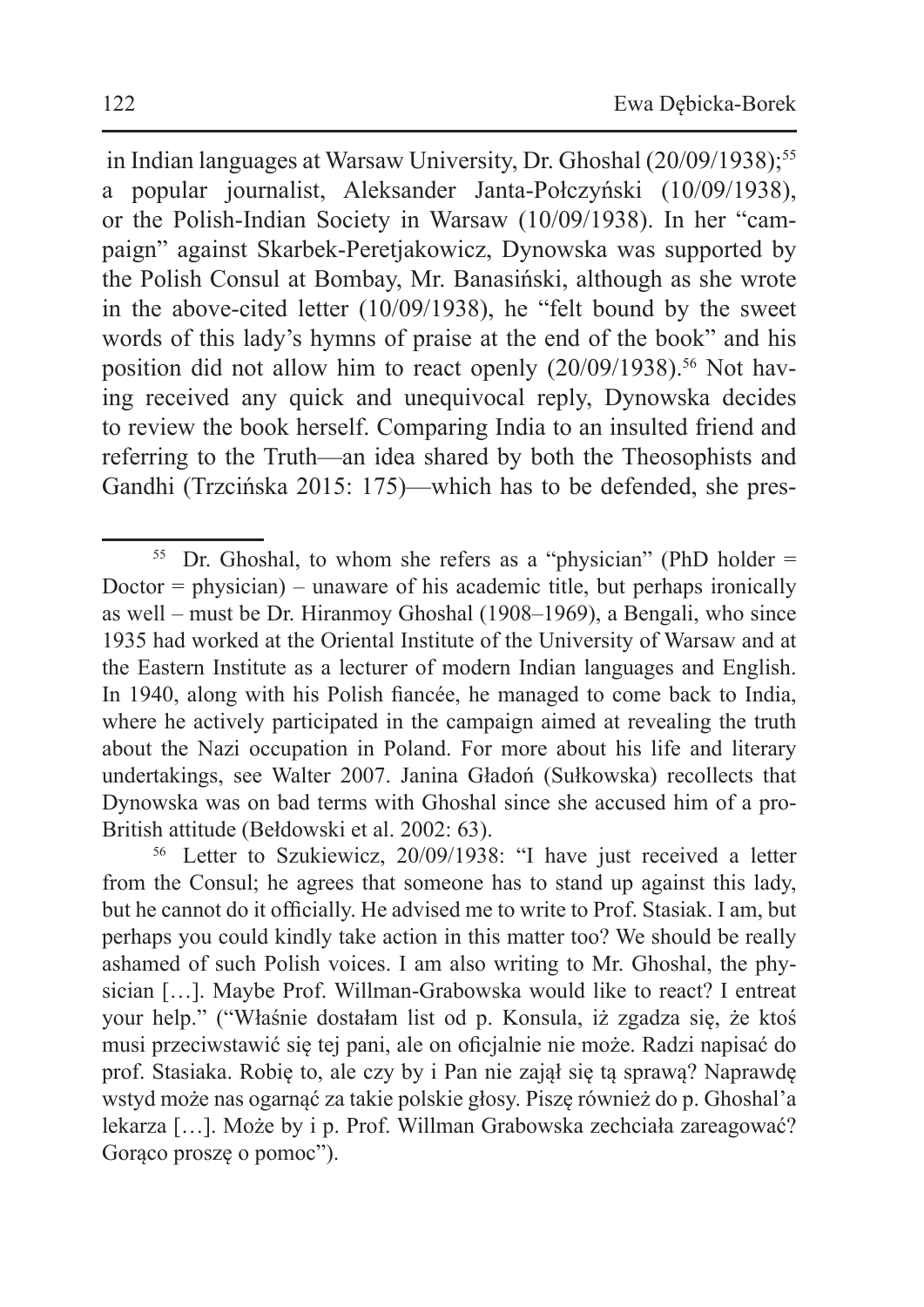ents herself as the one obliged by a moral duty to defend the distorted image of India:

I have my own very serious reasons of moral nature. I think that if one hears one's friend being villified, one must not hold one's peace, even though it would give the matter publicity—knowning India and the issues raised, I must speak, and what results this will bring is no longer my business [...] we have to defend the Truth. Presently, I am more concerned about this article than anything else. Ms. Bana (an acquaintance of the Karaś sisters) writes to me that she would help you to have it printed in *Wiadomości Literackie*. 57

This review—preserved in both the original and a corrected, abridged version—provides us with a significant amount of personal information concerning Dynowska's first three years in India, presented from her own perspective. Her short self-presentation at the beginning of the review might be regarded as fine-tuning the oft-repeated statement that "her attempt to participate fully in the life of Indian people is reflected in the fact that, as a rule, she travelled third class with the Hindu peasants" (Tokarski 1994: 95–96). According to Dynowska's self-narration, her immersion in India was much deeper than experiencing inconveniences of Indian local trains. Deliberately isolated from other Westerners living around, she explored—and befriended all levels of Indian society. Her strongly articulated conviction that she is the only Pole who has explored and understood India makes one think that displaying snippets of personal information was a technique she chose to persuade the Polish reader of the rightfulness of her claims, thus also laying foundations for her own legend as a person

<sup>&</sup>lt;sup>57</sup> Letter to Szukiewicz, undated; "Mam swe przyczyny natury moralnej bardzo poważne. Uważam, że jeśli się słyszy szkalowanie przyjaciela niewolno zmilczeć, choćby się przez to nadało sprawie nawet rozgłos. – Zabrać głos muszę znając Indje i sprawy poruszane, a co z tego wyniknie – to już nie moja rzecz. – musimy bronić Prawdy. Więcej mi o ten artykuł chodzi na razie niż o wszystko inne. Pani Bana, (znajoma pp. Karasiówien) pisze mi, że pomogłaby Panu umieścić to w *Wiadom*[*ościach*] *Lit*[*erackich*] (Dynowska's emphasis).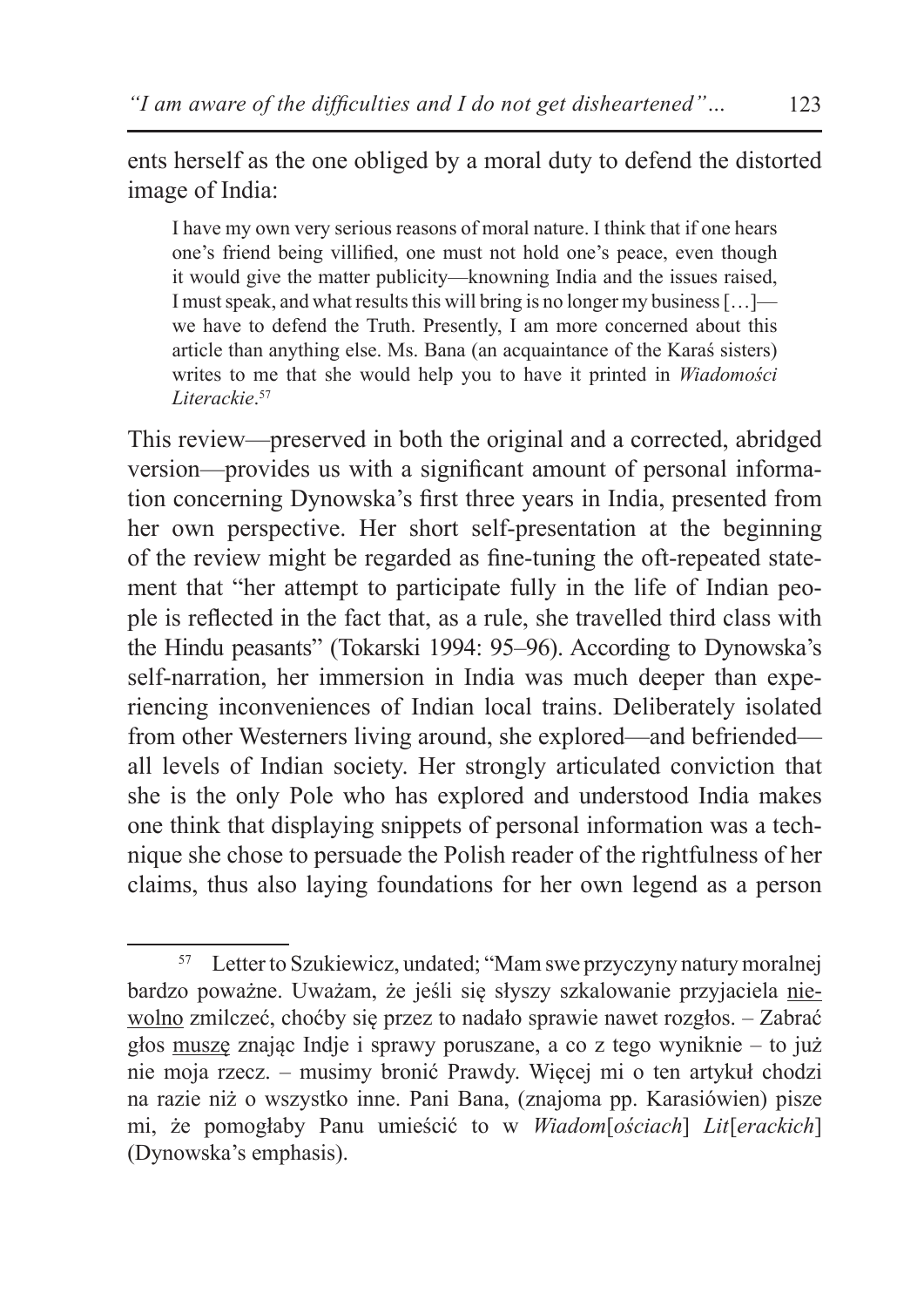who enjoyed and explored the Indian way of life to an unprecedented degree. The review begins with the following passage:

After three years of my stay in India, where I have been living solely among the Indians (the only European home I have relations with is the home of the Consul of the Republic of Poland at Bombay), maintaining close and permanent contact with the representatives of all castes, classes and social layers, on familiar and friendly terms with both peasants and the university youth, with the conservative and orthodox sphere, as well as with the reformative and progressive one, where I have friends in all provinces without exception, where I managed to penetrate strongholds which are usually most tightly closed to a European—the home, the family, the temple, where I know life, the way of thinking, customs, superstitions, beliefs of the people, that is, I dare claim—having more comprehensive and firsthand idea of India than anyone else in Poland, here I encounter a book with the promising, unbiased title *Indie bez retuszu [India Unretouched*].<sup>58</sup>

We may suppose that even if Szukiewicz had any reservations about the harsh (and perhaps megalomaniac) tone of Dynowska's polemic with Skarbek-Peretjatkowicz, which, by the way, might have attracted unneeded attention, he was doing his best to find a way to publish the article in Poland. The letters written by Dynowska in this period show that despite her intransigent and independent personality, the opinion of her representative, who, as it seems, persuaded

<sup>58</sup> "Po 3 latach przebywania w Indiach, gdzie żyję wyłącznie wśród Indusów (jedynym europejskim domem, z którym utrzymuję stosunki, jest dom p. Konsula Rz[ecz]p[ospol[i]tej w Bombaju), w bliskim i stałym kontakcie z przedstawicielami wszystkich kast, klas i warstw społecznych, w zażyłości i przyjaźni zarówno z wieśniakami, jak młodzieżą uniwersytecką, ze sferą konserwatywną i ortodoksalną, jak reformatorską i postępową, gdzie mam przyjaciół po wszystkich bez wyjątku prowincjach, gdzie zdołałam przeniknąć w twierdze zazwyczaj przed Europejczykiem jak najściślej zamknięte – domu, rodziny, świątyni, gdzie znam życie, sposób myślenia, zwyczaje, przesądy i wierzenia ludzi, czyli – śmiem twierdzić – mając o Indiach wszechstronniejsze i bardziej źródłowe pojęcie aniżeli ktokolwiek w Polsce, spotykam się oto z książką o obiecującym, bezstronnym tytule *Indie bez retuszu*".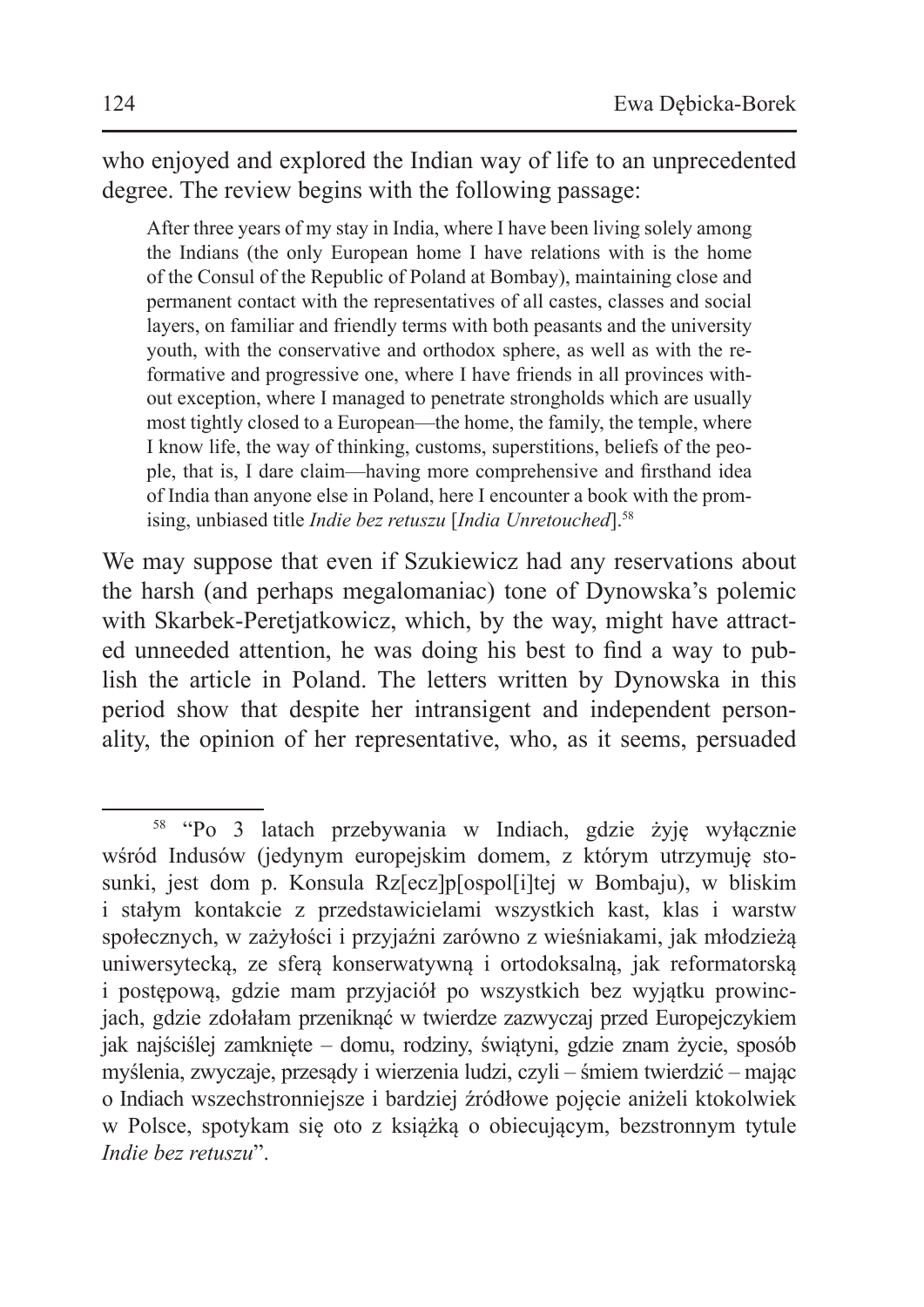her to mitigate her impulsive writing and unrelenting opinions, was of some value to her:

I am not denying that the critique may draw the attention of those who do not know the book, but it seems to me that it is impossible to present it without emphasizing its lies. If you find the article too fierce, even though I tried hard to mitigate my "outrage", please do delete the words or paragraphs which you find too personal—but keep the factual rectifications. As they provide positive information, I believe the piece should definitely be published, especially that it announces a series of further articles.<sup>59</sup>

Taking into account the already acknowledged position of Skarbek-Peretjatkowicz in the Polish literary and social spheres, Dynowska was apparently aware that she might potentially bring rage upon herself if she condemned the book. Pragmatically, she was trying to get an idea of how the first-hand accounts of India delivered at that time in Poland were received and what could provoke unfavorable opinions in this regard. In the same letter, she refers to a talk given in Warsaw by Kira Banasińska, which, as she must have learnt before, was critically evaluated by Dr. Ghoshal.<sup>60</sup> This short passage portrays the process of Dynowska's self-creation from yet another level of her contestation of the other's knowledge: not only is the notion of India superficial in the case of representatives of the Western upper-class, even if they

<sup>59</sup> Letter to Szukiewicz, 29/11/1938: "Nie przeczę, że krytyka może zwrócić uwagę tych, którzy książki nie znają, ale nie zdaje mi się, by można ją przedstawić nie podkreśliwszy fałszów. Jeśli Pan uzna, że artykuł jest za ostry, choć starałam się b[ardzo] o temperowanie «oburzenia» proszę skreślić słowa lub ustępy zbyt osobiste – ale zostawić rzeczowe sprostowania. Ponieważ dają one pozytywne wiadomości, sądzę że warto stanowczo go umieścić – zwłaszcza, że zapowiada szereg następnych artykułów".

<sup>60</sup> Banasińska recollects this event in her *Authobiography*, chapt. XVIII. In 1938, while visiting Poland, she gave a talk on India at the Oriental Institute in Warsaw. In 1958, when she and her husband applied for Indian citizenship and the processing of their documents was delayed by three years, she learnt that this was because the Indian lecturer, "Mr. Ghosh", reported to the authorities that she had emphasized the dark side of India in her talk twenty years earlier.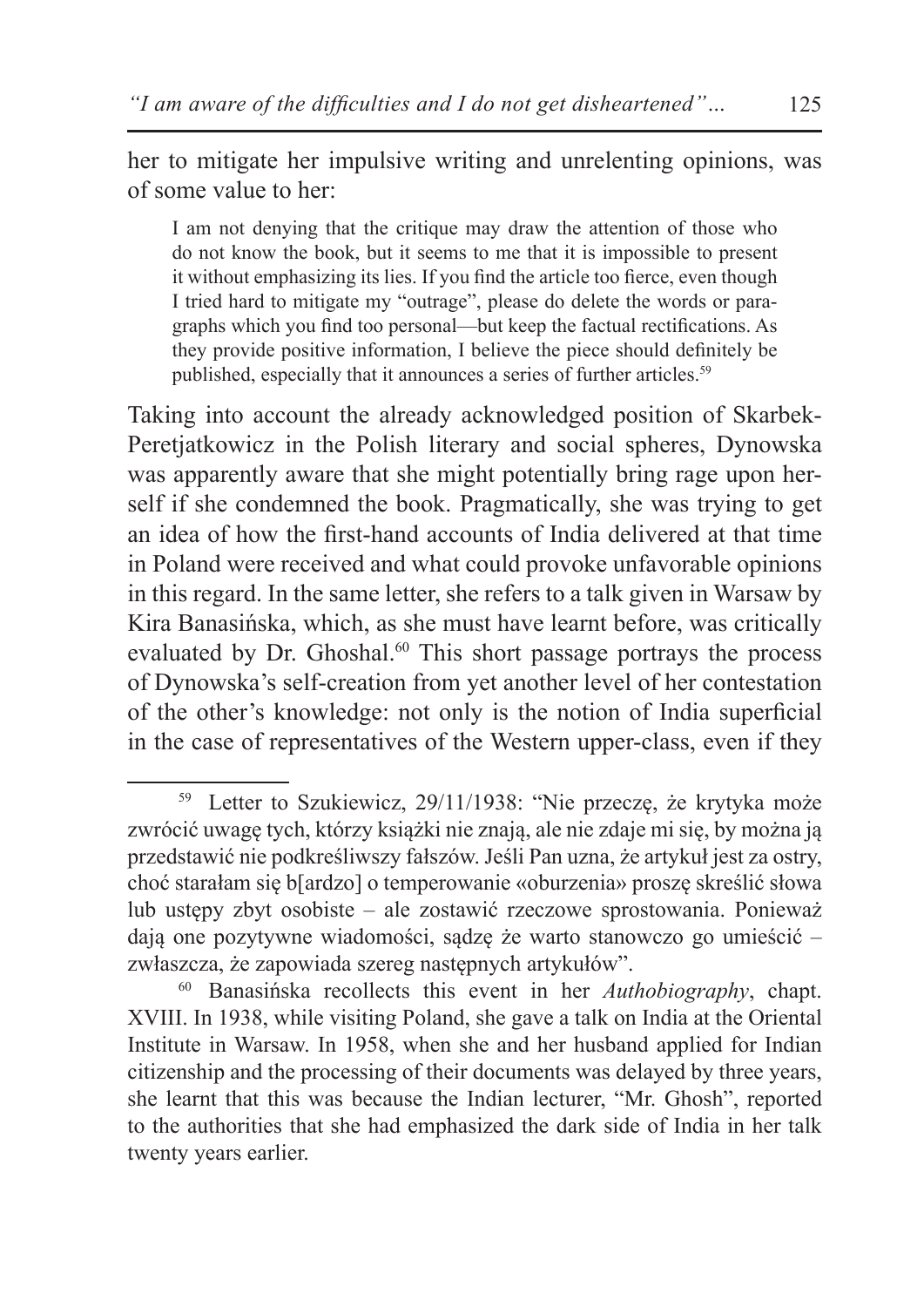are friendly towards its culture, but also the opinion of Europeanized Indians (i.e. Ghoshal) is meaningless.

I would very much like to know what the "propaganda" of the Consul's wife was reproached for. It will help me much in understanding. As far as I know her, her attitude is v[ery] kindly, but she does not know the proper life of India, because she meets the "society" only in a salon or at bourgeois meetings of various Associations. Inevitably, then, her judgment is onesided and superficial. Was there anything more in the critique? Europeanized Indians like to boast about that which imitates Europe in India; their criticism is totally unreliable. The Mr. Ghoshal thanked Ms. Mallet, my fellow-traveler, for her lecture on India when she was in War[saw].<sup>61</sup>

Dynowska attempted to use her connections in Poland to facilitate the review's publication in a recognized literary magazine. In line with Szukiewicz's advice, the tone of the article was moderated, and some paragraphs were removed. The agent's letter, authorized by Dynowska, to *Wiadomości Literackie* (dated 10/05/1939)—which eventually declined publication anyway—emphasized that in the opinion of specialists Peretjatkowicz's book "prejudiced the Indian propaganda aimed at closer collaboration in terms of cultural and economic exchange with Poland". In the meantime, taking every opportunity to publicize the matter, Dynowska included the essence of her review in the form of footnotes to other papers she was working on at that time.<sup>62</sup> In

<sup>61</sup> Letter to Szukiewicz, 29/11/1938: "Chciałabym bardzo wiedzieć co zarzucano 'propagandzie' Konsulowej. To mi dużo pomoże do zrozumienia. O ile ją znam, stosunek jej jest b[ardzo] życzliwy, ale właściwego życia Indii nie zna, bo spotyka się z «towarzystwem» tylko w salonie czy burżuazyjnych spotkaniach Towarzystw różnych. Z konieczności więc sąd jej jest jednostronny i powierzchowny. Czy było coś więcej w krytyce? Indusi zeuropeizowani lubią się chwalić tem w Ind[iach] co naśladuje Europę, ich krytyka jest zupełnie nie miarodajna. Tenże Pan Ghoshal dziękował za wykład o Indj[iach] p. Mallet, mej towarzyszce podróży gdy była w War[szawie]".

<sup>62</sup> For example, she added such a footnote to her enthusiastic review of Brunton's book (eventually published with *Gazeta Polska*): "Ms. Skarbek-Peretjatkowicz spent, as far as I know, only a couple of months in India, as a guest of her sister—the wife of an English officer. She did not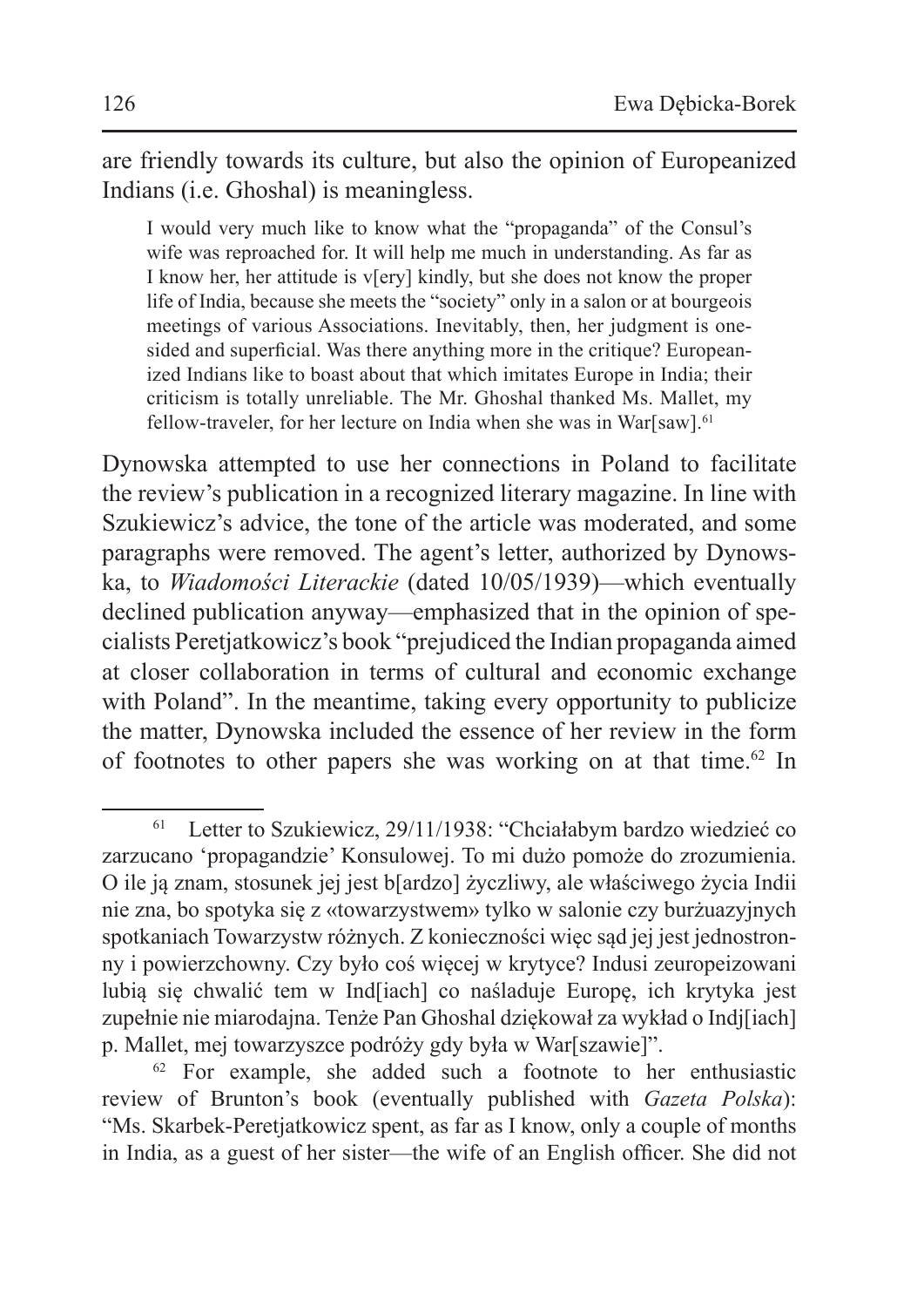the second half of 1939—the review still unpublished despite the fact that Dynowska has been already recognized in Poland as an expert in Indian matters<sup>63</sup>—she tried to make use of her acquaintance with Janta-Połczyński who visited India the same year and covered his Asian peregrinations in reportages published with *Wiadomości Literackie*, the literary magazine Dynowska strived to cooperate with. However, in case of a fiasco, she was willing to forgo linage, provided the review was printed, for instance in *Kuryer Ilustrowany*, a newspaper in which a little earlier a favourable review of her translation of Brunton's book appeared.<sup>64</sup>

Dynowska considered Janta-Połczyński, a voyager and man of letters, as an individual whom she could not fully characterize. As Pobożniak relates, together with Frydman she accompanied Janta at the Indian Congress in Bihar, where they discussed with Gandhi the issues of global politics and threats to peace

encounter any representative of the Indian thought, art, deed or religion (in the military-offical spheres this is regarded as unforgivably "shocking"). Not knowing any Indian language, and English only poorly, she could gather information from sources very far removed from the real life of India; hence her book does harm and not informs." ("Pani Skarbek Peretjatkowicz przebyła, o ile mi wiadomo, zaledwie parę miesięcy w Indjach, będąc gościem siostry swej—żony oficera angielskiego. Nie zetknęła się z nikim z przedstawicieli myśli Induskiej, sztuki, czynu, czy religji (w sferach oficersko-urzędniczych jest to uważane za "shoking" (sic!) nie do darowania). Nie znając żadnego z induskich języków, a i angielski słabo, mogła czerpać swe informacje ze źródeł bardzo dalekich od prawdziwego życia Indyj; stąd książka jej szkodzi, nie informuje").

<sup>63</sup> See for instance the already mentioned article "Tajemnica Mahatmy" ["Mahatma's Secret"] by Adolf Nowaczyński printed in *Prosto z Mostu* no. 12, 19/03/1939, where the author lists Dynowska, Janta-Połczyński, prof. Willlman-Grabowska, Skarbek-Peretiatkowicz and Ferdynand Goetel among the contemporary Polish specialists on India.<br><sup>64</sup> Letter to Szukiewicz, undated ca. the 2<sup>nd</sup> half of 1939. So far I was

not able to access the review mentioned by Dynowska. An excerpt from the book was published in *Świat* in February 1939.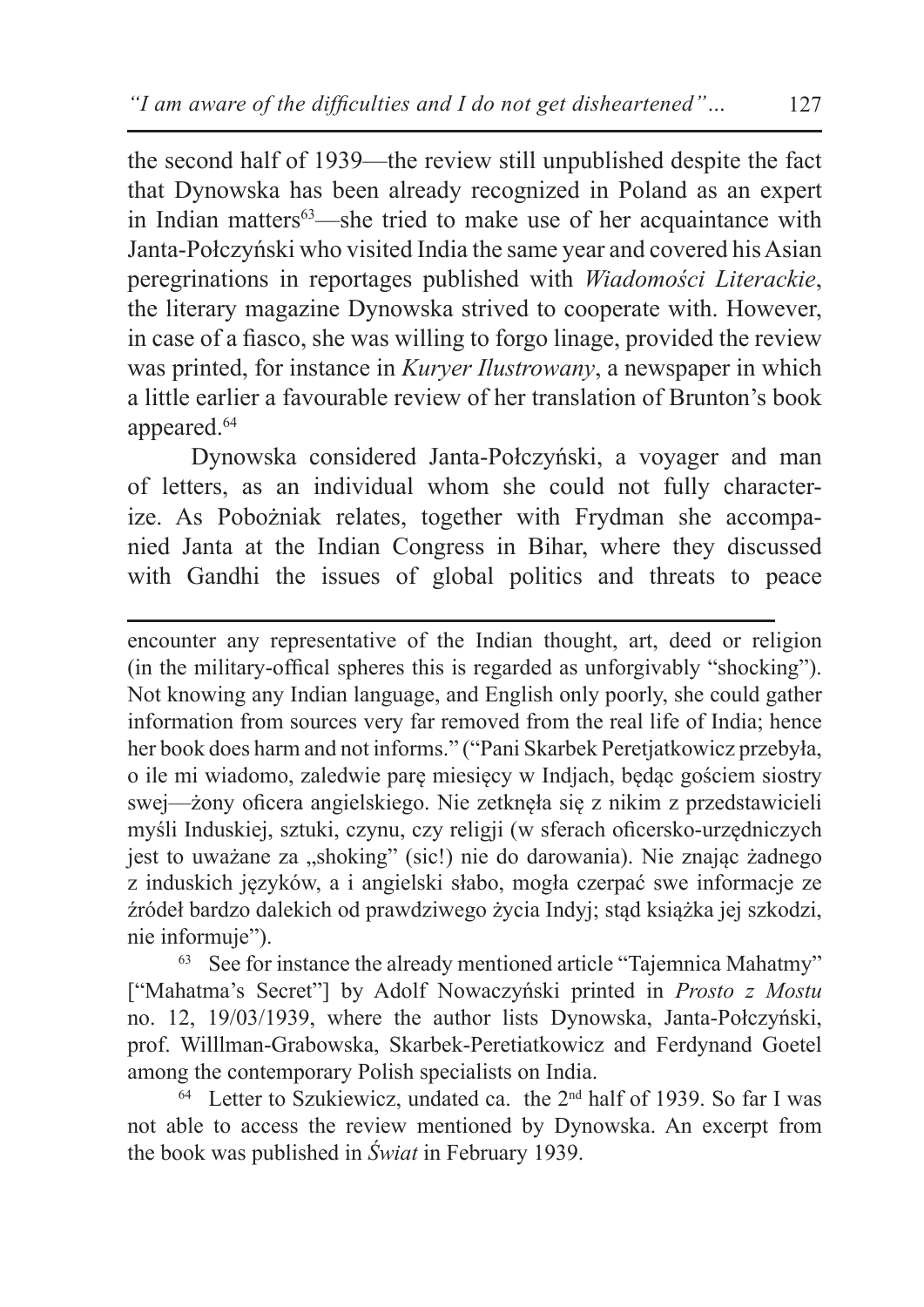(Pobożniak 1969: 333). However, from Dynowska's letter it follows that she saw the traveller and his writings as "a mixture of the cheapest effects and artistically deeper stuff". Her correspondence also brings to light an episode concerning Janta's encounter with Gandhi, described by the journalist in a substantial reportage piece "Widziałem Gandhiego" ["I Saw Gandhi"], printed on the first page of *Wiadomości Literackie*. <sup>65</sup> As Dynowska relates, when it came to an interview with Gandhi, the journalist lost courage and did not ask any question. It was she who later shared with Janta "a couple of beautiful words from Gandhi". She did it for pragmatic reasons, hoping that Janta would feel obliged to her, because "such things according to journalists are worth their weight in gold. Someone else would get 200 Polish zlotys; I only want him to help me in making my work on India accessible in Poland".<sup>66</sup> A sarcastic appraisal of the journalist did not prevent her from studying his essays or cooperating with him: Janta's popularity with readers impressed her, and she counted on learning from him about the public's tastes. In addition—and in a sense typically for Dynowska—she was eager to rectify any possible inaccuracies he might commit against India.<sup>67</sup> Although she claimed that Janta consciously avoided the most vital questions concerning the Indian life politics and religion—still she appreciated his idea to edit a special issue of *Wiadomości Literackie* dedicated to India,<sup>68</sup> if only in search

<sup>68</sup> The volume was announced in the last issue of *Wiadomości Literackie*  published before WWII (37 (829), 3/09/1939). It was to be co-edited by Prof. Stasiak, and to contain translations of articles by Indian authors. It was almost ready for submission when WWII begun (Reychman 1969: 20). According to Pobożniak, all the material got lost. The only trace of the enterprise

<sup>65</sup> *Wiadomości Literackie*, no. 36(828), 27/08/1939.

<sup>&</sup>lt;sup>66</sup> Letter to Szukiewicz, undated, ca. the  $2<sup>nd</sup>$  half of 1939: "takie rzeczy wśród dziennikarzy na wagę złota się cenią. Kto inny dostałby ze 200 zł, ja chcę tylko by mi pomógł pracę o Indiach udostępniać w Polsce."

 $67$  Letter to Szukiewicz, undated, ca. the  $2<sup>nd</sup>$  half of 1939: "Byłabym wdzięczna za przysłanie mi art[ykułu]. Janty, bo się można nauczyć, co lubi publiczność i sprostować jeśli haftował".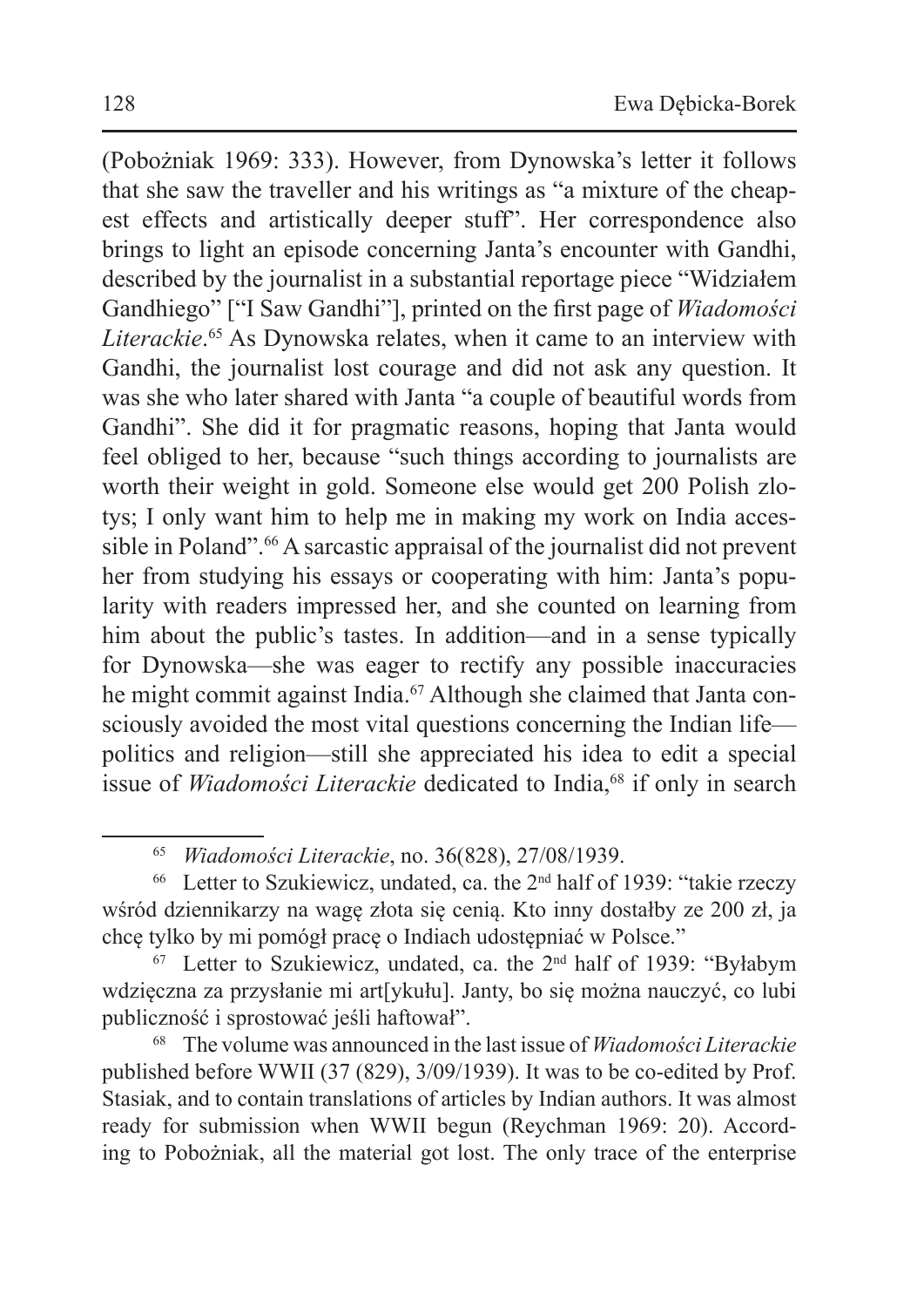of opportunities to publicize a solid portion of her own writing. As she put it, regardless of the issue's content, "possibly it will draw people's attention and more serious things will follow".<sup>69</sup> To an extent, her determination as well as the mercilessness of her judgments find reflection in the words of Eugenia Duszyńska,<sup>70</sup> who remembered Dynowska as a "coarse and egocentric person" that "rightly or not was convinced that she fulfilled an important mission in the field of Polish-Indian exchange, and believed that the people around have to support her with self-denial and devotion, without expecting praise or respect".

Szukiewicz's letter to the editorial board of *Ilustrowany Kuryer Codzienny* (9/05/1938) suggests that Dynowska saw publishing in Poland as a chance to earn her living in India, where she experienced "austere and primitive conditions". She herself confessed such a need once; significantly, this was with regard to her only two papers based on a second-hand account, a fact she openly admitted. They concerned the dance and theatre on Bali, and a female monastery in Japan, respectively.<sup>71</sup> Even though imprecise information regarding the need to make payments transpires from the letters on a regular basis, the way Dynowska speaks about her writing (and writings) does not leave any doubts that it is above all her inner urge that summons her to promote India through her writings. It is her Ananke—the Greek personification of fate and necessity—as she intimates.72 What is interesting, as she claimed several years later in the booklet *Razem pod wiatr*…, whereas in Poland she was engrossed in social and ideological problems, it was in India where she found writing of a much higher priority. Alongside music and nature, she considered literature

<sup>72</sup> Letter to Szukiewicz, undated, ca. the  $2<sup>nd</sup>$  half of 1939.

is Gandhi's message to the Polish nation published in the last issue of the magazine (Pobożniak 1969: 333).

<sup>69</sup> Letter to Szukiewicz, undated, received 14/04/1939.

<sup>70</sup> Duszyńska's reminiscence of Dynowska (possibly an obituary?) was published in *Orzeł Biały*, having no access to the source publication, I quote after Bełdowski et al. 2002: 72.

<sup>71</sup> Letter to Szukiewicz, undated, received 14/04/1939.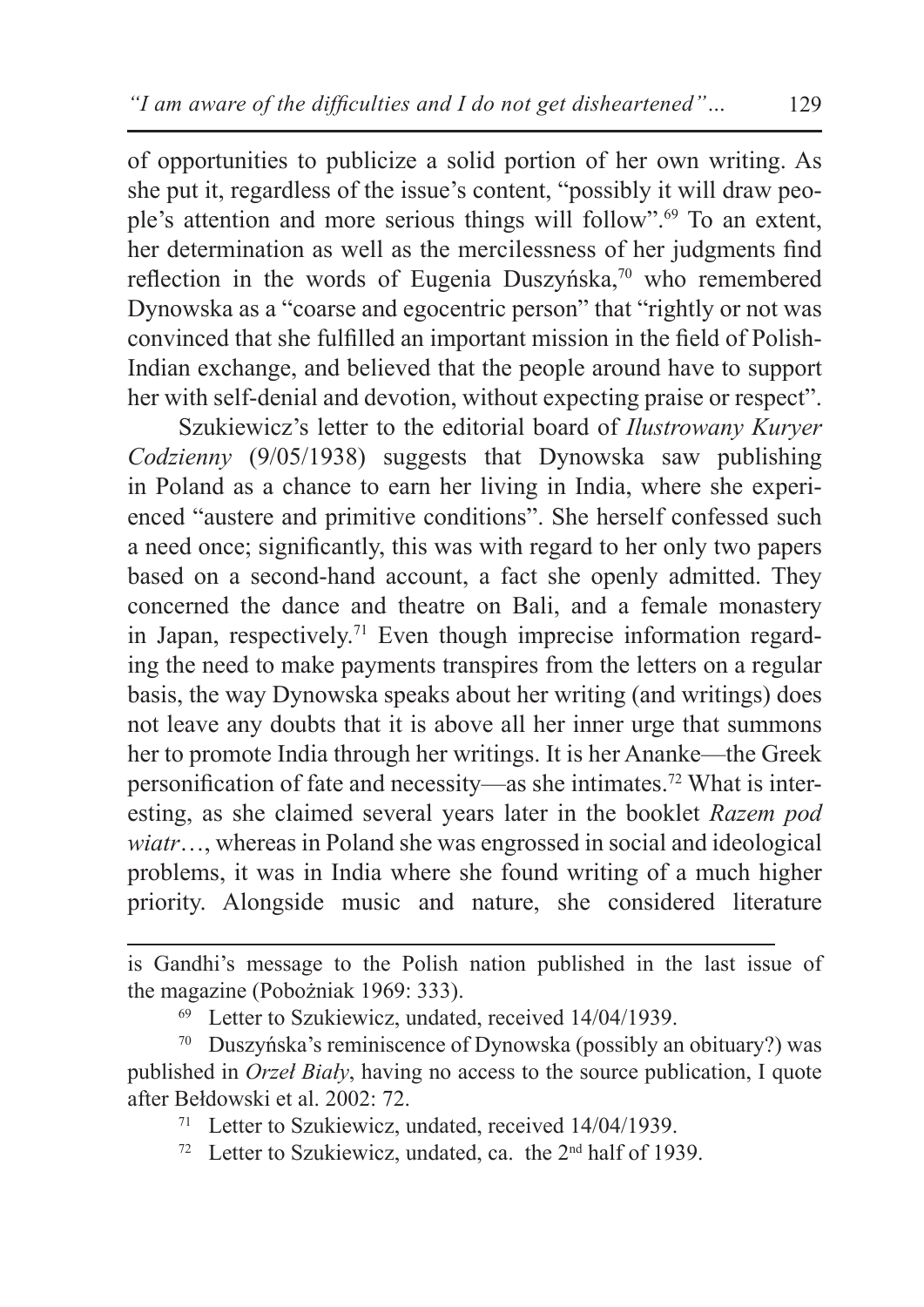the basic manifestation of art, especially suited for the task of shaping human emotional nature. Hence, alluding to her strong patriotic sentiments, she regarded authors and publishers as "responsible for moulding the characters of the future builders of the society, and thus for the future of the nation" (Dynowska 1961: 84). Dynowska perceived her long-term engagement in translating old or even ancient texts, as well as her mental affinity with the Young Poland period, as reasons for the dated style of her writing, which maybe was not "archaic", but definitely "non-modern", as a Polish writer once told her in the 1930s (Dynowska 1947: VIII, cf. Trzcińska 2016: 190).<sup>73</sup> In this context, she suspected that her difficulties with publishing in Poland might have been caused not solely by the lack of interest in Indian matters among the Polish public, but by her style, full of passion and possibly too sophisticated for the average reader. She was, however, not willing to compromise it. Distancing herself from other writers and the poor techniques they have in her view, she reaches for a metaphor to make Szukiewicz understand the degree to which not only is she engaged in the process of writing, but she is her writing. Editing her texts is like dismembering her body:

I cannot and I do not like to write concisely and in a reporter's or "cinematic" manner. And to get it printed, Oh My Dear Sir, please, try to find a solution but do not cut. I beg you! You must have noticed that I write 'fervently', 'with a soul' – shortening is a kind of vivisection – it is very difficult for me to accept it.<sup>74</sup>

<sup>73</sup> As we can judge from another letter, in which Dynowska relates that Janta evaluated her poetry positively, but deemed it not modern enough for the Indian issue of *Wiadomości Literackie*, the critical writer mentioned in the booklet must have been him. Letter to Szukiewicz, received 14/04/1939.

<sup>74</sup> Letter to Szukiewicz, 29/11/1938. "Nie umiem i nie lubię pisać krótko i reportażowo czy "kinowo". A jak to umieszczać, Ach, Panie Kochany, proszę postarać się znaleźć wyjście, ale nie okrawać. Gorąco proszę! Musiał pan spostrzec, że piszę 'gorąco", z 'duszą' – skracanie jest jakby wiwisekcją – b[ardzo] mi trudno na to się godzić".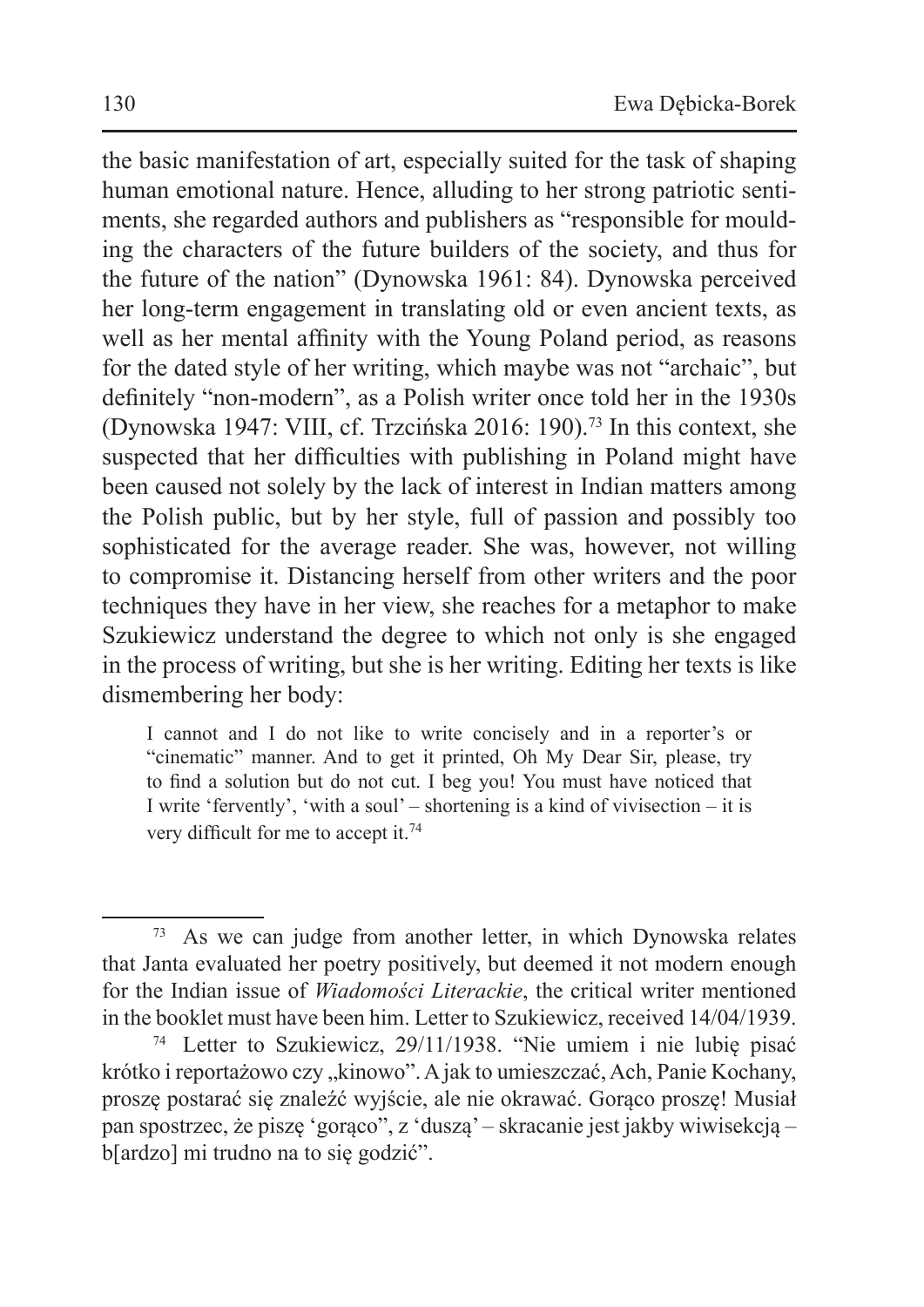Several years later, in the Foreword to *Razem pod wiatr…*, Dynowska consciously shared this intimate confession with her readers. However, for the sake of publication her words are chosen less impulsively, and the metaphor seems to assume a fully-fledged form: she becomes the writings that join the two countries, a "living bridge" between them:

As for me, I can say that belonging internally not only to Poland but also to India, I have the right to become myself, and thus my own writings, a living bridge between the culture of both countries, apparently so different yet having more common, deep, essential features than any other nations on the Earth<sup>75</sup>

Perhaps disappointed by her limited publishing success, Dynowska began to look for a way to appeal to readers, and intended to make her writings more "banal in order to pave the way". While she constantly consulted with Szukiewicz potentially most interesting and "easiest" topics she could write about, she kept refusing to have the papers edited or extracted from her letters without her approval, $\frac{7}{6}$  protecting her body of work like her own body. However, she made concessions on the choice of newspapers in which she could share her thoughts. Regardless of ideological convictions, Dynowska accepted Szukiewicz's suggestion to negotiate with *Kuryer Warszawski*, the newspaper she initially neglected.77 Besides, with no reservations she took into account *Robotnik*, *Tygodnik Ilustrowany*, *Droga*, *Pion*, etc., magazines and newspapers intended for women, youth, laborers, "any provincial

<sup>77</sup> Letter to Szukiewicz, 10/09/1938.

See also Dynowska's letter to Szukiewicz, 18/05/1938: "Ale widzi Pan, ja nie potrafię pisać płytko i po dziennikarsku, dosłownie nie potrafię". ("But you see, I cannot write shallowly and in a journalistic way, I literally cannot")

<sup>75</sup> "Co do mnie mogę rzec, iż, należąc wewnętrznie nie tylko da (sic!) Polski, ale i do Indii, mam prawo stać się sobą samą, a więc i swoją twórczością, żywym pomostem pomiędzy kulturą obu krajów, tak pozornie odmiennych, a przecie mających więcej wspólnych, głębokich, istotnych, cech aniżeli jakiekolwiek inne narody na ziemi". (Dynowska 1948: i).

<sup>76</sup> Letter to Szukiewicz, 18/05/1938.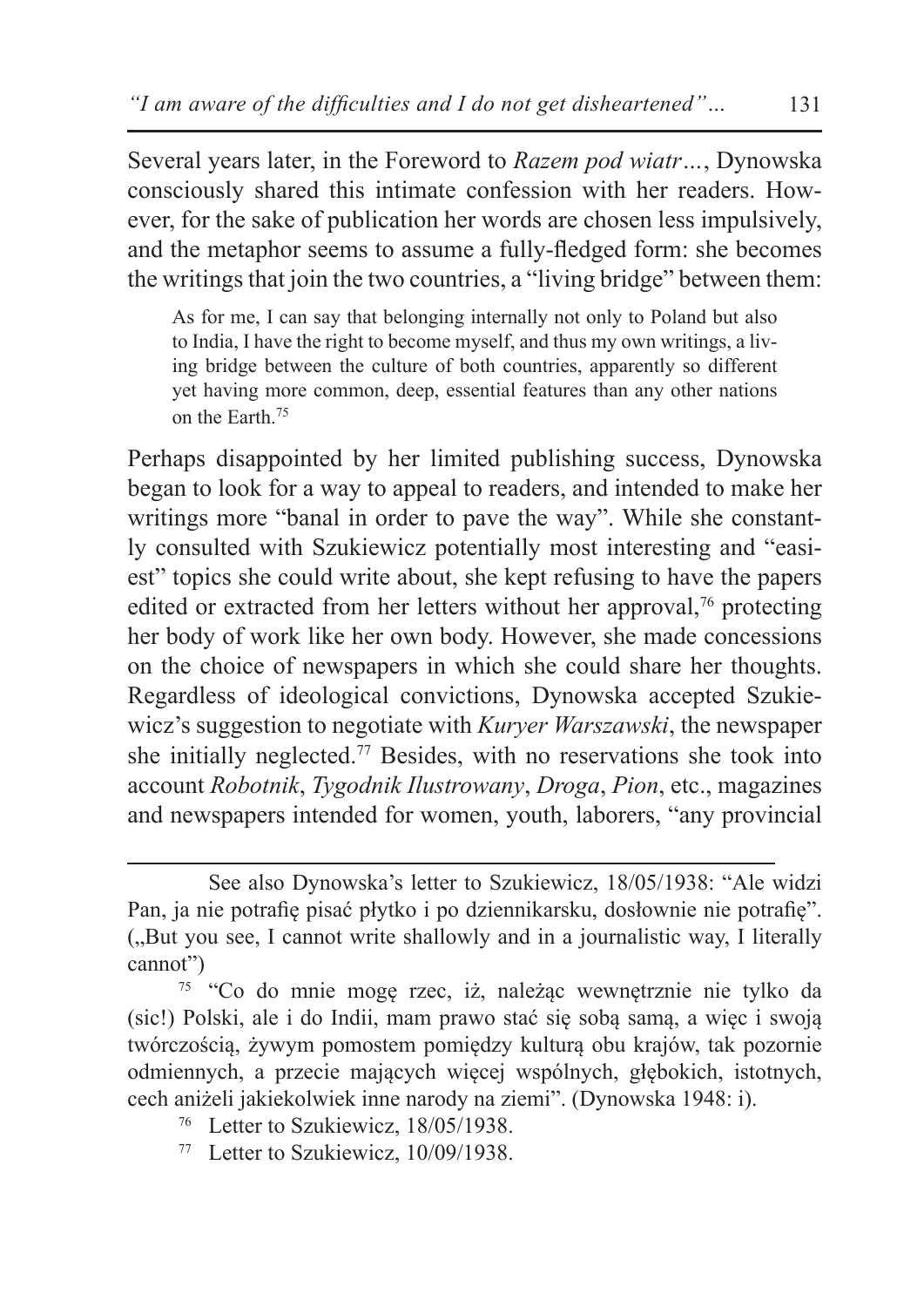newspaper from Krakow or Lodz",<sup>78</sup> or "radical peasant magazines", sometimes intentionally luring the publishers with photos of monuments, although she herself found "living" India more exciting and worth of interest.79 The only newspaper which agreed to print Dynowska's articles on a regular basis at that time was *Gazeta Polska*. 80

Dynowska was very productive, and the range of topics she was eager to cover was quite impressive. In one of her letters (18/05/1938), in the context of subjects potentially interesting to Polish readers she mentions a traditional festival at the court of the Maharaja of Mysore and a pilgrimage to the Himalayas. Simultaneously, she is working on a volume of Indian legends (a topic suggested by her mother) and a booklet of translations of Indian poetry into Polish, with another article, "Induska bhakti" ["Indian Bhakti"], as the foreword.<sup>81</sup> On 20/09/1938, articles on Amarnath, women's movement, and Peretjatkowicz's book were almost completed. In the 2nd half of 1939, Dynowska changes her publishing plans. She decides to reuse the already existing articles, supplement their extended versions with two or three new pieces, and put them together as a collected volume. Apart from the already completed articles on the pilgrimage to the Himalayas and the Indian *bhakti*, she discusses with Szukiewicz such additional topics as: a) Gandhi's *satyagraha* (in his own words), b) the Hindu woman, c) Countryside, d) Art (music, architecture, sculpture or painting), e) Benares, f) "Respects

<sup>78</sup> Letter to Szukiewicz, 18/05/1938.

<sup>79</sup> Letter to Szukiewicz, 10/09/1938.

<sup>80</sup> Letter to Szukiewicz, 20/09/1938. To my knowledge, eventually *Gazeta Polska* printed: "Moje spotkania z Gandhim" ["My Encounters with Gandhi"] (in five parts), "Subrahmanja Bharati" ["Subrahmanya Bharati"], "Vitalanagar – obóz Kongresu Narodowego Indii" ["Vitalanagar—the Headquoters of National Congress of India"], a review of *Ścieżkami jogów* [*A Search in Secret India*]] and "Teatr i dramat na wyspie Bali" ["Theatre and Drama on the Bali Island"] (see References).

The article, retitled from "Induska bhakti" to "Hinduska bhakti" ["Hindu bhakti"], was eventually published as part of the *Indian Anthology*, the volume on Sanskrit, published with the BPI (1950, 1959).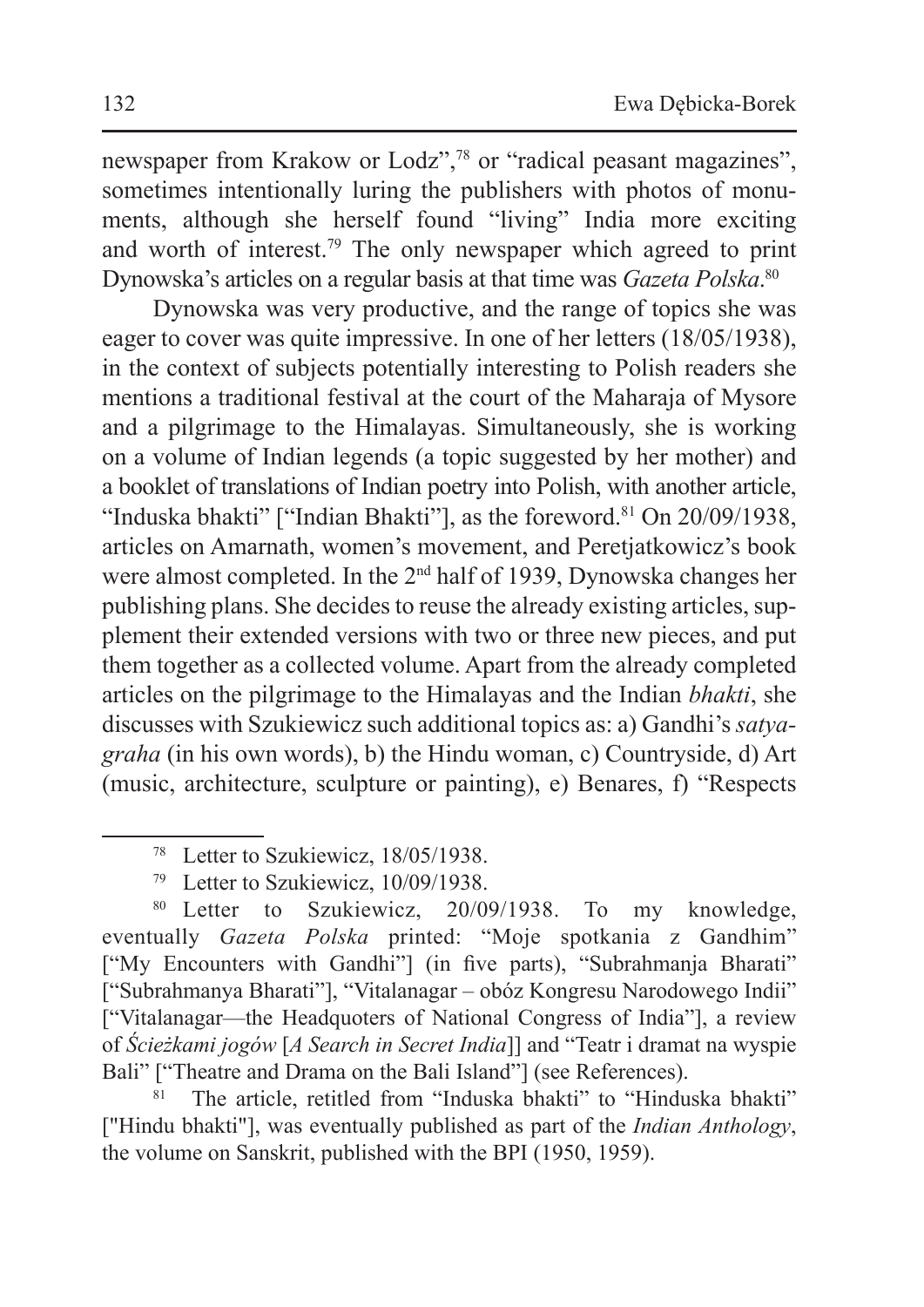to the Mother" ("Cześć Rodzicy")<sup>82</sup>, g) Hindu festivals, h) one of classic legends. Last but not least, she offers to write about the teachings of her spiritual master Ramana Maharshi, and her own experiences with him. As for a publisher, in this case Dynowska hopes to convince Atlas, the publishing house which at the beginning of the same year printed her translation of Brunton's book. Besides, perhaps due to financial reasons, she is willing to undertake translating work from English to Polish and submit its results to the same publisher—she proposes an autobiography of Jawaharlal Nehru or Gandhi, legends, works on yoga, or diaries of the yogis with a foreword by William Butler Yeats.

Nevertheless, not all her topics were selected exclusively in accordance with the Polish popular tastes. Dynowska's treatment of India as her second homeland, her inner need to spread the truth about it,83 as well as her personal involvement in independence movements, determined her to address themes related to political matters, which from her point of view proved the similarities between the two countries she loved, yet could be controversial for Western censorship. For instance, seeking a way to print the article on the Congress meeting, she insists on maintaining its tone and content, but allows Szukiewicz to change its title provided that "something national is left".<sup>84</sup> Her ambition is to make her articles more radical and concerned with political issues and, moreover, available not only to Polish elites; as she admitted in a letter dated 20/09/1938, "I care very much that the news

 $82$  This must be either the work by Subrahmanya Bharati, translated by Dynowska and preserved in the folder, or a paper discussing the same subject.

<sup>&</sup>lt;sup>83</sup> In the letter to Szukiewicz, 20/09/1938, Dynowska wrote: "Of course, I am so very grateful to you for this help in introducing the truth about India, which I consider my second motherland". ("Oczywiście jestem Panu tak b[ardzo] wdzięczna za tę pomoc wnoszenia prawdy o Indjach, które uważam za mą drugą ojczyznę").

<sup>84</sup> "B[ardzo] mi chodzi o umieszczenie sprawozdania z Kongresu, ale oczywiście bez obcinania. Tytuł może pan sam zmienić – byle coś narodowego zostało—o ten ton b[ardzo] mi chodzi". Dynowska's emphasis.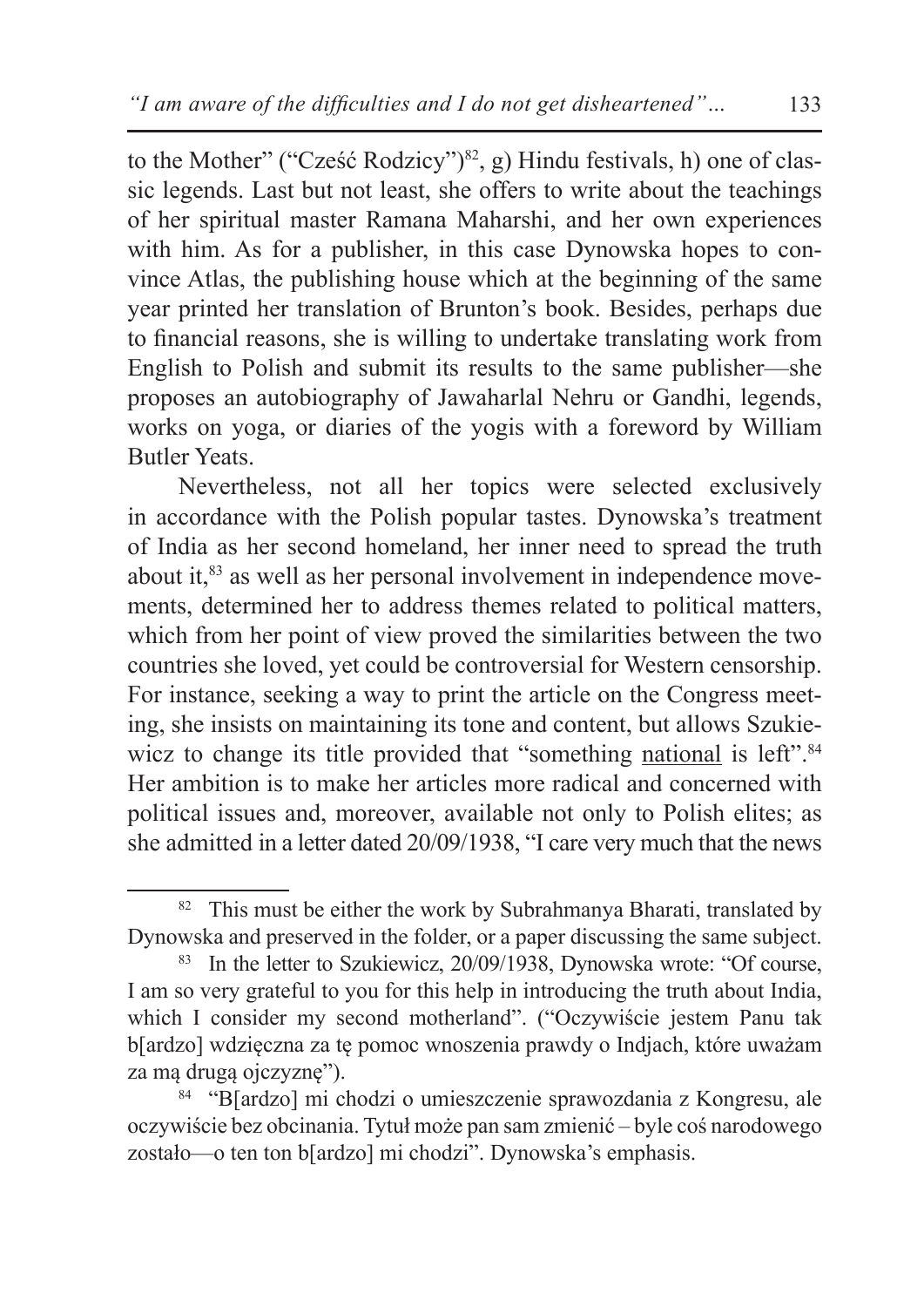about the economic and socio-political life of India reach both the Polish laborer and the peasant youth".<sup>85</sup> On 29/11/1938, in turn, Dynowska wrote:

The point is to be able to give information from the Indian national perspective, which is the most important one, but unknown in Poland. Besides, it nourishes the Indian life and not the English or Europeanized one, or one seen through rose-colored spectacles. Unfortunately, many things are not allowed to be written about.<sup>86</sup>

A yet another of Dynowska's fascinations at that time (29/11/1938) seems to be Indian countryside, where she spent some time "establishing weaving centers, helping with the sales and training instructors". She writes: "I want to submit a series on the countryside [...] I am enchanted with the culture, fragility and beauty of the country life. How to show it to our people? Perhaps you could suggest which aspects of the country life would arouse interest most easily?".<sup>87</sup> As Trzcińska points out, this idealistic vision of folksiness, promoted by Dynowska's favorite Polish Romanticists, was associated with the theosophical concept of evolution and the belief that it is the vessel of a nation's collective memory. Hence, it became another level on which Dynowska could identify Poland with India (Trzcińska 2015: 172–173). In 1939, there is a noticeable shift in her selection of topics: it is Szukiewicz himself who encourages Dynowska to write about the current political issues in India. In the circumstances determined by the unstable

<sup>85</sup> "Zależy mi b[ardzo] by wieść o Indjach ekonom[icznym] i społ[eczno-]polit[ycznym] ich życiu dotarła i do robotnika polsk[iego] i do młodzieży chłopskiej".

<sup>86</sup> Letter to Szukiewicz, 29/11/1938: "Sęk w tem żeby móc dać informacje od narodowej strony Induskiej, która jest nieznana w Polsce a najważniejsza. Poza tym żywi życie induskie a nie ang[ielskie] lub zeuropeizowane czy przez okulary widziane. Na nieszczęście wielu rzeczy nie można pisać".

<sup>&</sup>lt;sup>87</sup> Letter to Szukiewicz 29/11/38: "Chce też posłać cykl o wsi. [...] Zachwycona jestem kulturą, delikatnością i pięknem […] życia wsi. Jakże to pokazać naszym ludziom? Może by pan poradził jakie aspekty życia wsi najłatwiej by zainteresowały".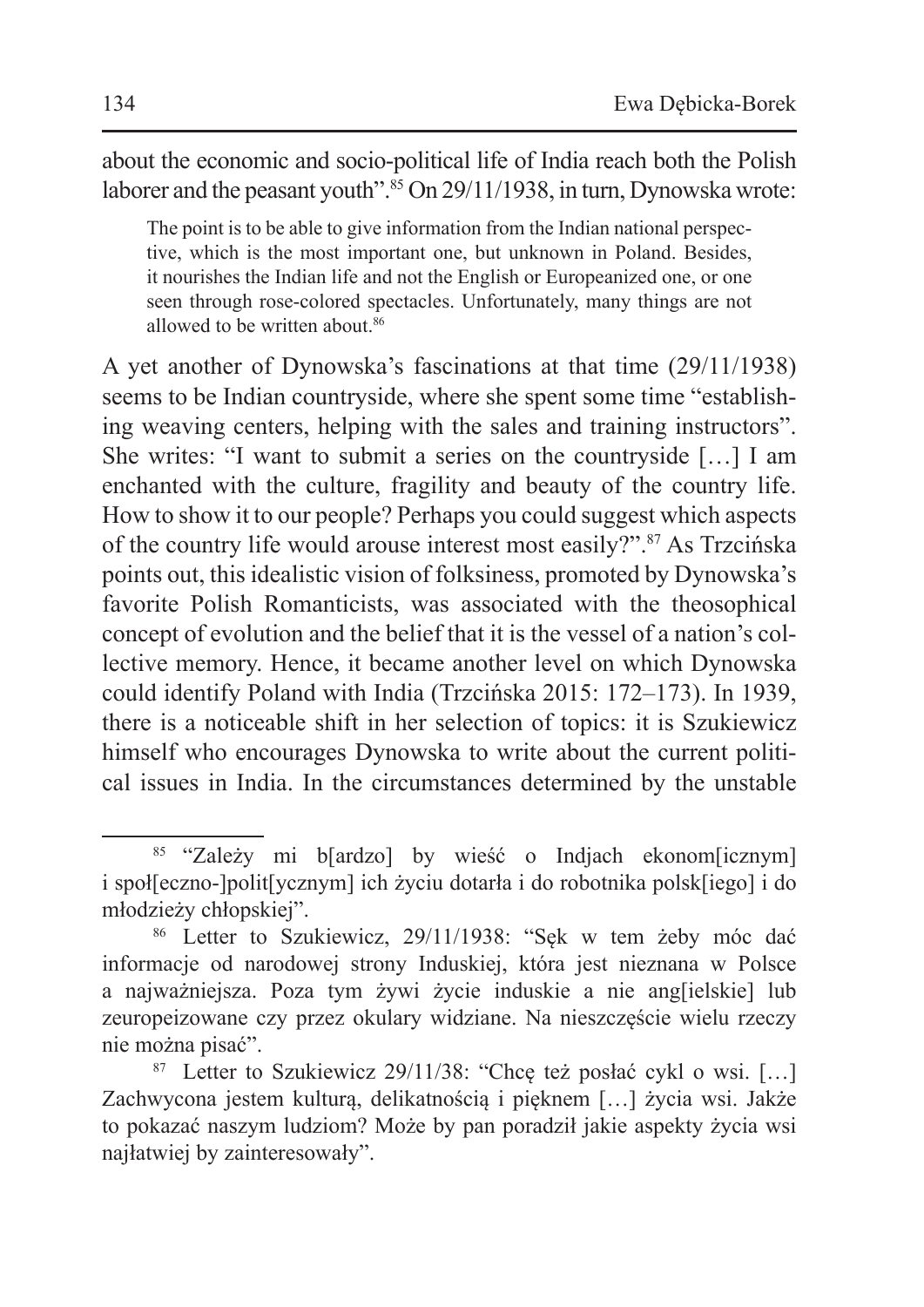political situation in Europe, Dynowska attempted, for instance, to explain the reasons and consequences of Gandhi's fasting.<sup>88</sup>

Last but not least, it seems that Szukiewicz strived to persuade Dynowska to work on a book, an idea she was not willing to take up and considered a very demanding venture; in her opinion, all the other writers dealing with such vast topics failed miserably. In a letter written on 29/11/1938, she seems to continue the discussion ealier taken up by Szukiewicz, informing him that she has already started a huge editorial project dealing with translations from Indian literature which she wants to publish in America:

Regarding the book…—you see—I do not want and I cannot write on a huge topic like others do. But I have started an enormous work, i.e. 15 volumes comprising articles of outstanding Indians. Each elucidates one domain of life—whether I will accomplish it or the work will be stalled, overwhelmed with obstacles, it is hard to tell today. The first three volumes I want to prepare in 1939. Although the first edition I want to publish in America, but its parts could be translated for Poland as well, and in a couple of years maybe a publisher willing to issue the whole will appear. […] For the time being, I prefer to submit articles.<sup>89</sup>

In another, undated letter, she firmly maintains her decision: "Regarding the book—I will not write a piece of rubbish, this is a thing of the future. Parts of a bigger work could be published in Polish as well".<sup>90</sup>

<sup>88</sup> Letter to Szukiewicz, undated, received 14/04/1939. Dynowska must have referred to the three-day fast undertaken by Gandhi in March 1939 in connection to the question of reforms in Rajkot.

<sup>89</sup> "Co do książki… – widzi Pan – na wielki temat nie chcę i nie mogę pisać jak inni. Ale zaczęłam olbrzymie dzieło, tj. 15 tomów składających się z artykułów wybitnych Indusów. Każdy oświetla jedną dziedzinę życia – czy uda mi się, czy nie utknie przytłoczona trudnościami praca trudno dziś sądzić. Pierwsze 3 tomy chcę przygotować w 1939. Wprawdzie pierwsze wydanie chcę puścić w Ameryce, ale części można będzie tłumaczyć i dla Polski, a za parę lat może się znajdzie wydawca i na całość. […] Na razie wolę dawać artykuły".

<sup>90</sup> "Co do książki – tandety nie napiszę, to rzecz przyszłości. Części dużego dzieła będą mogły i po polsku wyjść".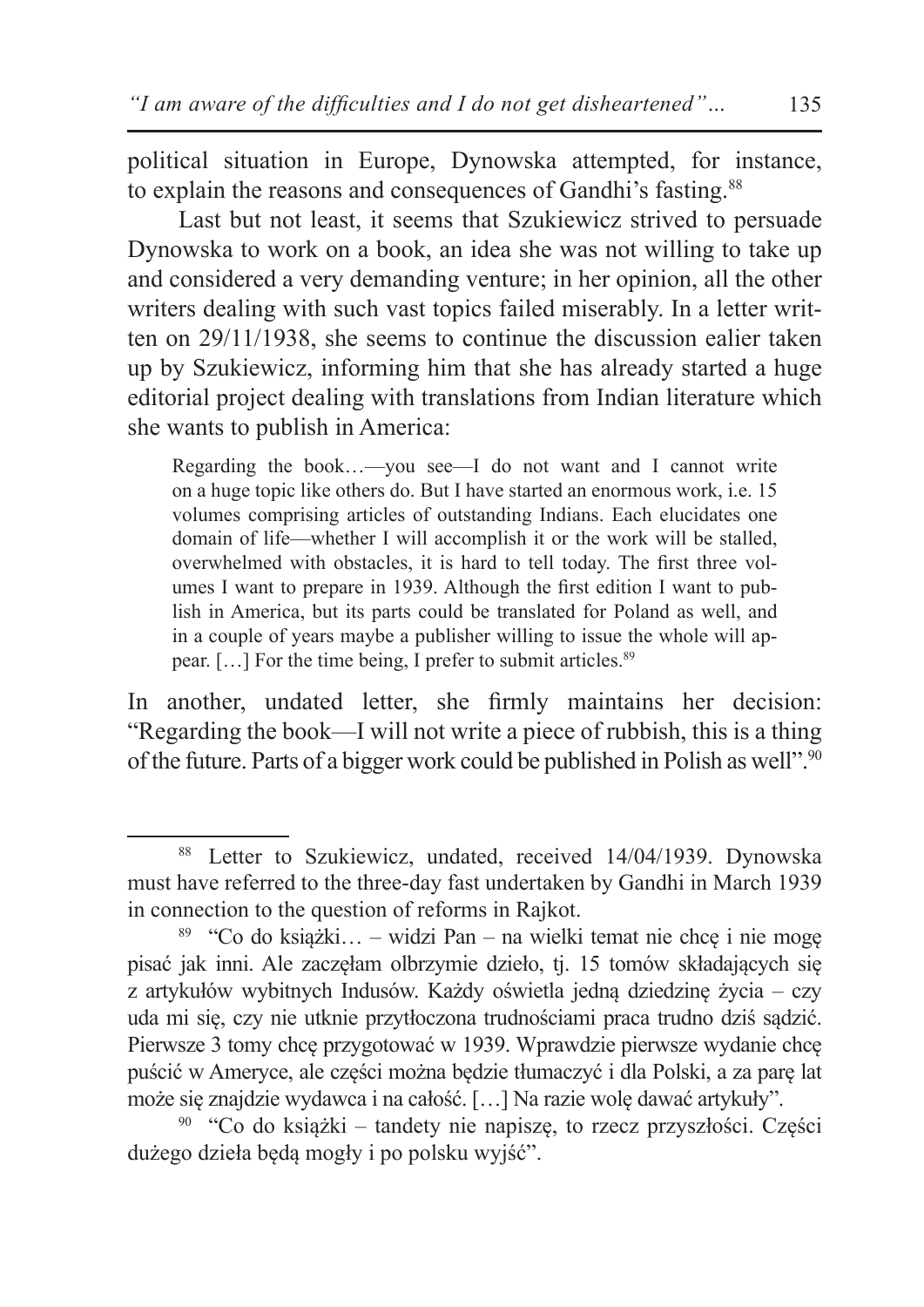References to the possibility of publishing works in English overseas reccur in several letters written to Szukiewicz. And indeed, years later, when the BPI/PIL was founded, its publications, mostly those connected to theosophy, often appeared thanks to the funds provided by Americans of Polish descent, who had a personal interest in the subject (Tokarski 1994: 98). Between the lines, the letters seem to suggest that Dynowska's unfulfilled ambitions in the field of building 'literary' bridges between Poland and India, reliant on Polish publishers and additionally hindered by the outbreak of the WWII, might have pushed her towards launching an autonomous publishing enterprise. This idea crystallized a few years later, when Polish refugees temporarily settled in India. Although soon after the end of WWII the Poles left the Indian subcontinent, creating the impression of Dynowska's failure caused by the unavoidable decrease in the readership of Polish books in India, the BPI's publications extended their trajectories beyond their place of origin. By various means, mostly through theosophical circles falling into oblivion,<sup>91</sup> they reached the USA, Western Europe and eventually Poland (cf. Drygas 1963: 175).

## **Conclusions**

A letter might be considered as a specific document which gives a random reader access to its author's intimate thoughts. However, when viewed from a researcher's perspective, it is rather a literary piece, permeated with fiction and self-creation. This antinomy characterizes all correspondence, especially when produced by outstanding individuals (Hudymač 2017: 42–43). Dynowska's confession made in a letter to Stefania Siewierska (31/12/1966)—"I am becoming a sort of myth"—proves that at the end of her life the author was aware that the public perception of herself, mostly in Poland, gradually moved

<sup>91</sup> As Trzcińska remarks, while theosophy enjoyed substantial popularity in Poland before Dynowska's departure to India, after WWII it did not regain its position. Also in the case of Dynowska, a gradual waning of her theosophical interests can be observed (Trzcińska 2015: 176).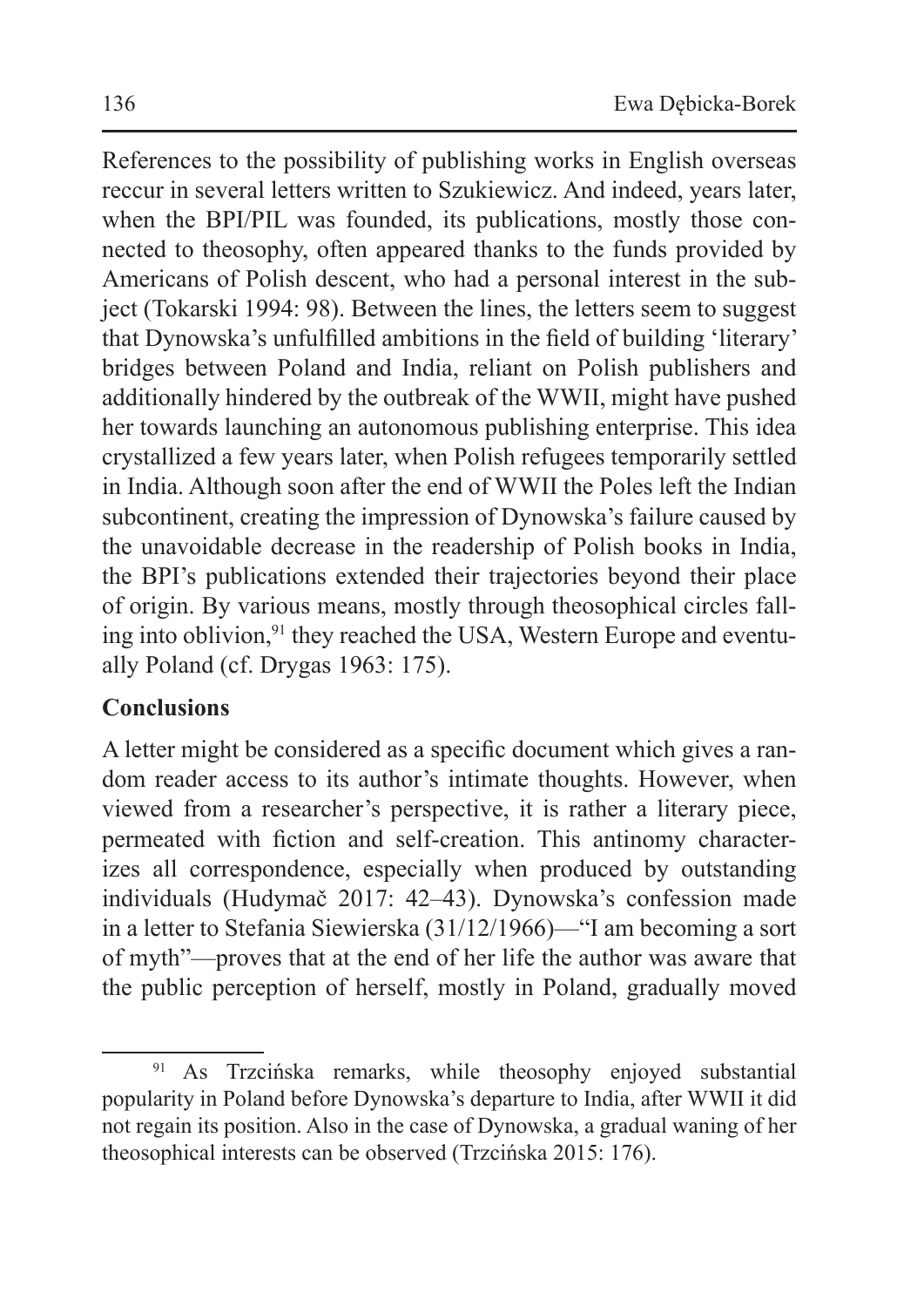away from reality. Her myth, according to Trzcińska, was "remote and incomprehensible, foreign to the Catholic tradition, interpreted differently than in her books, [foreign to—EDB] the communist worldview and to timid attempts at searching for spirituality, which later on, in the New Age interpretation, gained a form that was a far cry from the suffragette's idea" (Trzcińska 2015: 177).

Referring to her reasons for staying in India with hindsight, Dynowska emphatically recollected: "Today I know why I stayed. The Polish-Indian Library had to be born. For the sake of Poland, thirty-five books had to be published, and this would have never been possible in Poland. But back then I did not know this yet, there was only an inner imperative to stay" (Dynowska 1958). As I attempted to demonstrate, the letters written by Dynowska to Szukiewicz, as well as her articles aimed at popularizing India in Poland in ca. 1938–1939, constitute one of the spaces within which she created herself. By their means, already at that time, Dynowska undertook to create her multilayered image as the bearer of Indian culture to Poland through her writings, the image within which converged many other complementary identities: a defender of uncontaminated Indian culture threatened by European influences; a person whose knowledge about India is unparalleled and on whom depends the shaping of the Polish society; a patriot engaged in the current matters of both nations she belongs to; and, finally, a single, independent woman so dedicated to writing that she becomes the writing herself. Whether Dynowska, consciously or not, anticipated that her correspondence with the literary agent would be enjoyed by potential future readers—an issue quite common in the case of men of letters—is hard to presume, yet worth taking into consideration as another factor, besides the actual addressee, which could have influenced the line of her self-presentation (Czermińska 1975: 37–38). From such a perspective, these letters—contextualized within a certain discourse with a literary representative—might be particularly considered in terms of a space within which Dynowska could project her growing inner urge to bring Poles closer to India through writings she believed to embody, the dream which at least to some extant began to come true with the establishment of the BPI.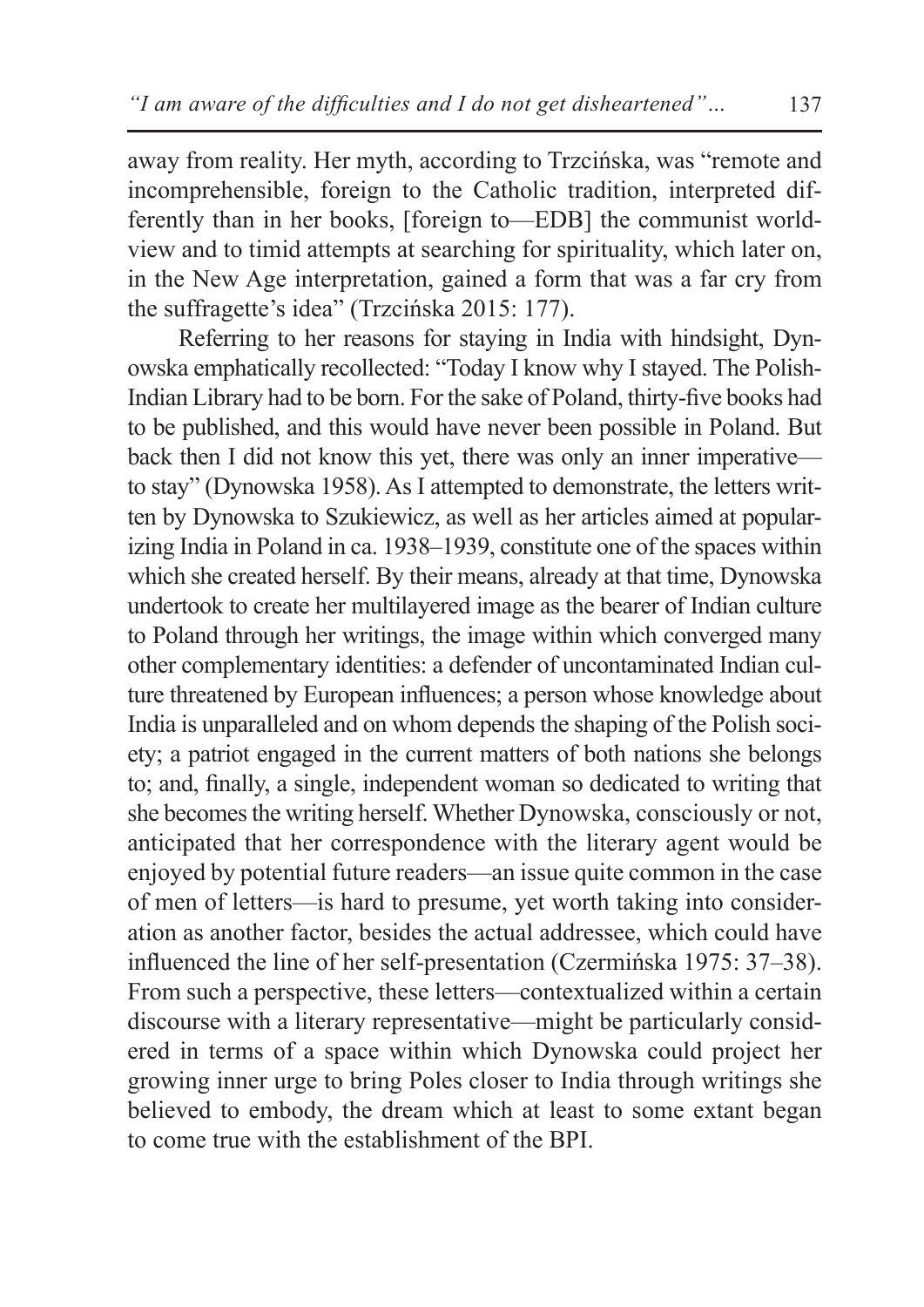## **References**

## **Primary Sources**

## **Personal documents collected in Tadeusz Pobożniak's archive kept in the Institute of Oriental Studies, Jagiellonian University in Krakow**

- Formal letter from Tadeusz Szukiewicz to *Ilustrowany Kuryer Codzienny*, 16/06/1939.
- Letter from Tadeusz Pobożniak to Wanda Dynowska, 31/10/1958, Kraków.
- Letter from Wanda Dynowska to Tadeusz Pobożniak, 31/01/1959, Madras.
- Letter from Wanda Dynowska to Tadeusz Szukiewicz, 10/09/1938, note attached.
- Letter from Wanda Dynowska to Tadeusz Szukiewicz, 18/05/1938, Bangalore.
- Letter from Wanda Dynowska to Tadeusz Szukiewicz, 20/09/1938.
- Letter from Wanda Dynowska to Tadeusz Szukiewicz, 29/11/1938, Bangalore.
- Letter from Wanda Dynowska to Tadeusz Szukiewicz, received on 14/04/1939.
- Letter from Wanda Dynowska to Tadeusz Szukiewicz, undated, ca. 2<sup>nd</sup> half of 1939.
- Note by Tadeusz Pobożniak on the content of *Antologia Indyjska*, vol. 1. *Sanskryt*, 2nd issue, Biblioteka Polsko-Indyjska. 1959. Anirvan. "Mistycyzm Indii": I–XXIII.
- Note by Tadeusz Szukiewicz summing up the costs between 1/05/1938 and 28/08/1939.
- Postal card from Helena Dynowska to Tadeusz Szukiewicz (7/07/1939).
- Report of the Council of the Society for Polish-Indian Friendship for the period of 30/05/1967–31/03/1971 (copy–85/72 No 110 A4 A–23).
- Three letters from Wanda Dynowska to Tadeusz Szukiewicz, undated (ca. 1938–1939).

# **Personal documents kept in the Jagiellonian University Archives in Krakow**

Personal file of Prof. Helena Willman-Grabowska, reference number Scil 619.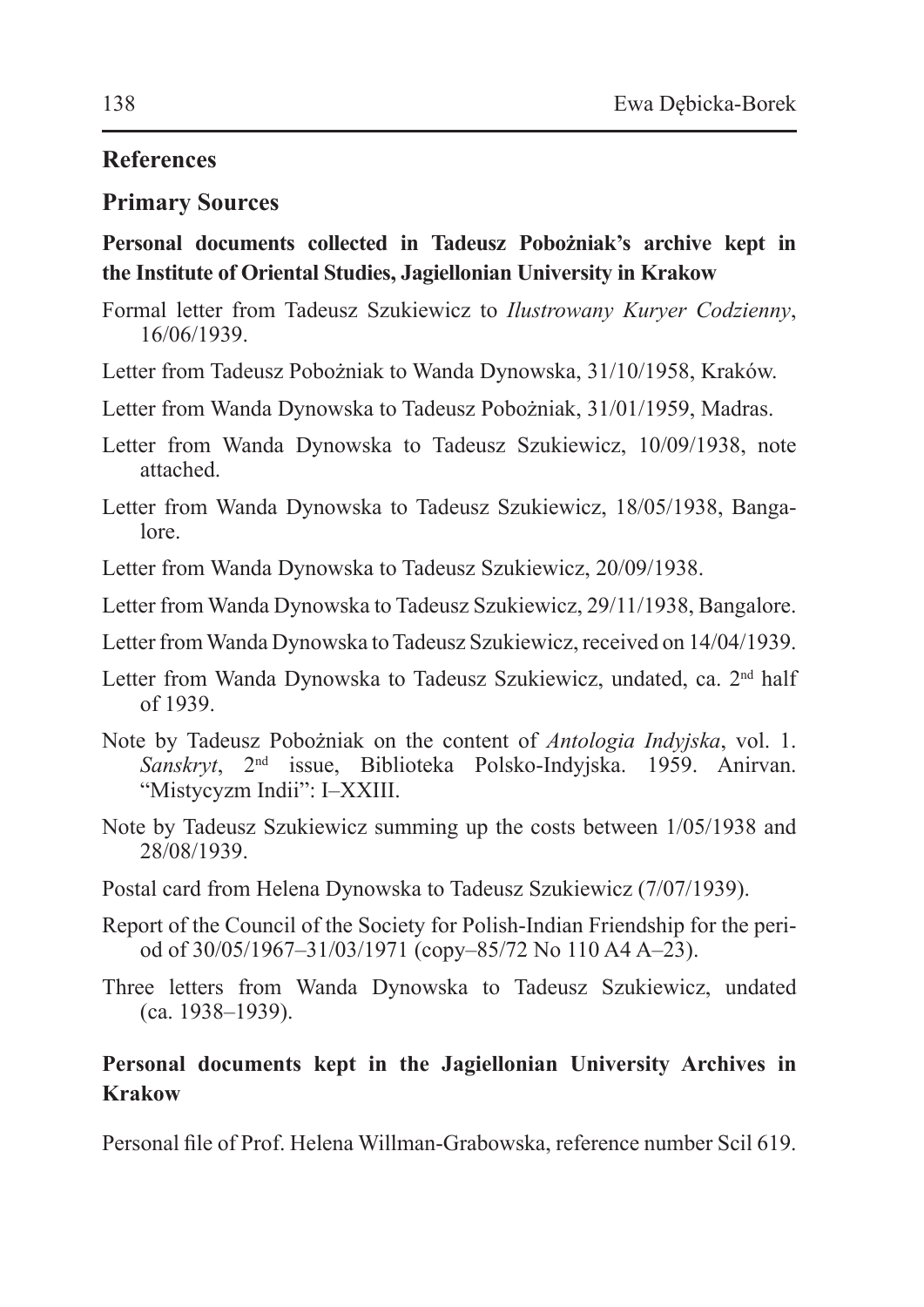### **Secondary sources**

- Banasińska, K. 1997. *Autobiography of Kira Banasińska (authored by her and co-authored by Ms. Geeta Verghese)*. Mumbai: Kotak&co.
- Bełdowski, L. et al. (eds.). 2002. *Polacy w Indiach 1942–1948 w świetle dokumentów i wspomnień*. Warszawa: Efekt.
- Cysewski, K. 1997. Teoretyczne i metodologiczne problemy badań nad epistolografią. In: *Pamiętnik Literacki*, 1: 95–110.
- Czekalska, R. and A. Kuczkiewicz-Fraś. 2014. *Helena Willman-Grabowska: orientalistka, uczona, popularyzatorka*. Kraków: Księgarnia Akademicka.
- Czermińska, M. 1975. Pomiędzy listem a powieścią. In: *Teksty: teoria literatury, krytyka, interpretacja*, 4(22): 28–49.
- —. 2014. Autobiographical Sites. A Proposition Within Geopoetics. In: *Teksty Drugie*, 2: 54–74.
- Diaz, B. 2002. *L'épistolaire ou La pensée nomade: formes et fonctions de la correspondance dans quelques parcours d'écrivains au XIXe siècle*. Paris: Presses universitaires de France.
- Drygas, K. 1963. Biblioteka Polsko-Indyjska w Madrasie. In: *Przegląd Humanistyczny*, 1: 174–175.
- Dynowska, W. (undated). *Indie w retuszu ignorancji i nierzetelności*. (Tadeusz Pobożniak's archive).
- —. (undated). *Z pielgrzymką hinduską w głąb Himalajów*. (Tadeusz Pobożniak's archive).
- —. 1944. *Z pielgrzymką hinduską w głąb Himalajów*. Bombay: Biblioteka Polsko-Indyjska [repr. in extended version: 1959. *Z pielgrzymką hinduską w głąb Himalajów oraz Kaszmir*. Madras: Biblioteka Polsko-Indyjska].
- —. 1948. *Razem pod wiatr: wiersze indyjskie; Pożegnanie Polski; Z rozmów ze sobą*. Bangalore: Biblioteka Polsko-Indyjska.
- —. 1950. *Antologia pieśni indyjskiej wszystkich wieków i prowincji w 7-dmiu tomach.*  Vol. 1, *Sanskryt.* Adyar; Madras: Biblioteka Polsko-Indyjska [repr. in extended version: 1959. *Antologia indyjska*. T. 1: *Sanskryt*. Madras: Biblioteka Polsko-Indyjska].
- —. 1951. *Antologia pieśni indyjskiej.* T. 2: *Tamil***.** Adyar–Madras: Biblioteka Polsko-Indyjska [repr. in extended version: 1958. *Tamil. Antologia indyjska.* Madras: Biblioteka Polsko-Indyjska].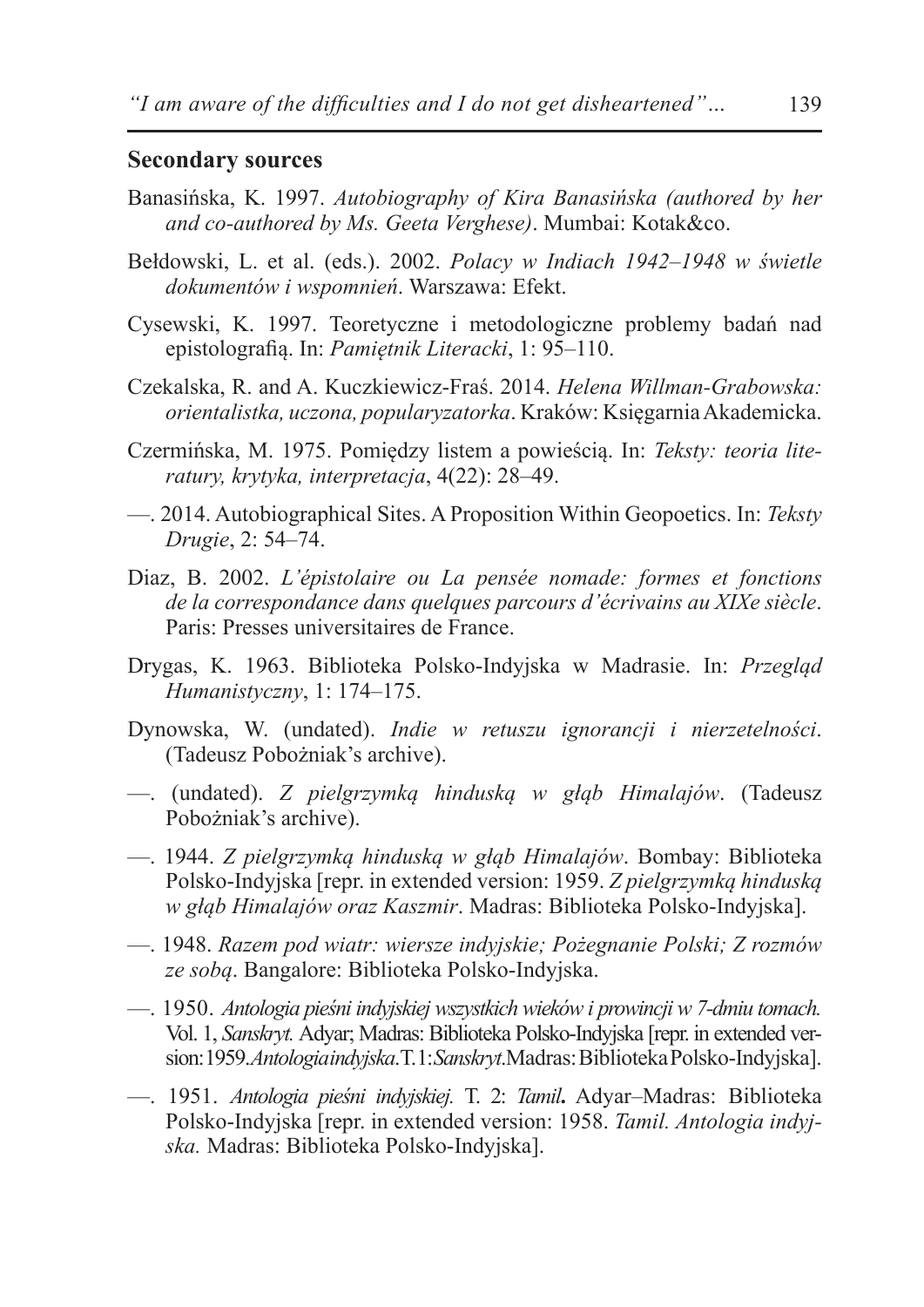- —. 1958. *Nauka Szri Ramana Mahariszi.* Madras: Biblioteka Polsko-Indyjska.
- Gerlach, T. 1971. Wanda Dynowska. 1888–1971. In: *Przegląd Orientalistyczny*, 4(77): 433–434.
- Glazer T. et al. (eds.). 2009. *Poles in India 1942–1948. Second World War Story: Based on Archive Documents and Personal Reminiscences.* [London?]: Association of Poles in India 1942–1948.
- Grochowski, K. 1928. *Polacy na Dalekim Wschodzie*. Harbin w Chinach.
- Hudymač, A. 2017. Listy Andreja Sládkoviča do Antónii Júlii Sekovičovej w świetle polskiej teorii listu. In: *Kontakty*, 15: 41–50.
- Janion, M. 1969. *Romantyzm. Studia o ideach i stylu*. Warszawa: Państwowy Instytut Wydawniczy.
- Jinarajadasa, C. and W. Dynowska. 1961. *O przyrodzie i sztuce*. Madras: Biblioteka Polsko-Indyjska.
- Kałuski, M. 2001. *Polacy w Chinach*. Warszawa: Instytut wydawniczy PAX.
- Letter from Mahatma Gandhi to Wanda Dynowska, 20/07/1937. http://gandhiserve.org/cwmg/ VOL072.PDF.
- Machalski, F. 1960. O *Antologii Poezji Indyjskiej.* In: *Znak*, 72: 861–864. http://miesiecznik.znak.com.pl/archiwumpdf/072.pdf.
- Mejor, M. 2004–2005. Stasiak Stanisław. In: *Polski słownik biograficzny*, vol. 42. Warszawa–Kraków: Wydawnictwo Towarzystwa Naukowego Societas Vistulana: 503–504.
- Mejor, M. 2004–2005a. Sternbach Ludwik. In: *Polski słownik biograficzny*, vol. 43. Warszawa–Kraków: Wydawnictwo Towarzystwa Naukowego Societas Vistulana: 475–478.
- Mejor, M. 2011. Maryla Falk (1906–1980). Szkic do biografii i twórczości. In: M. Falk. *Mit psychologiczny w dawnych Indiach*. (Trans. I. Kania). Kraków: Universitas: V–XVI.
- Piekarski, P. 2000. Tadeusz Pobożniak. In: J. Michalik and W. Walecki (eds.). *Złota Księga Wydziału Filologicznego*. Złote Księgi Uniwersytetu Jagiellońskiego. Kraków: Księgarnia Akademicka: 667–672.
- Pobożniak,T. 1969. Gandhi a Polska. In: *Przegląd Orientalistyczny*, 4(72): 331–336.
- Reychman,J. 1969.StefanStasiak (1884–1962).In:*Przegląd Orientalistyczny*, 1(45): 15–22.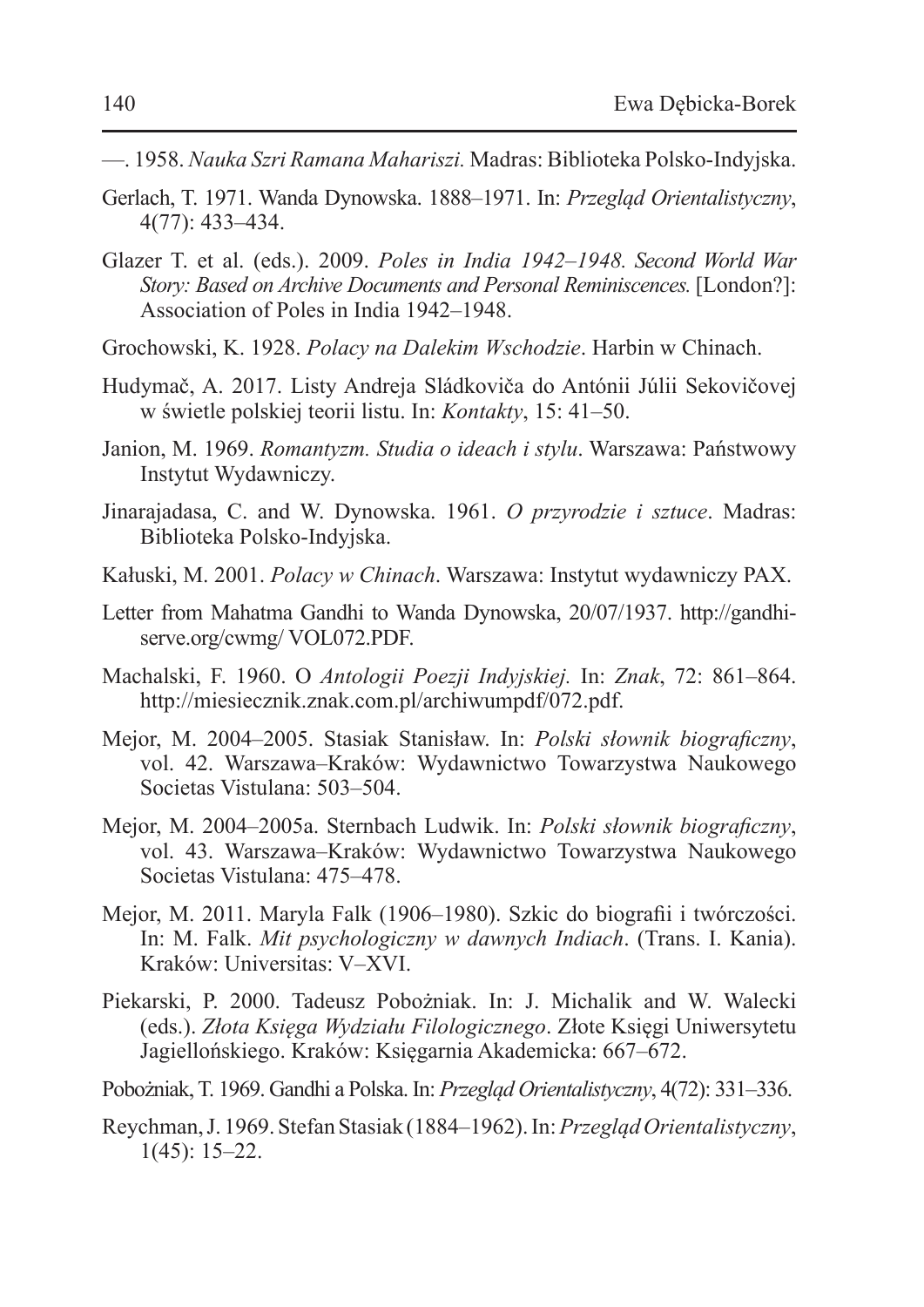- Rybicka, E. 2004. Antropologiczne i komunikacyjne aspekty dyskursu epistolograficznego. In: *Teksty Drugie*, 4: 40–55. http://rcin.org.pl/ Content/52939/WA248\_68655\_P-I-2524\_rybicka-antropolo.pdf.
- Sanderson, A. 2007. Swami Lakshman Joo and His Place in the Kashmirian Śaiva Tradition. In: B. Bäumer and S. Kumar (eds.). *Saṃvidullāsaḥ*. New Delhi: D. K. Printworld: 93–126.
- Tokarski, K. 1994. Wanda Dynowska-Umadevi. A Biographical Essay. In: *Theosophical History*, 5(3): 89–105.
- Trzcińska, I. 2015. Staję się rodzajem mitu. Teozoficzne wątki w biografii Wandy Dynowskiej. In: I. Trzcińska, A. Świerzowska and K. M. Hess (eds.). *Studia ezoteryczne. Wątki polskie*. Kraków: Wydawnictwo Uniwersytetu Jagiellońskiego: 165–180.
- Trzcińska, I. 2016. Pytanie o tożsamość w poezji Wandy Dynowskiej. In: A. Świerzowska and I. Trzcińska (eds.). *Tożsamość w ezoterycznych nurtach kultury*. Kraków: Libron: 183–196.
- Walter, E. 2007. Bengali Studies in Poland. Past and Present. In: D. Stasik and A. Trynkowska (eds.). *Teaching on India in Central and Eastern Europe*. Warszawa: Dom Wydawniczy Elipsa: 102–108.
- Yong-Deog, K. 2010. Życie kulturalne Polaków w Mandżurii w latach 1897–1947. In: *Postscriptum Polonistyczne*, 2(6): 117–142. http://www. postscriptum.us.edu.pl/pdf/ps2010\_2\_10.pdf.

#### **Press and literary magazines**

- Brunton, P. 1939. Joga zwalczająca śmierć (excerpts from the book *Ścieżkami Jogów*) [*A Search in Secret India*] published with Książnica-Atlas. Transl. by Wanda Dynowska. In: *Świat: pismo tygodniowe ilustrowane*, 25.02.1939, 34, no. 8 (https://polona.pl/item/swiat-pismo-tygodniowe-ilustrowane-r34-nr-8- 25-lutego-1939,MTA1OTc1MTg/6/#info:metadata).
- Dynowska, W. 1938. Moje spotkania z Gandhim IV. Spotkanie trzecie. In: *Gazeta Polska: pismo codzienne*, 17/08/1938, 10, no. 224 (https:// polona.pl/item/gazeta-polska-pismo-codzienne-r10-nr-224-17-sierpnia-1938,OTYwNTMzNg/4/#info:metadata).
- —. 1938. Moje spotkania z Gandhim. Drugie spotkanie. In: *Gazeta Polska: pismo codzienne*, 9/08/1938, 10, no. 217 (https://polona.pl/item/gazetapolska-pismo-codzienne-r10-nr-217-9-sierpnia-1938,OTYwNTMyOQ/4 /#info:metadata).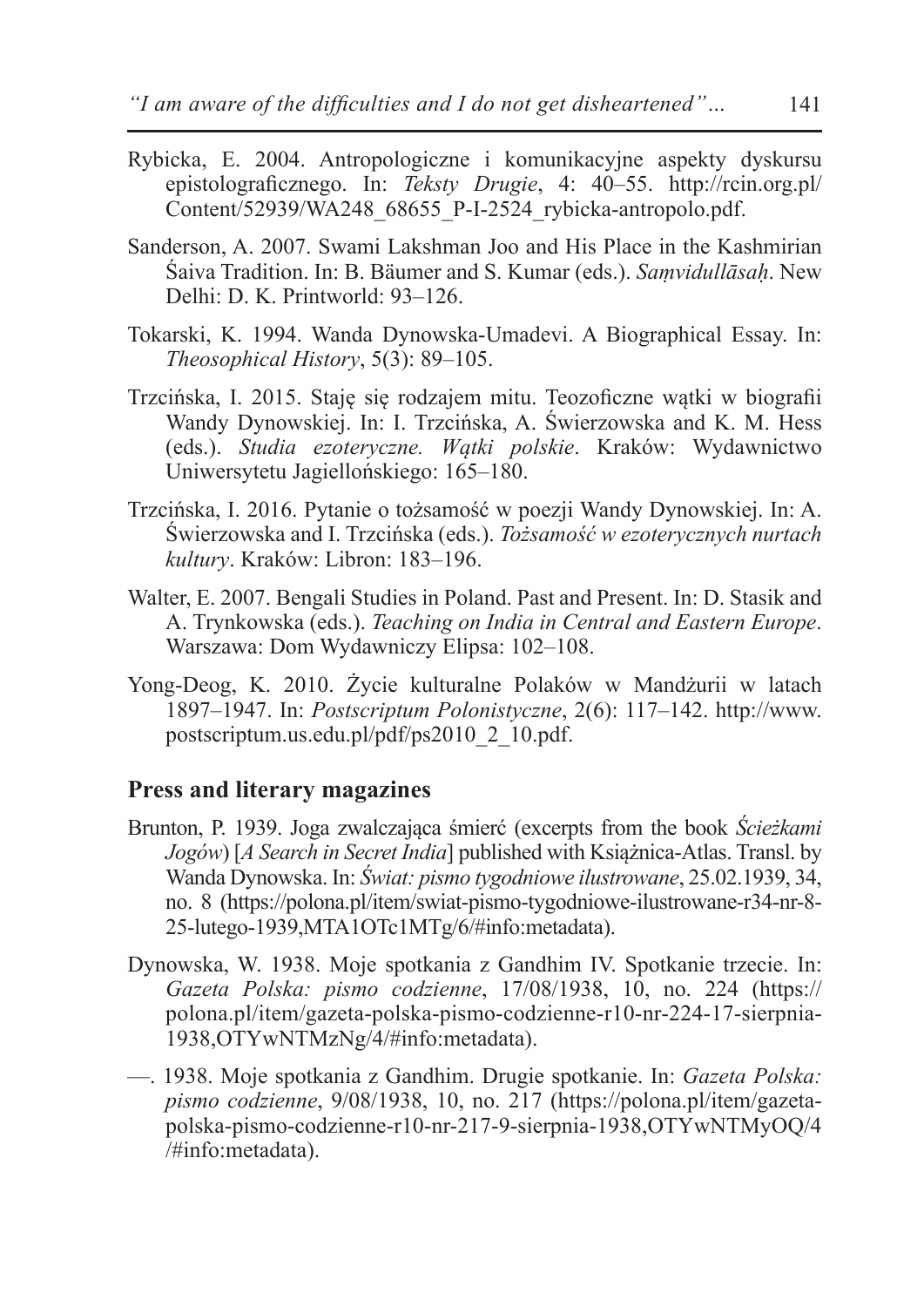- —. 1938. Moje spotkania z Gandhim. Spotkanie trzecie. In: *Gazeta Polska: pismo codzienne*, 12/08/1938, 10, no. 220 (https://polona.pl/item/gazetapolska-pismo-codzienne-r10-nr-220-12-sierpnia-1938,OTYwNTMzMg/ 4/#info:metadata).
- —. 1938. Moje spotkania z Gandhim. Spotkanie trzecie. In: *Gazeta Polska: pismo codzienne*, 21/08/1938, 10, no. 228 (https://polona.pl/item/gazetapolska-pismo-codzienne-r10-nr-228-21-sierpnia-1938,OTYwNTM0MA /6/#info:metadata).
- —. 1938. Moje spotkania z Gandhim. In: *Gazeta Polska: pismo codzienne*, 8/08/1938, 10, no. 216 (https://polona.pl/item/gazeta-polska-pismo-codzienne-r10-nr-216-8-sierpnia-1938,OTYwNTMyOA/5/#info:metadata).
- —. 1938. Subrahmanja Bharati. In: *Gazeta Polska: pismo codzienne*, 9/09/1938, 10, no. 247 (https://polona.pl/item/gazeta-polska-pismo-codzienne-r10-nr-247-9-wrzesnia-1938,OTYwNTM1OQ/2/#info:metadata).
- —. 1939. Ścieżkami jogów. In: *Gazeta Polska: pismo codzienne*, 24/02/1939, 11, no. 55 (https://polona.pl/item/gazeta-polska-pismo-codzienne-r11-nr-55-24-lutego-1939,OTYwNTkwNQ/2/#info:metadata).
- —. 1939. Taniec i dramat na wyspie Bali. In: *Gazeta Polska: pismo codzienne*, 26/05/1939, 11, no. 145 (https://polona.pl/item/gazeta-polska-pismocodzienne-r11-nr-145-26-maja-1939,OTYwNTc3Mw/4/#info:metadata).
- —. 1938. Vitalanagar—obóz kongresu narodowego Indii. In: *Gazeta Polska: pismo codzienne*, 17.10.1938, 10, no. 285 (https://polona.pl/item/gazetapolska-pismo-codzienne-r10-nr-285-17-pazdziernika-1938,OTYwNTE4 Ng/4/#info:metadata).
- Hadyna, J. K. 1939. Paul Brunton: 'Ścieżkami Jogów', z przedmową F. Younghusband'a, z oryginału angielskiego 'A search in secret India', wyd. VI, z upoważnienia autora przełożyła Wanda Dynowska. In: *Lotos*, 6, no. 4 (https:// www.sbc.org.pl/dlibra/publication/19202/edition/16724/content?ref=desc).
- Hradyska,I.1971.Hinduskazesłowiańskątwarzą.In:*Wiadomości*,29/08/1971, 26, no. 35(1326)(http://kpbc.umk.pl/dlibra/publication?id=2832&tab=3).
- Janta-Połczyński, A. 1939. Widziałem Gandhiego. In: *Wiadomości Literackie* 27/08/1939, no. 36(828) (http://mbc.malopolska.pl/dlibra/docmetadata?i d=58618&from=publication).
- Message of M. K. Gandhi to the Polish nation in *Wiadomości Literackie*, 3/09/1939, no. 37(829) (http://mbc.malopolska.pl/dlibra/docmetadata?id =58619&from=publication).